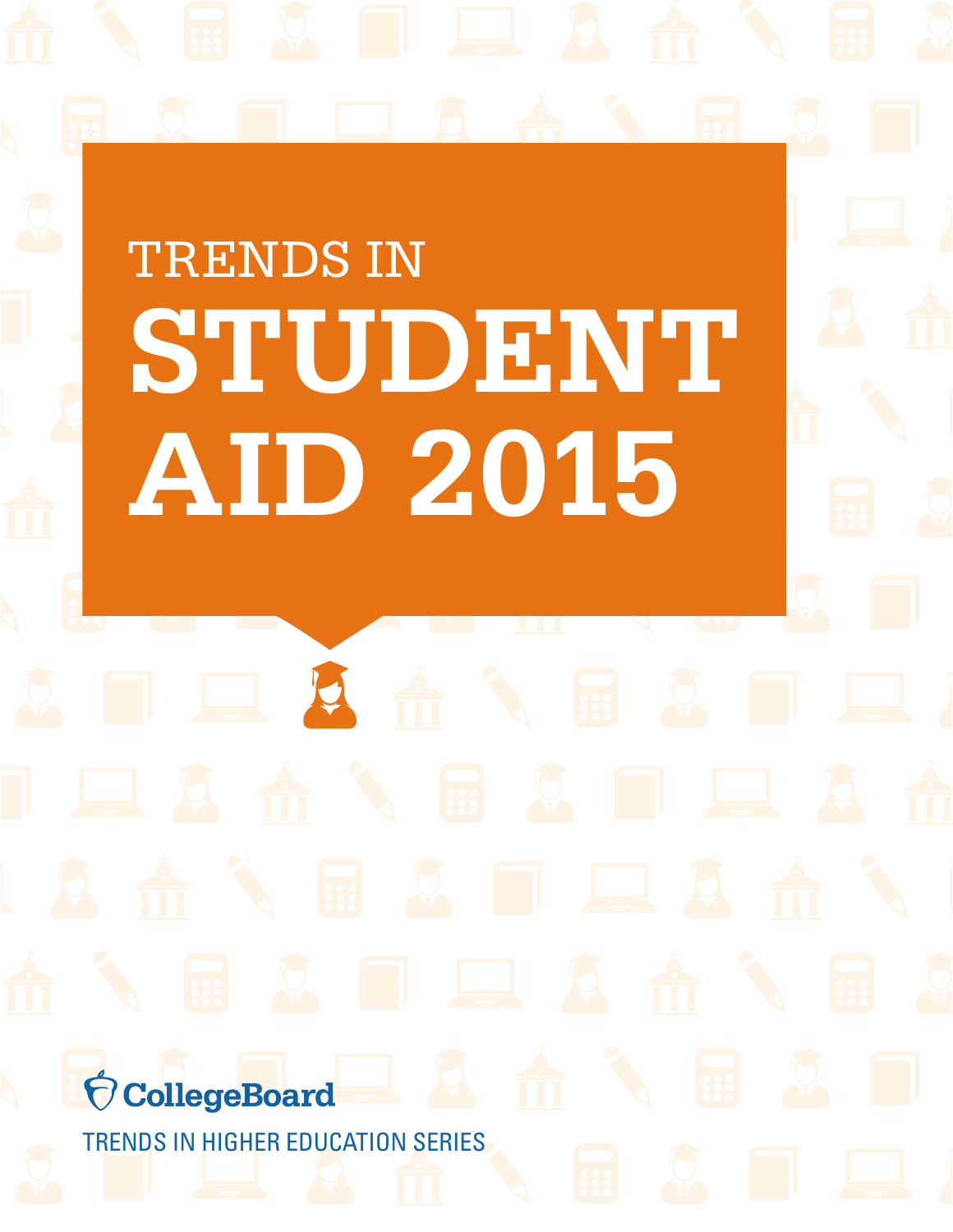**See the Trends in Higher Education website at [trends.collegeboard.org](http://trends.collegeboard.org) for figures and tables in this report and for more information and data.**

## **About the College Board**

The College Board is a mission-driven not-for-profit organization that connects students to college success and opportunity. Founded in 1900, the College Board was created to expand access to higher education. Today, the membership association is made up of over 6,000 of the world's leading educational institutions and is dedicated to promoting excellence and equity in education. Each year, the College Board helps more than seven million students prepare for a successful transition to college through programs and services in college readiness and college success — including the SAT® and the Advanced Placement Program®. The organization also serves the education community through research and advocacy on behalf of students, educators, and schools. For further information, visit **[www.collegeboard.org](http://www.collegeboard.org).**

## **Trends in Higher Education**

The Trends in Higher Education publications include the annual *Trends in College Pricing* and *Trends in Student Aid* reports and the *Education Pays* series, along with *How College Shapes Lives* and other research reports and topical analysis briefs. These reports are designed to provide a foundation of evidence to strengthen policy discussions and decisions.

*The tables supporting all of the graphs in this report, a PDF version of the report, and a PowerPoint file containing individual slides for all of the graphs are available on our website* **[trends.collegeboard.org.](http://trends.collegeboard.org)**

*Please feel free to cite or reproduce the data in this report for noncommercial purposes with proper attribution.*

For inquiries or requesting hard copies, please contact: **[trends@collegeboard.org.](mailto:trends@collegeboard.org)**

© 2015 The College Board. College Board, Advanced Placement Program, SAT, and the acorn logo are registered trademarks of the College Board. All other products and services may be trademarks of their respective owners.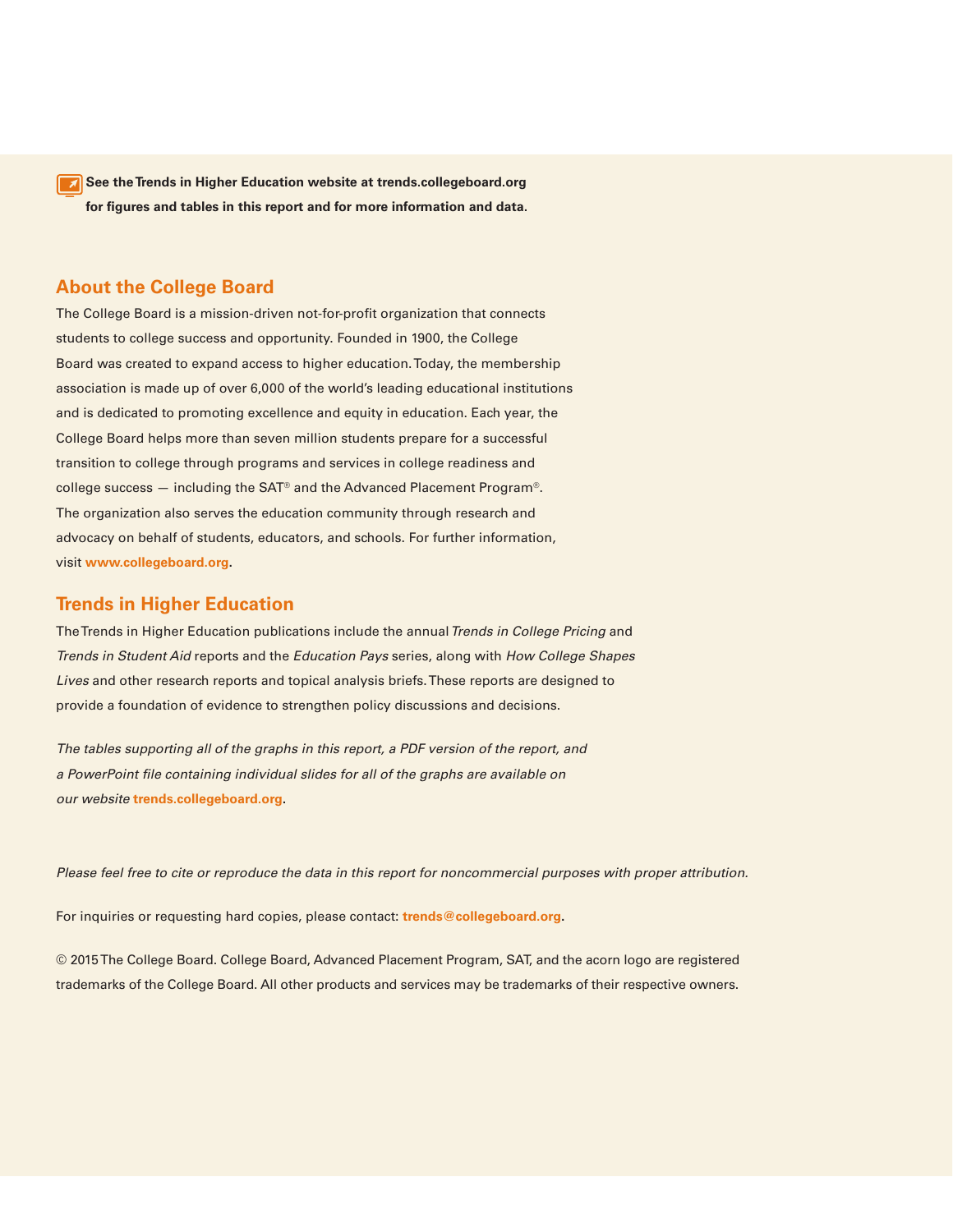## <span id="page-2-1"></span><span id="page-2-0"></span>**Highlights**

As the nation slowly emerges from the Great Recession, the patterns of student aid are returning to the paths they were on before the economy crashed. The federal government, which dramatically stepped up its subsidies to students in 2009-10 and 2010-11, continues to play an expanded role, but not a growing role. Students continue to borrow at levels that are high by historical standards, but that represent a retreat from the soaring debt levels of a few years ago. New data allow a clear focus on the characteristics of students who are most at risk from debt. As *Trends in Student Aid 2015* documents, those who do not graduate are particularly vulnerable. Older, independent students, those who take longer to earn their degrees, African-American students, and those who attend for-profit institutions accumulate more debt than others.

### TYPES OF STUDENT AID

**In 2014-15, undergraduate students received an average of \$14,210 per full-time equivalent (FTE) student in financial aid, including \$8,170 in grants from all sources, \$4,800 in federal loans, \$1,170 in education tax credits and deductions, and \$70 in Federal Work-Study (FWS).**

- Graduate students received an average of \$26,950 per FTE student in financial aid, including \$8,840 in grants, \$16,570 in federal loans, \$1,490 in education tax credits and deductions, and \$50 in FWS.
- In 2014-15, undergraduate and graduate students received \$238.9 billion in grants from all sources, FWS, federal loans, and federal tax credits and deductions. In addition, students borrowed about \$10 billion from private, state, and institutional sources.
- Total loans declined as a percentage of all student aid plus nonfederal loans from 47% in 2010-11 to 43% in 2014-15. This percentage was 51% in 2003-04 and 55% in 2007-08.
- Grants increased as a percentage of all student aid plus nonfederal loans from 45% in 2010-11 to 50% in 2014-15. This percentage was 43% in 2003-04 and 41% in 2007-08.

### SOURCES OF GRANT AID

**Grant aid per FTE undergraduate student increased by \$2,920 (56%) in 2014 dollars between 2004-05 and 2014-15.**

- Grant aid per FTE graduate student increased by \$2,990 (51%) in 2014 dollars between 2004-05 and 2014-15.
- In 2014-15, 37% of all grant aid came from the federal government, 41% from colleges and universities, 14% from employers and other private sources, and 8% from state governments.
- Federal grant aid rose from 32% of all grants to postsecondary students in 2004-05 to 42% in 2009-10, and was 37% of the total in 2014-15.
- Veterans education benefits for undergraduate and graduate students increased from \$4.6 billion (in 2014 dollars) in 2006-07 to \$12.1 billion in 2010-11. These awards totaled about \$15.2 billion in 2014-15.
- Federal grant aid to postsecondary students increased by 152% in 2014 dollars between 2006-07 and 2010-11, with the largest increase in Pell Grants and veterans/military aid. The total declined by 13% over the four-year period from 2010-11 to 2014-15, when only veterans/military aid increased in real terms.
- State student grant aid, almost all of which is for undergraduate students, increased by 13% in 2014 dollars between 2006-07 and 2010-11. After adjusting for inflation, states provided about the same amount of aid in 2014-15 as they had four years earlier.
- In 2013-14, state grant aid per FTE undergraduate student ranged from under \$200 in 11 states to over \$1,000 in 11 states.
- Grant aid from colleges and universities in the form of discounts to students grew from an estimated \$30.6 billion (in 2014 dollars) in 2006-07 to \$41.9 billion in 2010-11, and to about \$50.7 billion in 2014-15.

### PELL GRANTS

**Total Pell Grant expenditures increased from \$16.5 billion (in 2014 dollars) in 2004-05 to \$39.0 billion in 2010-11, but declined to an estimated \$30.3 billion by 2014-15.**

- The number of students receiving Pell Grants increased from 3.7 million in 1994-95 to 5.3 million in 2004-05, and to 8.2 million in 2014-15.
- The percentage of undergraduate students receiving Pell Grants increased from 26% in 2004-05 to 35% in 2014-15.
- Only undergraduate students who have an expected family contribution of zero and enroll full time and full year receive the maximum Pell Grant. In 2013-14, 27% of recipients received the maximum \$5,645 in Pell funding, up from 22% in 2003-04.
- The average Pell Grant per recipient was \$2,411 (in 2014 dollars) in 1994-95, \$3,116 in 2004-05, and \$3,673 in 2014-15. The average grant peaked at \$4,189 (in 2014 dollars) in 2010-11.
- Despite increasing by 17% in inflation-adjusted dollars between 2005-06 and 2015-16, the maximum Pell Grant covered 74% of average public four-year tuition and fees in 2005-06, but only 61% in 2015-16. It covered 19% of average private nonprofit four-year tuition and fees in 2005-06, and 18% in 2015-16.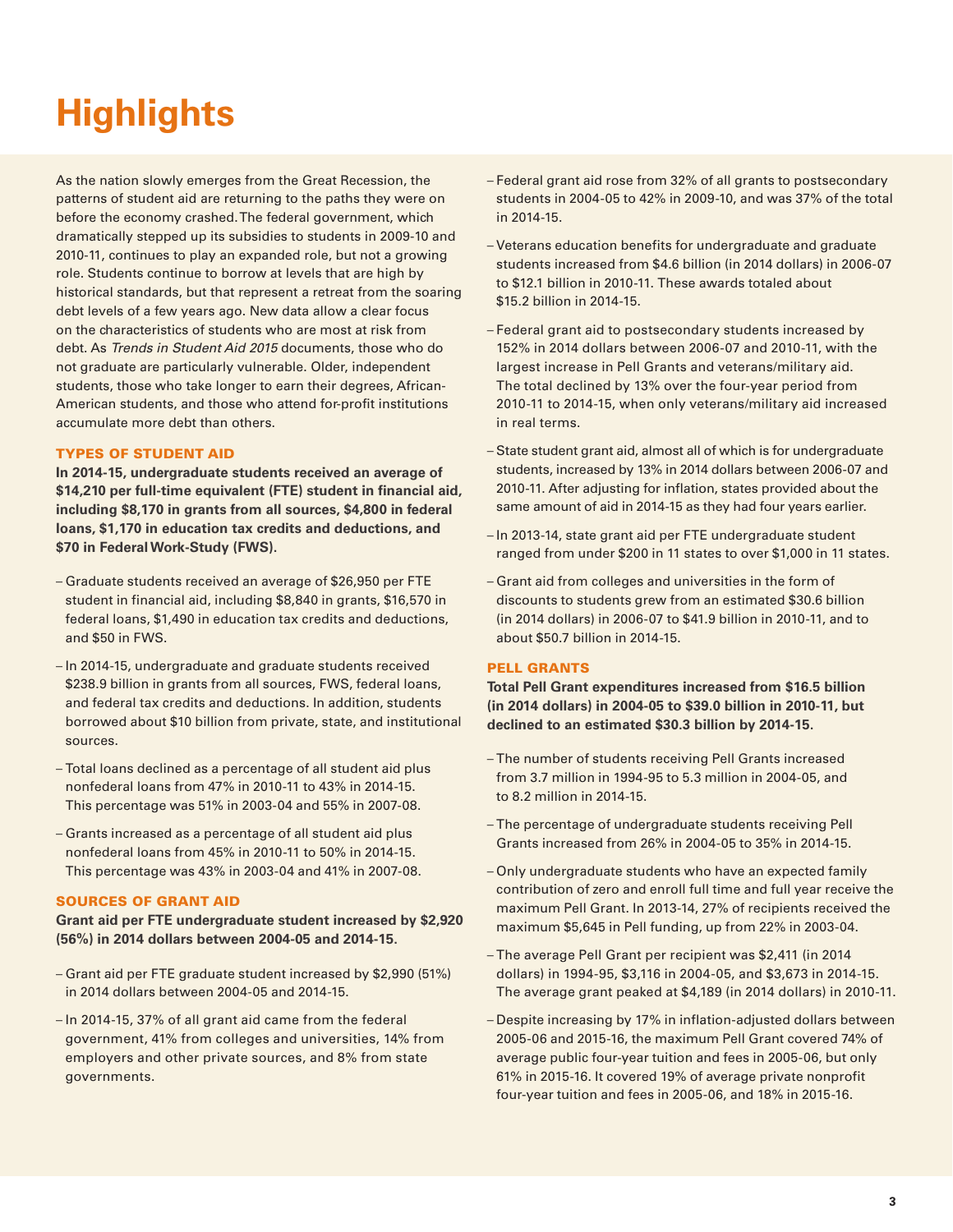#### DISTRIBUTION OF STUDENT AID

**In 2013-14, 44% of Pell Grant recipients were dependent students; three-quarters of this group came from families with incomes below \$40,000.**

- In 2013-14, 23% of all Pell Grant recipients were over the age of 30.
- In 2013, 24% of the savings from education tax credits and deductions went to households with an adjusted gross income (AGI) over \$100,000. Another 24% went to households with AGI below \$25,000.
- In 1993-94, only 10% of all state grant aid for undergraduates was awarded without regard to students' financial circumstances. By 2003-04, this percentage had risen to 26% and in 2013-14 it was 24%.
- In 2011-12, 12% of full-time undergraduate students at private nonprofit four-year institutions and 9% of those at public fouryear institutions received grant aid from all sources combined that exceeded their federally determined financial need.
- In 2011-12, full-time private nonprofit four-year undergraduate students received about two-thirds of their grant aid from their institutions; public four-year students got one-quarter of their grant aid from their institutions.
- In 2011-12, full-time undergraduates in for-profit institutions received 64% of their grant aid from federal grant programs and 21% from aid to veterans and active military members.

### STUDENT BORROWING

**In 2014-15, total annual education borrowing declined for the fourth consecutive year. Overall, students and parents borrowed 14% less in 2014-15 than in 2010-11.**

- In 2014-15, the average undergraduate who borrowed from the Stafford Subsidized Loan Program borrowed \$3,750, 9% less than in 2010-11; the average undergraduate who borrowed from the Stafford Unsubsidized Loan Program borrowed \$4,125, 11% less than four years earlier.
- The percentage of undergraduate students taking federal subsidized or unsubsidized student loans increased from 28% in 2004-05 to 36% in 2014-15. Just 9% of students (and 24% of borrowers) took only subsidized loans.
- Total borrowing from the federal Direct Subsidized Loan and Unsubsidized Loan Programs fell by 20% (\$19 billion in 2014 dollars) between 2010-11 and 2014-15. Total borrowing from the PLUS program for parents of undergraduate students fell by 9% (\$1 billion); Grad PLUS borrowing increased by 2% (\$200 million).
- Nonfederal education loans (loans from banks, credit unions, states, and institutions) grew from an estimated \$17.7 billion (in 2014 dollars) in 2004-05 to \$25.6 billion in 2007-08. In 2014-15, the volume of these loans was about \$10.1 billion.

### STUDENT DEBT

**Among borrowers who entered repayment in 2011-12, 9% of those who completed their programs and 24% of those who did not graduate defaulted on their student loans within two years of entering repayment.** 

- Student loan default rates are consistently two to three times as high for borrowers who attend for-profit and public two-year institutions as for those who attend private nonprofit and public four-year institutions.
- In the third quarter of 2014-15, 14% of borrowers with outstanding federal student loans were in default. These borrowers held 9% of total outstanding debt.
- In 2013, 47% of outstanding education debt was held by households currently in the top quartile of the income distribution and 11% was held by the lowest income quartile.
- In 2014, 39% of borrowers with outstanding education debt owed less than \$10,000, and another 28% owed between \$10,000 and \$25,000; 4% of borrowers owed \$100,000 or more. This debt includes borrowing for both undergraduate and graduate studies.
- In 2015, 3.9 million federal Direct Loan borrowers were in repayment plans that limit their payments to a specified percentage of their incomes. These borrowers constituted 20% of those in repayment plans; they held 37% of the total outstanding debt in repayment plans.
- Only 11% of dependent 2011-12 bachelor's degree recipients borrowed \$40,000 or more, compared to 25% of independent students without dependents and 29% of independent students with dependents.
- Ten percent of 2011-12 bachelor's degree recipients who graduated within four years borrowed \$40,000 or more. Among those who were in school for six years, 17% borrowed this much.
- In 2011-12, 32% of black bachelor's degree recipients accrued \$40,000 or more in student debt, compared to 7% of Asian graduates, 16% of whites, and 17% of Hispanics.
- Among 2011-12 bachelor's degree recipients, 48% of those from the for-profit sector borrowed \$40,000 or more, compared to 20% from private nonprofit institutions and 12% of those who earned their degrees in the public sector.
- Loans issued to students enrolled in for-profit institutions increased from 13% of total outstanding federal student loan balances in 2003-04 to 21% in 2013-14.
- About 61% of students who earned bachelor's degrees in 2013-14 from the public and private nonprofit four-year institutions at which they began their studies graduated with debt. They borrowed an average of \$26,900, an increase of 17% over a decade, after adjusting for inflation.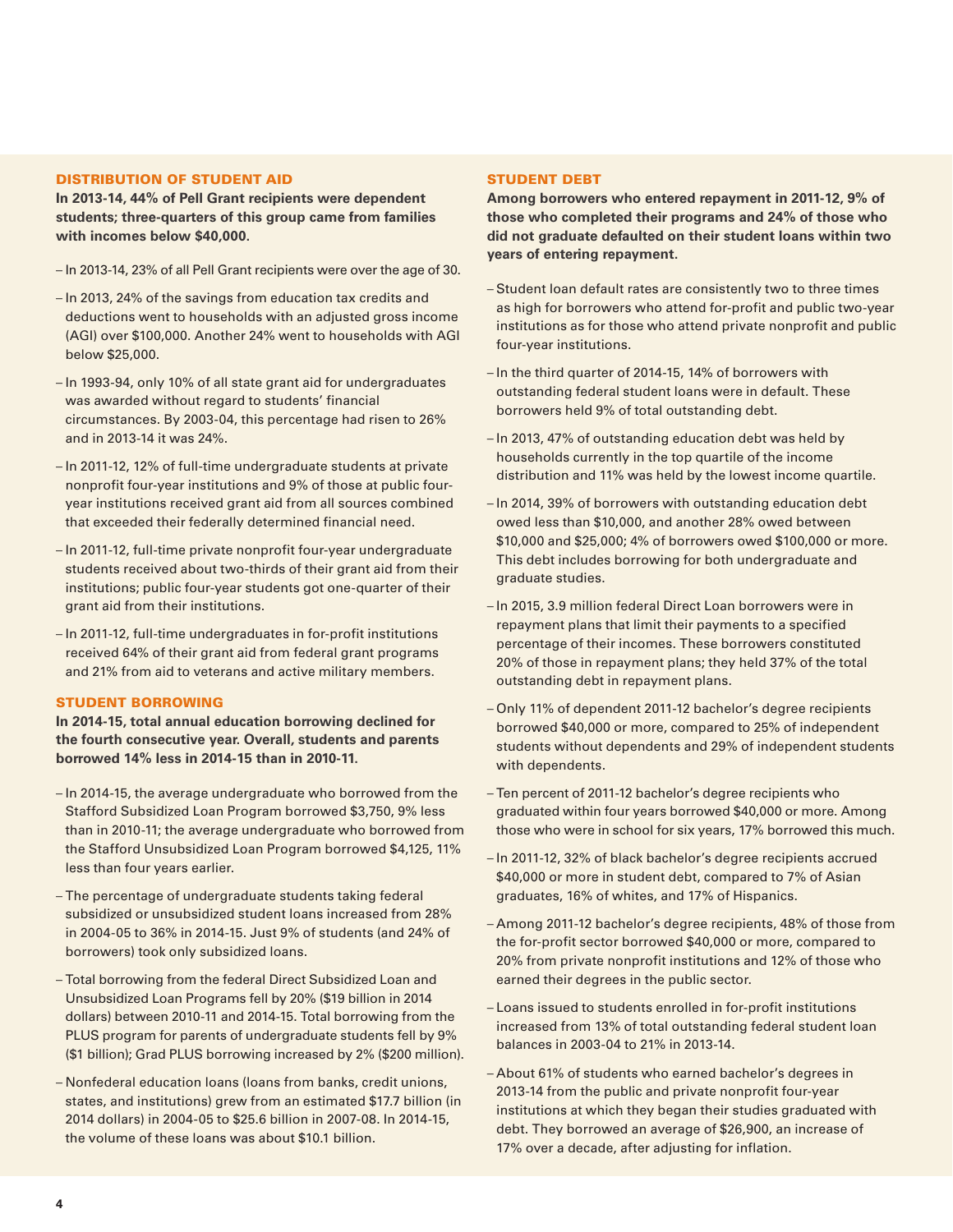## **Contents**

|     | 3 Highlights                                              |                 |                         |                                                                                                                                          |
|-----|-----------------------------------------------------------|-----------------|-------------------------|------------------------------------------------------------------------------------------------------------------------------------------|
| 7   | <b>Introduction</b>                                       |                 |                         |                                                                                                                                          |
| 10  | <b>Total Student Aid</b>                                  |                 | <b>TABLE 1</b>          | Student Aid and Nonfederal Loans in 2014 Dollars over Time                                                                               |
|     |                                                           |                 | <b>E</b> TABLE 2        | Student Aid and Nonfederal Loans in Current Dollars over Time                                                                            |
| 11  | <b>Aid per Student</b>                                    |                 | <b>FIGURE 1</b>         | Average Aid per Student over Time                                                                                                        |
|     |                                                           | $\sqrt{ }$      | <b>TABLE 3</b>          | Average Aid per Student over Time: All Postsecondary Students, Undergraduate<br><b>Students, and Graduate Students</b>                   |
|     | <b>12 Total Undergraduate Student</b>                     |                 | <b>FIGURE 2A</b>        | Total Undergraduate Student Aid by Source and Type, 2014-15                                                                              |
|     | Aid by Type                                               |                 | <b>TABLE 1A</b>         | Total Undergraduate Student Aid by Source and Type over Time                                                                             |
|     | <b>13 Total Graduate Student Aid</b>                      |                 | <b>FIGURE 2B</b>        | Total Graduate Student Aid by Source and Type, 2014-15                                                                                   |
|     | by Type                                                   |                 | <b>TABLE 1B</b>         | Total Graduate Student Aid by Source and Type over Time                                                                                  |
|     | <b>14 Composition of Grants,</b>                          |                 | <b>FIGURE 3</b>         | Composition of Total Aid and Nonfederal Loans over Time                                                                                  |
|     | <b>Loans, and Other Aid</b>                               | $\vert x \vert$ | <b>TABLE 4</b>          | Total Aid and Nonfederal Loans in Current and Constant Dollars over Time: All Students,<br>Undergraduate Students, and Graduate Students |
| 15. | <b>Sources of Grant Aid</b>                               |                 | <b>FIGURE 4</b>         | <b>Total Grant Aid by Source over Time</b>                                                                                               |
| 16  | <b>Types of Loans</b>                                     |                 | <b>FIGURE 5</b>         | Total Federal and Nonfederal Loans by Type over Time                                                                                     |
| 17  | <b>Federal Aid</b>                                        |                 | <b>FIGURE 6</b>         | Federal Aid per Student over Time                                                                                                        |
|     |                                                           |                 | <b>FIGURE 7</b>         | Number of Recipients by Federal Aid Program, 2014-15                                                                                     |
|     |                                                           |                 | <b>E</b> TABLE 5        | Federal Aid per Recipient by Program over Time in Current and Constant Dollars                                                           |
| 18  | <b>Federal Loans</b>                                      |                 | <b>FIGURE 8A</b>        | <b>Total Amount Borrowed in Federal Loans over Time</b>                                                                                  |
|     |                                                           |                 | <b>FIGURE 8B</b>        | Average Annual Amount Borrowed in Federal Loans over Time                                                                                |
|     |                                                           |                 | <b>E</b> TABLE 6        | Federal Loans in Current and Constant Dollars over Time: All Postsecondary Students,<br>Undergraduate Students, and Graduate Students    |
|     | <b>19 Federal Aid by Sector</b>                           |                 | <b>FIGURE 9</b>         | Percentage Distribution of Federal Aid Funds by Sector, 2013-14                                                                          |
|     |                                                           |                 | <b>E</b> TABLE 7        | Percentage Distribution of Federal Aid Funds by Sector over Time                                                                         |
| 20  | <b>Federal Aid by Sector</b>                              |                 | <b>FIGURE 10A</b>       | Percentage Distribution of Pell Grants by Sector over Time                                                                               |
|     |                                                           |                 | <b>FIGURE 10B</b>       | Percentage Distribution of Federal Loans by Sector over Time                                                                             |
| 21  | <b>Outstanding Federal Loans</b>                          |                 | <b>FIGURE 11A</b>       | <b>Repayment Status of Federal Education Loan Portfolio</b>                                                                              |
|     |                                                           |                 | <b>FIGURE 11B</b>       | Distribution of Outstanding Federal Direct Loan Dollars and Recipients by Repayment Plan                                                 |
|     | <b>22 Student Loans:</b><br><b>Borrowing and Default</b>  |                 | <b>FIGURE 12</b>        | Federal Student Loan Default Rates by Sector over Time                                                                                   |
|     |                                                           |                 | <b>FIGURE 13</b>        | Percentage of Undergraduate Students Borrowing Federal Loans over Time                                                                   |
|     |                                                           |                 | <b>2</b> FIGURE 2013_9B | Percentage of Undergraduate Students Borrowing Private Loans over Time                                                                   |
|     |                                                           |                 | <b>FIGURE 2013_9C</b>   | Percentage of Undergraduate Students Borrowing Private Loans by Sector, Dependency<br>Status, and Family Income, 2011-12                 |
|     | 23 Federal Student Loans:                                 |                 | <b>FIGURE 14A</b>       | Two-Year Student Loan Default Rates by Degree Completion Status over Time                                                                |
|     | <b>Balances and Default</b>                               |                 | <b>FIGURE 14B</b>       | Aggregate Outstanding Federal Student Loan Balances by Sector over Time                                                                  |
|     | 24 Cumulative Debt:                                       |                 | <b>FIGURE 15</b>        | Cumulative Debt of Bachelor's Degree Recipients at Four-Year Institutions over Time                                                      |
|     | <b>Bachelor's Degree Recipients</b>                       | $\sqrt{2}$      | <b>FIGURE 2011_9A</b>   | Cumulative Debt Among 2009 Bachelor's Degree Completers, by Sector                                                                       |
|     |                                                           | $\vert$ 1       | <b>FIGURE 2014_14A</b>  | Cumulative Debt of Bachelor's Degree Recipients by Sector over Time                                                                      |
|     |                                                           |                 | <b>FIGURE 2014_14B</b>  | Cumulative Debt of Bachelor's Degree Recipients by Dependency Status and Family<br>Income over Time                                      |
|     | 25 Cumulative Debt by Age                                 |                 | <b>FIGURE 16A</b>       | Cumulative Debt of Bachelor's Degree Recipients by Age                                                                                   |
|     | and Dependency Status                                     |                 | <b>FIGURE 16B</b>       | Cumulative Debt of Bachelor's Degree Recipients by Dependency Status                                                                     |
|     | <b>26 Cumulative Debt by Time</b><br>in School and Sector |                 | <b>FIGURE 17A</b>       | Cumulative Debt of 2011-12 Bachelor's Degree Recipients by Time Elapsed Between First<br><b>Enrollment and Degree Completion</b>         |
|     |                                                           |                 | <b>FIGURE 17B</b>       | Cumulative Debt of 2011-12 Bachelor's Degree Recipients by Sector                                                                        |
|     |                                                           |                 |                         |                                                                                                                                          |

Figures and tables that are available online only at [trends.collegeboard.org.](http://trends.collegeboard.org)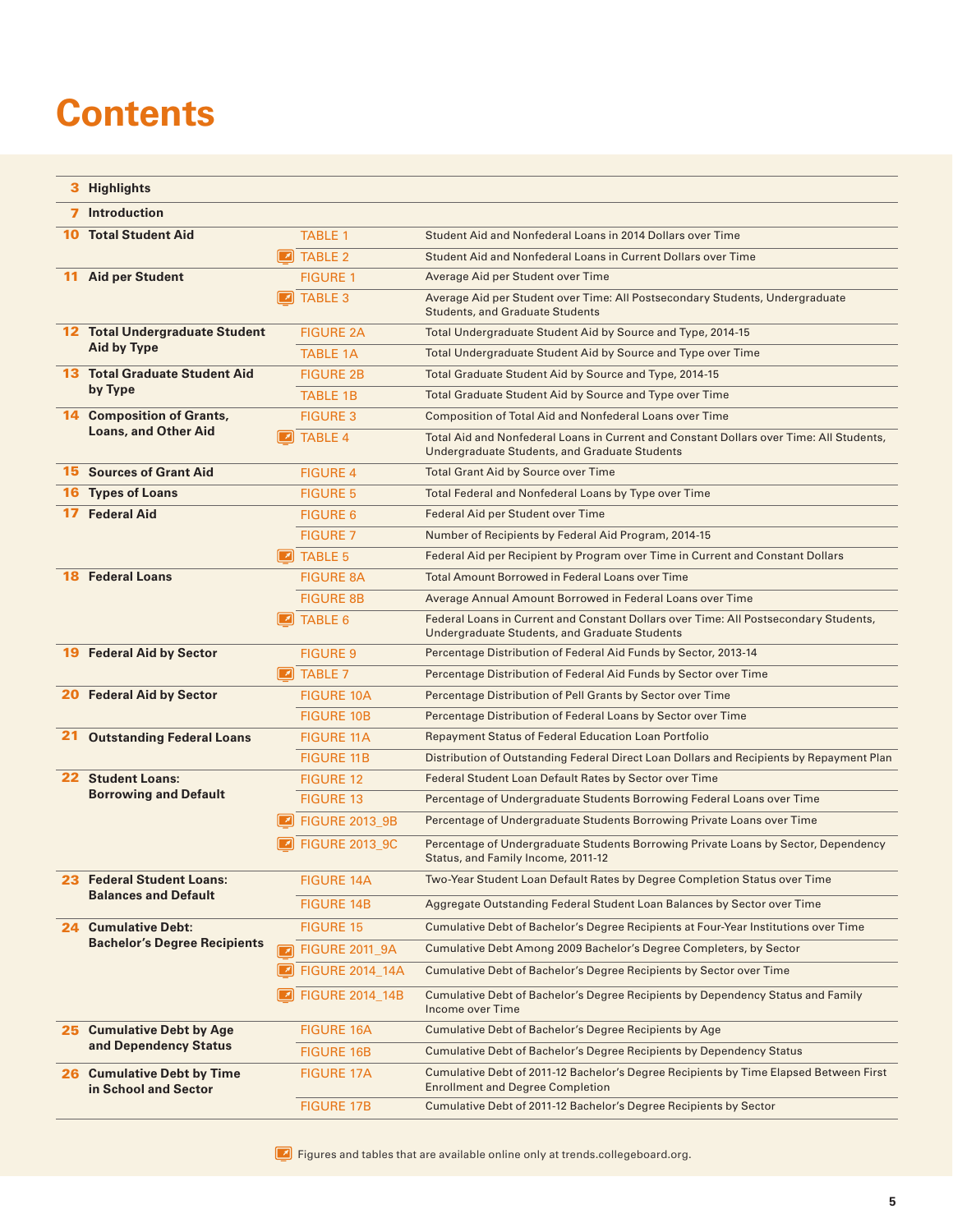## **Contents — Continued**

| 27  | <b>Cumulative Debt by Race</b>    |                       | <b>FIGURE 18</b>                    | Cumulative Debt of 2011-12 Bachelor's Degree Recipients by Race/Ethnicity                                            |
|-----|-----------------------------------|-----------------------|-------------------------------------|----------------------------------------------------------------------------------------------------------------------|
|     | <b>Cumulative Debt: Other</b>     | ा ग                   | <b>FIGURE 2011 9B</b>               | Cumulative Debt Among 2009 Four-Year Institution Non-Completers, by Sector                                           |
|     | <b>Undergraduates</b>             | $\blacktriangleright$ | <b>FIGURE 2014_15A</b>              | Cumulative Debt of Associate Degree Recipients by Sector over Time                                                   |
|     |                                   | $\overline{ }$        | <b>FIGURE 2014_15B</b>              | Cumulative Debt of Certificate Recipients by Sector over Time                                                        |
|     | <b>Cumulative Debt: Graduate</b>  | 罓                     | <b>FIGURE 2014 16A</b>              | Cumulative Debt for Undergraduate and Graduate Studies over Time                                                     |
|     | <b>Degree Recipients</b>          | $\vert x \vert$       | <b>FIGURE 2014_16B</b>              | Composition of Cumulative Debt of 2011-12 Graduate Degree Recipients                                                 |
|     |                                   | ⊓                     | <b>FIGURE 2014_17A</b>              | Doctoral Degree Recipient Debt, Percentage Borrowing and Average Borrowed, 2011-12                                   |
|     |                                   | ⊓                     | <b>FIGURE 2014_17B</b>              | Master's Degree Recipient Debt, Percentage Borrowing and Average Borrowed, 2011-12                                   |
| 28  | <b>Outstanding Education Debt</b> |                       | <b>FIGURE 19A</b>                   | Distribution of Outstanding Education Debt by Income Quartile, 2013                                                  |
|     |                                   |                       | <b>FIGURE 19B</b>                   | Distribution of Outstanding Education Debt by Average Balance, 2014                                                  |
|     |                                   |                       | <b>FIGURE 19C</b>                   | Average Annual Percentage Increase in Outstanding Education Debt, Number of<br>Borrowers, and Average Balance        |
| 29  | <b>Grant Aid: Meeting Need</b>    |                       | <b>FIGURE 20</b>                    | Average Grant Aid at Four-Year Institutions: Need-Based, Non-Need-Based Meeting<br>Need, and Exceeding Need, 2011-12 |
| 30  | <b>Sources of Grant Aid</b>       |                       | <b>FIGURE 21A</b>                   | Sources of Grant Aid for Full-Time Undergraduates by Sector, 2011-12                                                 |
|     |                                   |                       | <b>FIGURE 21B</b>                   | Sources of Grant Aid by Dependency Status and Family Income, Public Two-Year and<br>For-Profit Institutions, 2011-12 |
| 31  | <b>Sources of Grant Aid</b>       |                       | <b>FIGURE 22A</b>                   | Sources of Grant Aid by Dependency Status and Family Income, Private Nonprofit<br>Four-Year Institutions, 2011-12    |
|     |                                   |                       | <b>FIGURE 22B</b>                   | Sources of Grant Aid by Dependency Status and Family Income, Public Four-Year<br>Institutions, 2011-12               |
|     | <b>32 Pell Grants</b>             |                       | <b>FIGURE 23</b>                    | Undergraduate Enrollment and Percentage Receiving Pell Grants over Time                                              |
|     |                                   |                       | <b>FIGURE 24</b>                    | Maximum and Average Pell Grants over Time                                                                            |
|     | <b>33 Pell Grants</b>             |                       | <b>FIGURE 25</b>                    | Pell Grants: Total, Maximum, and Average Award, and Number of Recipients over Time                                   |
|     |                                   |                       | <b>E</b> TABLE 8                    | Federal Pell Award in Current and Constant Dollars over Time                                                         |
| 34. | <b>Pell Grants</b>                |                       | <b>FIGURE 26</b>                    | Maximum Pell Grant and Published Prices at Four-Year Institutions over Time                                          |
|     |                                   |                       | <b>COLLEGE PRICING</b><br>(TABLE 2) | Tuition and Fees and Room and Board over Time                                                                        |
| 35  | <b>Pell Grants</b>                |                       | <b>FIGURE 27A</b>                   | Distribution of Pell Grant Recipients by Age, 2013-14                                                                |
|     |                                   |                       | <b>FIGURE 27B</b>                   | Distribution of Pell Grant Recipients by Dependency Status and Family Income, 2013-14                                |
| 36  | <b>State Grants</b>               |                       | <b>FIGURE 28A</b>                   | Need-Based and Non-Need-Based State Grants per Undergraduate Student over Time                                       |
|     |                                   |                       | <b>FIGURE 28B</b>                   | Percentage of State Grant Based on Need by State, 2013-14                                                            |
| 37  | <b>State Grants</b>               |                       | <b>FIGURE 29A</b>                   | State Grant Aid per Undergraduate Student by State, 2013-14                                                          |
|     |                                   |                       | <b>FIGURE 29B</b>                   | State Grant Expenditures as a Percentage of Total State Support for Higher Education by<br>State, 2013-14            |
|     |                                   | $\sqrt{2}$            | <b>FIGURE 2014_28</b>               | Average State Grant per Student by Dependency Status and Family Income over Time                                     |
| 38  | <b>Institutional Grants</b>       |                       | <b>FIGURE 30</b>                    | Average Institutional Grant Aid per First-Time Full-Time Student over Time                                           |
|     |                                   |                       | <b>FIGURE 2014 29A</b>              | Institutional Grant Aid by Dependency Status and Family Income at Public<br>Four-Year Institutions, 2011-12          |
|     |                                   |                       | FIGURE 2014_30                      | Institutional Grant Aid by Tuition Level and Family Income at Private Nonprofit<br>Four-Year Institutions, 2011-12   |
| 39  | <b>Education Tax Credits</b>      |                       | <b>FIGURE 31A</b>                   | <b>Total Education Tax Credits and Deductions over Time</b>                                                          |
|     | and Deductions                    |                       | <b>FIGURE 31B</b>                   | Distribution of Education Tax Benefits by Income, 2013                                                               |
| 40  | <b>College Savings Plans</b>      |                       | <b>FIGURE 32A</b>                   | Income Distribution of Families With and Without College Savings Accounts                                            |
|     |                                   |                       | <b>FIGURE 32B</b>                   | Total Assets in 529 College Savings Plans over Time                                                                  |
| 41  | <b>Notes and Sources</b>          |                       | <b>E</b> TABLE A2                   | <b>Consumer Price Index over Time</b>                                                                                |

Figures and tables that are available online only at [trends.collegeboard.org.](http://trends.collegeboard.org)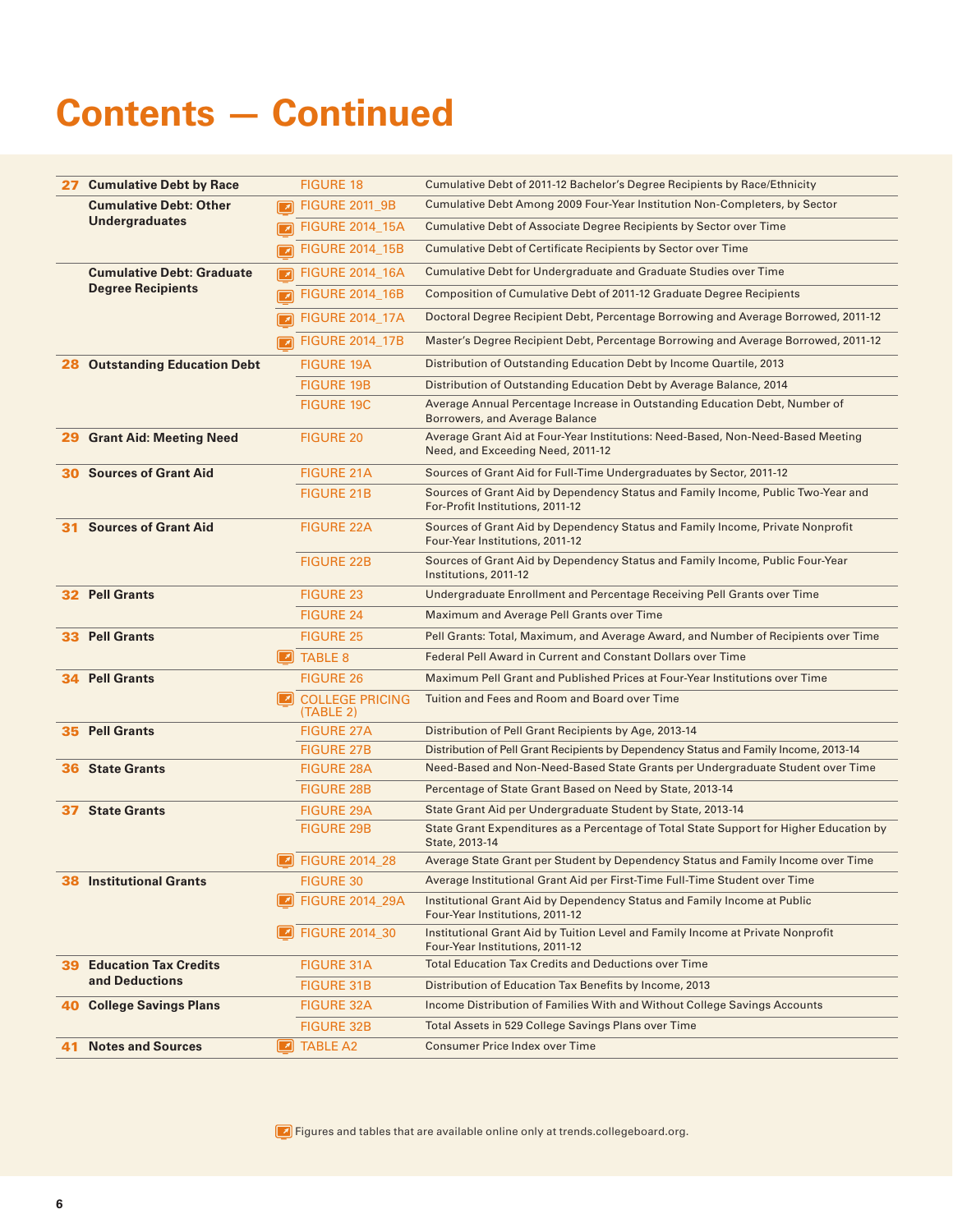## <span id="page-6-1"></span><span id="page-6-0"></span>**Introduction**

As *Trends in Student Aid 2015* goes to press, college financing and student aid issues are prominent on the national agenda. Notably, the president of the United States has gotten into the weeds, issuing an executive order requiring the use of earlier income information on applications for federal student aid. Many in the financial aid community have long advocated such a move, which will allow students to apply and know about their federal aid eligibility several months earlier than in the past.

Presidential candidates are making clear statements about the importance of college affordability, with proposals ranging from tuition-free public colleges to automatic enrollment of borrowers in income-driven loan repayment plans to increased accountability for institutions and support for cost-saving innovations.

Moreover, the issue of student debt and its impact on borrowers, as well as on the economy as a whole, is never far from the headlines. Many anecdotes and a few widely cited pieces of information provide the basis for most conclusions.

As it has for over 30 years, *Trends in Student Aid* provides detailed information about the aid that undergraduate and graduate students receive from federal and state governments, their institutions, and their employers and other private sources. Together with its companion publication, *Trends in College Pricing*, this report should inform the public discourse about how students pay for college.

## THE VARIED CONTEXTS OF COLLEGE FINANCE

The data in the 2014 Trends reports suggested that the recovering economy was modifying the paths of college prices and student aid. College prices grew slowly in 2013-14 and 2014-15, student borrowing declined slightly, both overall and on a per student basis, and the Pell Grant program, whose expenditures had skyrocketed during the recession, served fewer students and spent less overall as enrollment declined and fewer families were facing financial distress.

This year's Trends reports document a continuation of the patterns associated with a return to a more stable economy. Several years of slow declines in the number of postsecondary students, particularly in the for-profit sector, have followed the rapid growth in postsecondary enrollment between 2007-08 and 2010-11.

Total education borrowing declined in 2014-15 for the fourth consecutive year, generating a 14% decline from the 2010-11 peak. Undergraduates borrowed 16% less in 2014-15 than four years earlier; graduate students borrowed 11% less. The Pell Grant program, which was a subject of concern among budget hawks during the recession, distributed 22% less in inflationadjusted dollars in 2014-15 than in 2010-11 — but still 83% more than in 2004-05.

In addition to documenting these trends, *Trends in Student Aid 2015* focuses on the varying circumstances of students. With about 60% of postsecondary students age 24 or younger and 25% age 30 or older, $1$  it is clear that students have very different needs, opportunities, and educational paths. Over a third of all students enroll part time, requiring them to persist for a longer time if they are to earn degrees. Students who attend for-profit institutions have very different experiences before, during, and after college than those who attend public or private nonprofit four-year colleges and universities. Graduate students begin from the strong position of having completed a bachelor's degree, but many borrow much more than typical undergraduates.

Students come to postsecondary education from very different backgrounds. Three-quarters of the 3.8 million dependent Pell Grant recipients in 2013-14 came from families with incomes under \$40,000. In contrast, about a quarter of all dependent undergraduates, and 30% of those enrolled in public and private nonprofit four-year institutions, came from families earning more than \$110,000.2

It is important that we know more about the variation in characteristics, goals, and outcomes across postsecondary students. The information in this report focuses on the question of differences in student debt patterns. We compare students who graduate to those who leave school without a credential, as well as students with different demographic characteristics and those who are enrolled in different postsecondary sectors. It quickly becomes clear that problems with student debt vary quite a bit across these different groups, and addressing the problems will require a more nuanced view than general statements about student debt can provide.

## STUDENT BORROWING AND STUDENT DEBT

Perhaps the most dramatic figure in this report is Figure 14A, which shows that among federal student loan borrowers who entered repayment in 2011-12, 9% of those who completed their programs and 24% of those who did not graduate defaulted on their student loans within two years of entering repayment. For students who begin college but do not graduate, the issue is not high debt levels but the absence of the significant earnings premium associated with a college degree.

Although defaulters have lower average debt levels than borrowers who successfully repay their loans, high debt levels for certain groups of students can lead to difficulties, even among those who earn bachelor's degrees. Among 2011-12 bachelor's degree recipients, 11% of those age 23 or younger had borrowed \$40,000 or more, compared to 33% of those who earned their degrees between the ages of 30 and 39 (Figure 16A). Not surprisingly, time to degree is highly correlated

<sup>1.</sup> NCES, *Digest of Education Statistics 2014*, Table 303.40. 2. NCES, NPSAS 2012, calculations by the authors.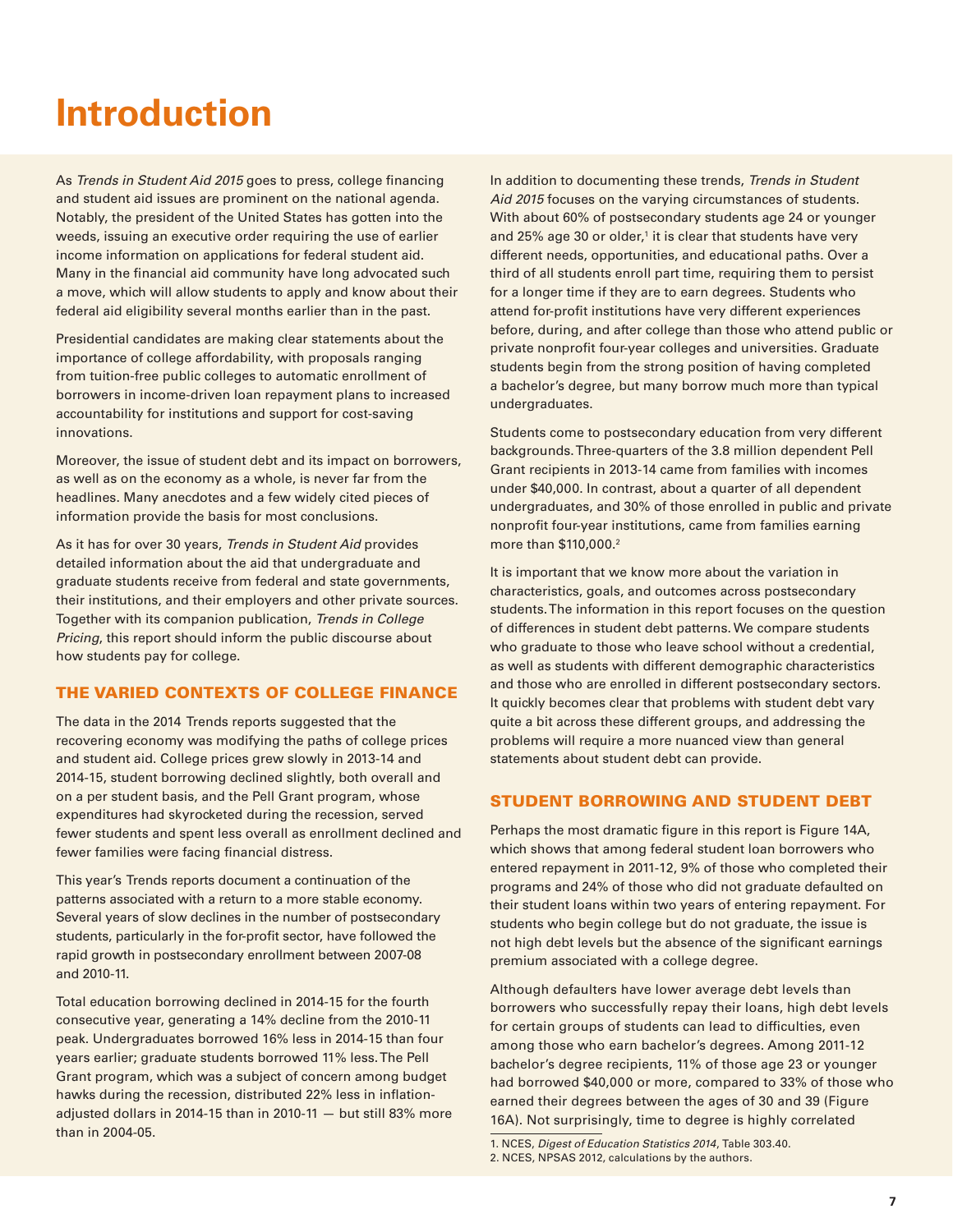with debt levels. Among 2011-12 bachelor's degree recipients who earned their degrees within four years of first enrolling, 10% had borrowed \$40,000 or more. A significant number of students earned their degrees 10 years or more after first enrolling, and among this group 31% had borrowed \$40,000 or more (Figure 17A).

Although only 9% of 2011-12 four-year college graduates earned their degrees in the for-profit sector, 48% of this group had borrowed \$40,000 or more, compared to 12% of those who attended public four-year institutions (Figure 17B). The percentage of outstanding student debt attributable to students from the for-profit sector increased from 13% to 21% between 2003-04 and 2013-14 (Figure 14B).

While we do not have adequate information to determine what causes these differences, we also find that 32% of black graduates, compared to less than 20% of white and Hispanic graduates, had debt exceeding \$40,000 (Figure 18).

High debt levels are less of a risk for borrowers — and more of a risk for taxpayers — than they were just a few years ago because 20% of borrowers in repayment participate in income-driven plans, which limit their payments to a manageable percentage of their current incomes and forgive remaining debt after 20 or 25 years (Figure 11B).

*Trends in Student Aid 2015* also includes information on annual borrowing from federal and nonfederal sources and on the distribution of outstanding debt. As Figure 8B reveals, graduate students on average borrow much larger amounts than undergraduate students. This reality is consistent with the fact that borrowers currently in the top quartile of the income distribution hold almost half of the outstanding student debt, while those in the lowest income quartile hold only 11% (Figure 19A). It is students who stay in school to earn more advanced degrees who are the most likely to accumulate high levels of debt, and those years in school pay off in the labor market. The lower-income borrowers have less debt, but may struggle most to repay that debt.

## TYPES OF STUDENT AID

*Trends in Student Aid* reports on a complex array of grant, loan, tax-based, and work programs that support postsecondary students. Although the Federal Work-Study program gets quite a bit of attention and is highly valued by many students and institutions, only 638,000 students benefited from the \$960 million federal allocation to this program in 2014-15. In contrast, federal subsidies to students through tax credits and deductions were projected to be almost 40% of the total amount of federal grant aid in 2014-15.

### THE DISTRIBUTION OF STUDENT AID

The effectiveness of student aid in increasing educational opportunities depends to a great extent on how the funds are distributed across students in different financial circumstances. For some students, aid is a pure subsidy, reducing the price of the educational paths they would take even without assistance. For other students, grant aid means the difference between a high-tuition private institution and a public university or between a public four-year institution and a community college. For still others, the amount of grant aid they receive determines whether or not they will enroll in postsecondary education at all.

The distribution of student aid across students with different characteristics and in different financial circumstances is most critical for understanding the effectiveness of the system. However, differences across sectors of postsecondary education are also important. Drawing clear lines between sectors has become more difficult, particularly as many community colleges have started awarding some bachelor's degrees. Historically, we have relied on the NCES breakdown of institutions to examine these patterns. However, that breakdown categorizes all institutions awarding any bachelor's degrees as four-year institutions. In *Trends in Student Aid 2015* we have, where possible, included only institutions where more than half of the degrees awarded are bachelor's degrees or higher in the fouryear category. Notes on each indicator page clarify this issue.

As documented in *Trends in College Pricing 2015*, the net prices students pay after taking grant aid into consideration increase with family income levels. Federal Pell Grants, which are well targeted to low-income students, constituted 29% of the grant aid received by undergraduates in 2014-15 (Figure 2A).

The distribution of federal education tax credits and deductions is quite different. As Figure 31B reveals, 24% of tax credits and 55% of the benefits of the tuition tax deduction go to taxpayers with incomes of \$100,000 or higher.

A significant portion of state grant dollars are allocated on the basis of academic qualifications or other personal characteristics, but patterns vary considerably across states, with 25 states considering students' financial circumstances in allocating at least 95% of their state grant aid in 2013-14, while 15 states considered financial circumstances for less than half of their state grant aid (Figure 28B). The percentage of all state grant aid distributed on the basis of financial need declined from 77% in 2002-03 to 71% in 2010-11, but was 76% in 2013-14 (Figure 28A).

Both colleges and universities and employers and other private sources allocate larger proportions of their aid without regard to financial circumstances than state and federal governments. As Figure 20 shows, a very high percentage of the non-need-based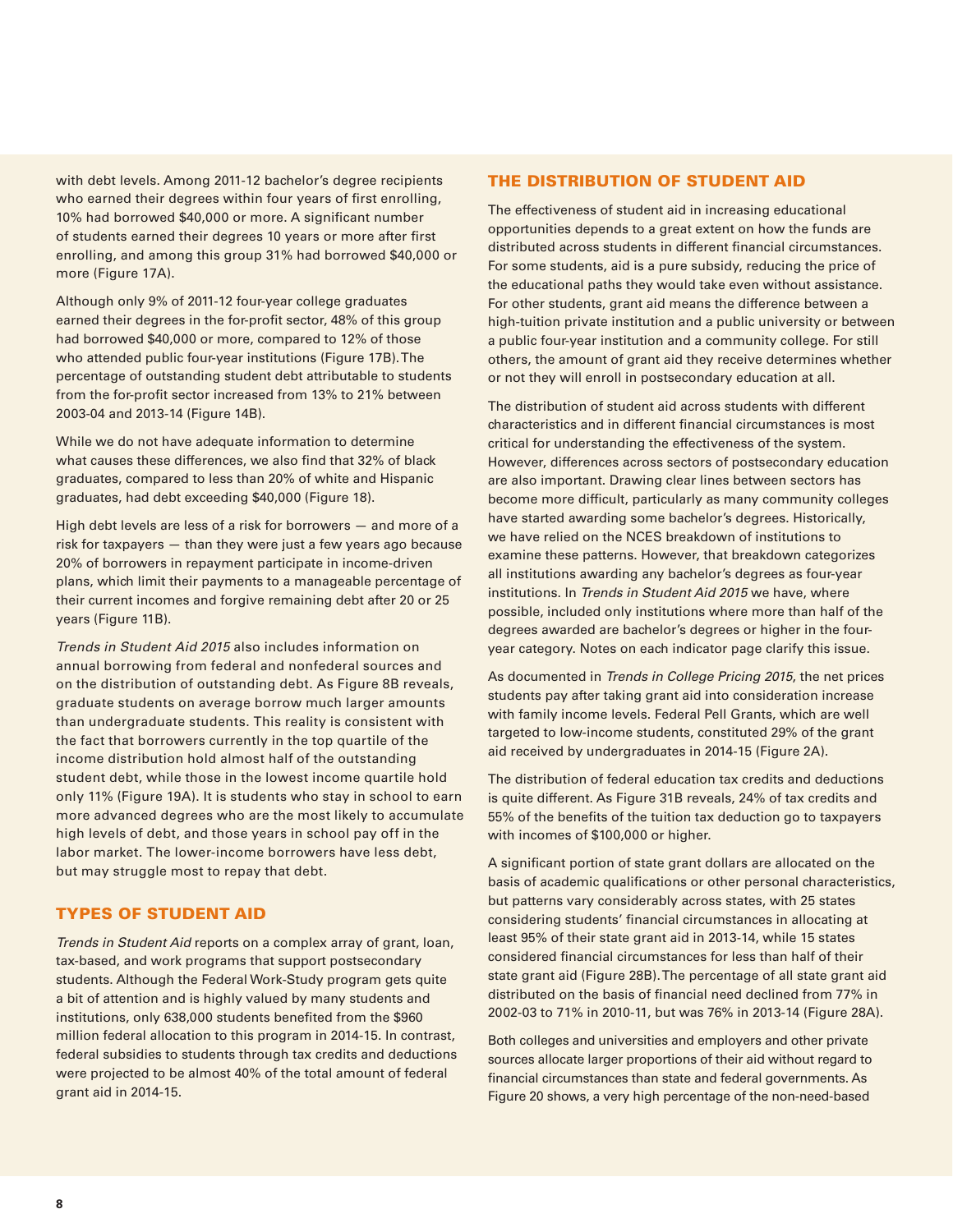aid nonetheless helps to meet the documented financial need of recipients. Still, 12% of full-time students in private nonprofit fouryear institutions and 9% of those in public four-year institutions receive grant aid in excess of their federal need.

Monitoring the distribution of student aid is at least as important as monitoring its level in assessing how well these funds serve to help students overcome the financial barriers to postsecondary access and success.

### THE STUDENT AID SYSTEM

Grant aid and tax benefits lower the overall price of education for students and families, making the net price of college less than the published price. Education loans do not lower the price, but they do make it possible to spread payments out over time. Work-study earnings frequently replace other earnings, but may increase the availability of employment for students.

Understanding what the components of the system are; how grants, loans, tax benefits, and work-study aid are distributed; and how they have changed over time is critical, but the growth in aid dollars has meaning only in the context of the growth in the price of college and in the number of students enrolling information included in *Trends in College Pricing 2015* .

The information in both publications is a prerequisite for improving the student aid system, but it is also important to examine evidence about what makes aid programs effective in supporting college access and success. If successful, current efforts to simplify the array of programs, the application processes, and the eligibility criteria are promising improvements. It is also critical to focus on directing subsidies to students whose educational outcomes are most likely to be improved by the receipt of student aid.

The student aid system is a vital component of efforts to increase economic mobility, the quality of the labor force, and the long-run strength of the economy. The information in *Trends in Student Aid* provides valuable perspective on how that system is operating.

*The tables supporting all of the graphs in the Trends publications, PDF versions of the publications, PowerPoint files containing individual slides for all of the graphs, and other detailed data on student aid and college pricing are available on our website at [trends.collegeboard.org](http://trends.collegeboard.org). Please feel free to cite or reproduce the data in Trends for noncommercial purposes with proper attribution.*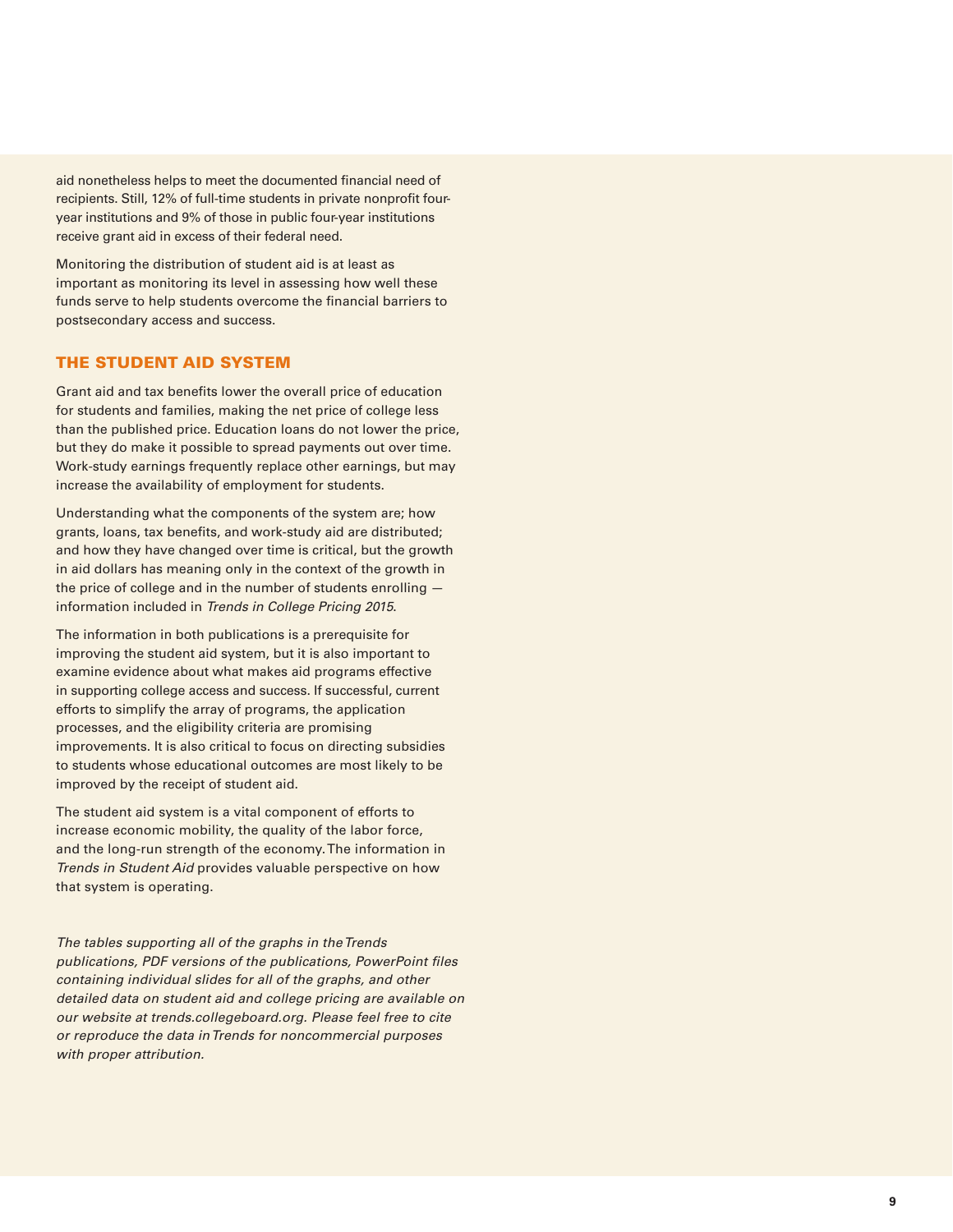## <span id="page-9-0"></span>**Total Student Aid**

In 2014-15, undergraduate and graduate students received \$238.9 billion in student aid in the form of grants from all sources, Federal Work-Study, federal loans, and federal tax credits and deductions.

<span id="page-9-1"></span>TABLE 1 Student Aid and Nonfederal Loans in 2014 Dollars (in Millions), 2004-05 to 2014-15

|                                                         |                               |                                 |           |           |           | Academic Year |           |           |           |           |             |          |
|---------------------------------------------------------|-------------------------------|---------------------------------|-----------|-----------|-----------|---------------|-----------|-----------|-----------|-----------|-------------|----------|
|                                                         |                               |                                 |           |           |           |               |           |           |           |           | Preliminary | 10-Year  |
|                                                         | $04 - 05$                     | $05 - 06$                       | $06-07$   | $07 - 08$ | 08-09     | $09-10$       | $10 - 11$ | $11 - 12$ | $12 - 13$ | $13 - 14$ | $14 - 15$   | % Change |
| <b>Federal Aid</b>                                      |                               |                                 |           |           |           |               |           |           |           |           |             |          |
| <b>Grants</b>                                           |                               |                                 |           |           |           |               |           |           |           |           |             |          |
| <b>Pell Grants</b>                                      | \$16,542                      | \$15,477                        | \$15,006  | \$16,787  | \$19,812  | \$33,182      | \$38,989  | \$35,407  | \$33,341  | \$32,104  | \$30,293    | 83%      |
| <b>FSEOG</b>                                            | \$969                         | \$949                           | \$902     | \$882     | \$820     | \$814         | \$828     | \$776     | \$762     | \$747     | \$728       | $-25%$   |
| LEAP                                                    | \$83                          | \$79                            | \$75      | \$74      | \$69      | \$70          | \$67      |           |           |           |             |          |
| Academic Competitiveness Grants                         |                               | $\hspace{0.1mm}-\hspace{0.1mm}$ | \$283     | \$353     | \$368     | \$530         | \$605     |           |           |           |             |          |
| <b>SMART Grants</b>                                     | $\overbrace{\phantom{12333}}$ |                                 | \$240     | \$234     | \$216     | \$397         | \$473     |           |           |           |             |          |
| Veterans and Military                                   | \$4,424                       | \$4,493                         | \$4,557   | \$4,686   | \$5,156   | \$9,942       | \$12,118  | \$11,904  | \$13,481  | \$13,530  | \$15,160    | 243%     |
| <b>Total Federal Grants</b>                             | \$22,017                      | \$20,998                        | \$21,064  | \$23,016  | \$26,442  | \$44,935      | \$53,079  | \$48,087  | \$47,584  | \$46,382  | \$46,180    | 110%     |
| Loans                                                   |                               |                                 |           |           |           |               |           |           |           |           |             |          |
| Perkins Loans                                           | \$2,078                       | \$1,943                         | \$1,895   | \$1,582   | \$1,041   | \$905         | \$936     | \$1,000   | \$1,051   | \$1,195   | \$1,215     | $-42%$   |
| <b>Subsidized Stafford</b>                              | \$29,971                      | \$29,799                        | \$29,285  | \$33,282  | \$35,774  | \$42,118      | \$44,382  | \$42,789  | \$28,911  | \$26,970  | \$24,674    | $-18%$   |
| <b>Unsubsidized Stafford</b>                            | \$27,479                      | \$28,786                        | \$28,507  | \$31,328  | \$43,785  | \$51,519      | \$51,561  | \$49,520  | \$58,749  | \$56,431  | \$51,737    | 88%      |
| <b>Parent PLUS</b>                                      | \$9,262                       | \$9,978                         | \$9,519   | \$8,801   | \$8,327   | \$9,849       | \$11,575  | \$11,681  | \$10,213  | \$10,488  | \$10,564    | 14%      |
| <b>Grad PLUS</b>                                        |                               | $\overline{\phantom{m}}$        | \$2,448   | \$3,522   | \$4,686   | \$6,289       | \$7,605   | \$7,888   | \$7,907   | \$8,268   | \$7,768     |          |
| <b>Total Federal Loans</b>                              | \$68,790                      | \$70,507                        | \$71,653  | \$78,515  | \$93,614  | \$110,681     | \$116,059 | \$112,877 | \$106,831 | \$103,353 | \$95,959    | 39%      |
| <b>Federal Work-Study</b>                               | \$1,250                       | \$1,200                         | \$1,140   | \$1,114   | \$1,055   | \$1,076       | \$1,065   | \$1,025   | \$1,004   | \$1,000   | \$960       | $-23%$   |
| <b>Education Tax Benefits</b>                           | \$7,711                       | \$7,800                         | \$7,708   | \$7,637   | \$11,603  | \$18,161      | \$21,652  | \$20,508  | \$18,404  | \$18,505  | \$18,215    | 136%     |
| <b>Total Federal Aid</b>                                | \$99.768                      | \$100,505                       | \$101,566 | \$110,282 | \$132,714 | \$174,852     | \$191,855 | \$182,498 | \$173,822 | \$169,240 | \$161,314   | 62%      |
| <b>State Grants</b>                                     | \$8,408                       | \$8,588                         | \$8,948   | \$9,205   | \$9,172   | \$9,818       | \$10,100  | \$9,912   | \$9,974   | \$10,136  | \$10,136    | 21%      |
| <b>Institutional Grants</b>                             | \$27,209                      | \$29,031                        | \$30,627  | \$32,644  | \$34,314  | \$38,777      | \$41,888  | \$43,933  | \$46,360  | \$48,559  | \$50,660    | 86%      |
| <b>Private and Employer Grants</b>                      | \$10,717                      | \$11,498                        | \$12,223  | \$13,176  | \$13,463  | \$13,763      | \$14,524  | \$14,859  | \$15,162  | \$16,370  | \$16,800    | 57%      |
| <b>Total Federal, State,</b>                            |                               |                                 |           |           |           |               |           |           |           |           |             |          |
| <b>Institutional, and Other Aid</b>                     | \$146,103                     | \$149,622                       | \$153,364 | \$165,307 | \$189,663 | \$237,209     | \$258,367 | \$251,202 | \$245,318 | \$244,304 | \$238,910   | 64%      |
| <b>Nonfederal Loans</b>                                 | \$17,674                      | \$20,838                        | \$23,685  | \$25,564  | \$12,532  | \$8,961       | \$7,934   | \$7,973   | \$9,453   | \$9,710   | \$10,120    | $-43%$   |
| State- and Institution-Sponsored                        | \$1,321                       | \$1,329                         | \$1,440   | \$1,430   | \$1,376   | \$1,438       | \$1,344   | \$1,276   | \$1,196   | \$1,163   | \$1,120     | $-15%$   |
| <b>Private Sector</b>                                   | \$16,353                      | \$19,509                        | \$22,244  | \$24,134  | \$11,156  | \$7,523       | \$6,590   | \$6,697   | \$8,257   | \$8,547   | \$9,000     | $-45%$   |
| <b>Total Student Aid and</b><br><b>Nonfederal Loans</b> | \$163,776                     | \$170,460                       | \$177,048 | \$190.871 | \$202,195 | \$246,171     | \$266,301 | \$259,175 | \$254,771 | \$254,014 | \$249,030   | 52%      |

NOTES: Table 1 excludes a variety of small federal grant and loan programs. The latest available data for education tax benefits are for calendar year 2013 and the latest available data for state grant aid are for 2013-14. Later figures are projected. Federal Supplemental Educational Opportunity Grant (FSEOG) and Federal Work-Study (FWS) funds reflect federal allocations and do not include the required matching funds from institutions. Components may not sum to totals because of rounding.

SOURCES: See page 42 for a list of sources for data included in Table 1.

- Total student aid peaked at \$258.4 billion (in 2014 dollars) in 2010-11.
- The federal government's share of total student aid increased from 68% in 2004-05 to 74% in 2009-10 and 2010-11, but had fallen back to 68% by 2014-15.
- The share of federal student aid in the form of grants increased from 22% in 2004-05 to 26% in 2009-10 and to 29% in 2014-15. Loans declined from 69% to 63% to 59% of federal aid over these years.
- Nonfederal education loans are loans students borrow from banks, credit unions, and other private lenders, including some states and postsecondary institutions. These loans, which are not part of the student aid system and typically do not involve subsidies, grew from \$17.7 billion (in 2014 dollars) in 2004-05 to \$25.6 billion in 2007-08, but fell to \$12.5 billion in 2008-09 and to \$10.1 billion in 2014-15.

### **ALSO IMPORTANT:**

– In 2014-15, graduate students received only about 3% of all federal grant aid, but borrowed 35% of all federal loans. (Tables 1 and 1B)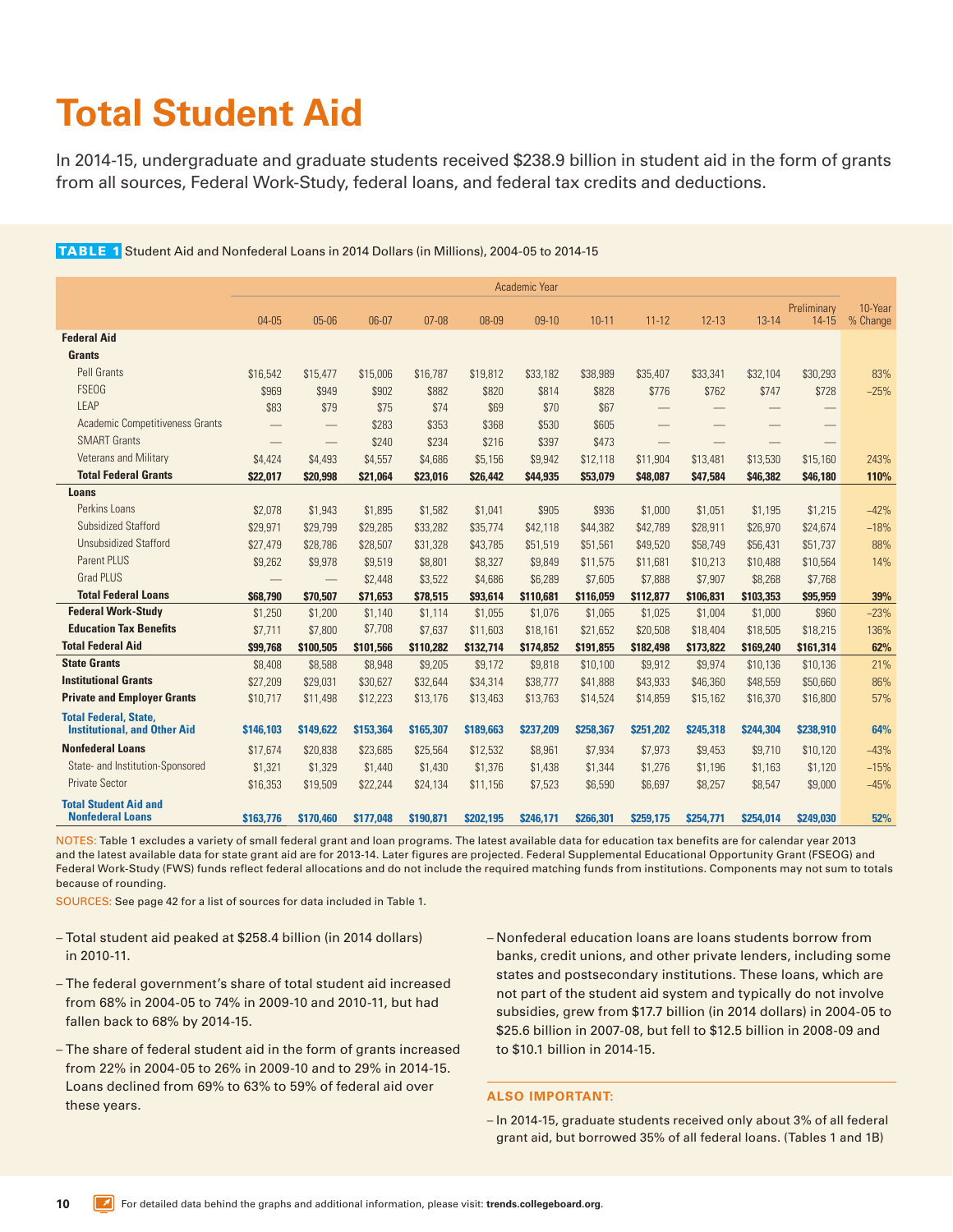## <span id="page-10-0"></span>**Aid per Student**

In 2014-15, undergraduate students received an average of \$14,210 in aid per full-time equivalent (FTE) student, including \$8,170 in grants from all sources, \$4,800 in federal loans, and \$1,240 in a combination of tax credits and deductions and Federal Work-Study (FWS).

<span id="page-10-1"></span>



NOTES: Loans reported here include only federal loans to students and parents. Grants from all sources are included. "Other Aid" includes federal education tax credits and deductions and Federal Work-Study. Dollar values are rounded to the nearest \$10.

SOURCE: *Trends in Student Aid* website ([trends.collegeboard.org](http://trends.collegeboard.org)), Table 3.

- Between 2010-11 and 2014-15, federal loans per FTE undergraduate student declined by \$870, from \$5,670 (in 2014 dollars) to \$4,800.
- Grant aid per undergraduate student increased by \$540 (in 2014 dollars) between 2010-11 and 2014-15.
- In 2014-15, graduate students received an average of \$26,950 in aid per FTE student, including \$8,840 in grants from all sources, \$16,570 in federal loans, and \$1,540 in a combination of tax credits and deductions and FWS.
- Between 2010-11 and 2014-15, federal loans per FTE graduate student declined by \$2,100, from \$18,670 (in 2014 dollars) to \$16,570.
- Grant aid per graduate student increased by \$1,380 (in 2014 dollars) between 2010-11 and 2014-15, primarily because of large increases in veterans and military benefits and institutional grant aid.

- The \$100 of "Other Aid" per FTE undergraduate student in 1994-95 was from FWS. In 2004-05, 86% of "Other Aid" (\$590 out of \$690) was from education tax credits and deductions and 14% (\$100) was from FWS. In 2014-15, 94% (\$1,170) was from tax benefits and 6% (\$70) was from FWS.
- The \$70 of "Other Aid" per FTE graduate student in 1994-95 was from FWS. In 2004-05, 88% of "Other Aid" (\$660 out of \$750) was from education tax credits and deductions and 12% (\$90) was from FWS. In 2014-15, 97% (\$1,490) was from tax benefits and 3% (\$50) was from FWS.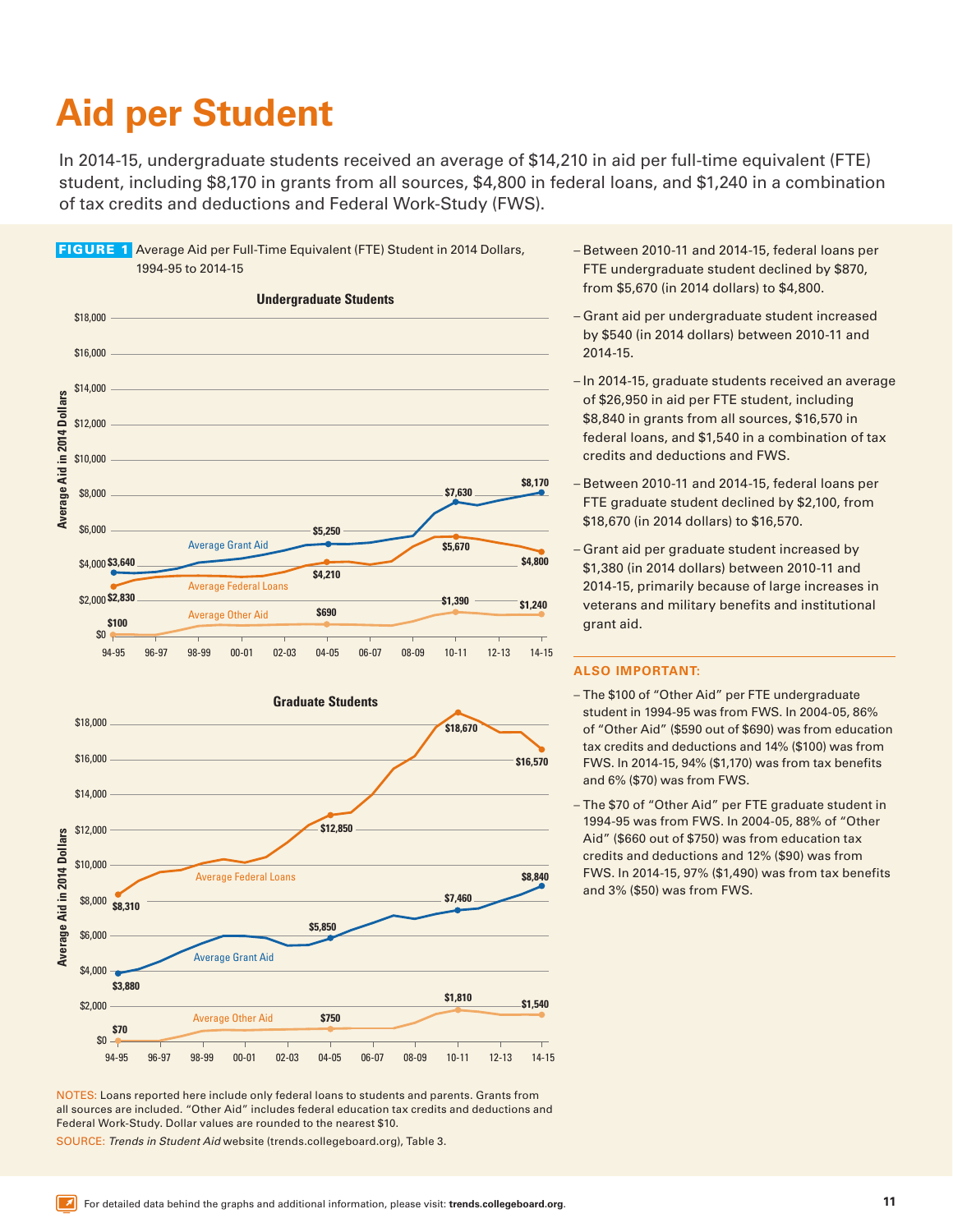# <span id="page-11-0"></span>**Total Undergraduate Student Aid by Type**

In 2014-15, the \$30.3 billion in Federal Pell Grants and \$13.6 billion in federal education grants for veterans and members of the military comprised 24% of the total financial aid received by undergraduate students.

<span id="page-11-1"></span>

NOTES: Loans reported here include only federal loans to students and parents. Percentages may not sum to 100 because of rounding.

SOURCE: *Trends in Student Aid* website ([trends.collegeboard.org\)](http://trends.collegeboard.org), Table 1A.

- The federal government also provided \$62.1 billion in federal loans and \$15.2 billion in education tax credits and deductions for undergraduate students, which constituted 34% and 8%, respectively, of undergraduate aid in 2014-15.
- Total federal grants to undergraduate students more than doubled (after adjusting for inflation) between 2004-05 and 2009-10, but increased by only 1% between 2009-10 and 2014-15. Total federal loans to undergraduates increased by 60% over the first five years of the decade and declined by 17% over the next five years.
- In 2014-15, institutions provided an estimated \$39.8 billion in grant aid to undergraduate students. This constituted 22% of total undergraduate aid and 38% of undergraduate grant aid.
- Between 2009-10 and 2014-15, the largest increase in aid to undergraduate students, both in dollars and in percentage terms, was in institutional grant aid, which increased by \$9.6 billion (32%).

#### **ALSO IMPORTANT:**

- In fall 2013, 13.1 million (86%) of the 15.2 million full-time equivalent postsecondary students were undergraduates. (*Digest of Education Statistics 2014*, Table 303.70)
- Undergraduate students are considered dependent, with their aid eligibility being a function of their own and their parents' financial circumstances, unless they are at least 24 years of age, are married, have legal dependents, are veterans or on active duty, or are orphans, wards of the court, or homeless unaccompanied youth.

TABLE 1A Total Undergraduate Student Aid in 2014 Dollars (in Millions), 1994-95 to 2014-15, Selected Years

|          |          | 2004-05   | 2009-10   | 2010-11   | 2011-12   | 2012-13   | 2013-14   | Preliminary<br>2014-15 |
|----------|----------|-----------|-----------|-----------|-----------|-----------|-----------|------------------------|
| \$12,059 | \$13,377 | \$21,603  | \$43,942  | \$51,836  | \$46,816  | \$46,149  | \$44,945  | \$44,573               |
| \$25,035 | \$32,277 | \$46,763  | \$74,878  | \$77,481  | \$75,185  | \$70,655  | \$66,979  | \$62,063               |
| \$891    | \$1,096  | \$1,105   | \$948     | \$944     | \$916     | \$897     | \$893     | \$858                  |
| \$0      | \$5,090  | \$6,572   | \$15,120  | \$18,028  | \$17,075  | \$15,323  | \$15,407  | \$15,166               |
| \$37,986 | \$51,840 | \$76,043  | \$134,889 | \$148,289 | \$139,992 | \$133,023 | \$128,224 | \$122,660              |
| \$4,899  | \$5,699  | \$8,195   | \$9,682   | \$9,966   | \$9,758   | \$9,814   | \$9,973   | \$9,973                |
| \$12,078 | \$16,302 | \$21,156  | \$30,235  | \$32,793  | \$34,533  | \$36,440  | \$38,168  | \$39,820               |
| \$3,203  | \$5,119  | \$7,361   | \$8,887   | \$9,588   | \$10,024  | \$10,228  | \$11,043  | \$11,333               |
| \$58,166 | \$78,959 | \$112,756 | \$183,693 | \$200,635 | \$194,306 | \$189,505 | \$187,409 | \$183,786              |
|          | 1994-95  | 1999-00   |           |           |           |           |           |                        |

NOTE: Components may not sum to totals because of rounding.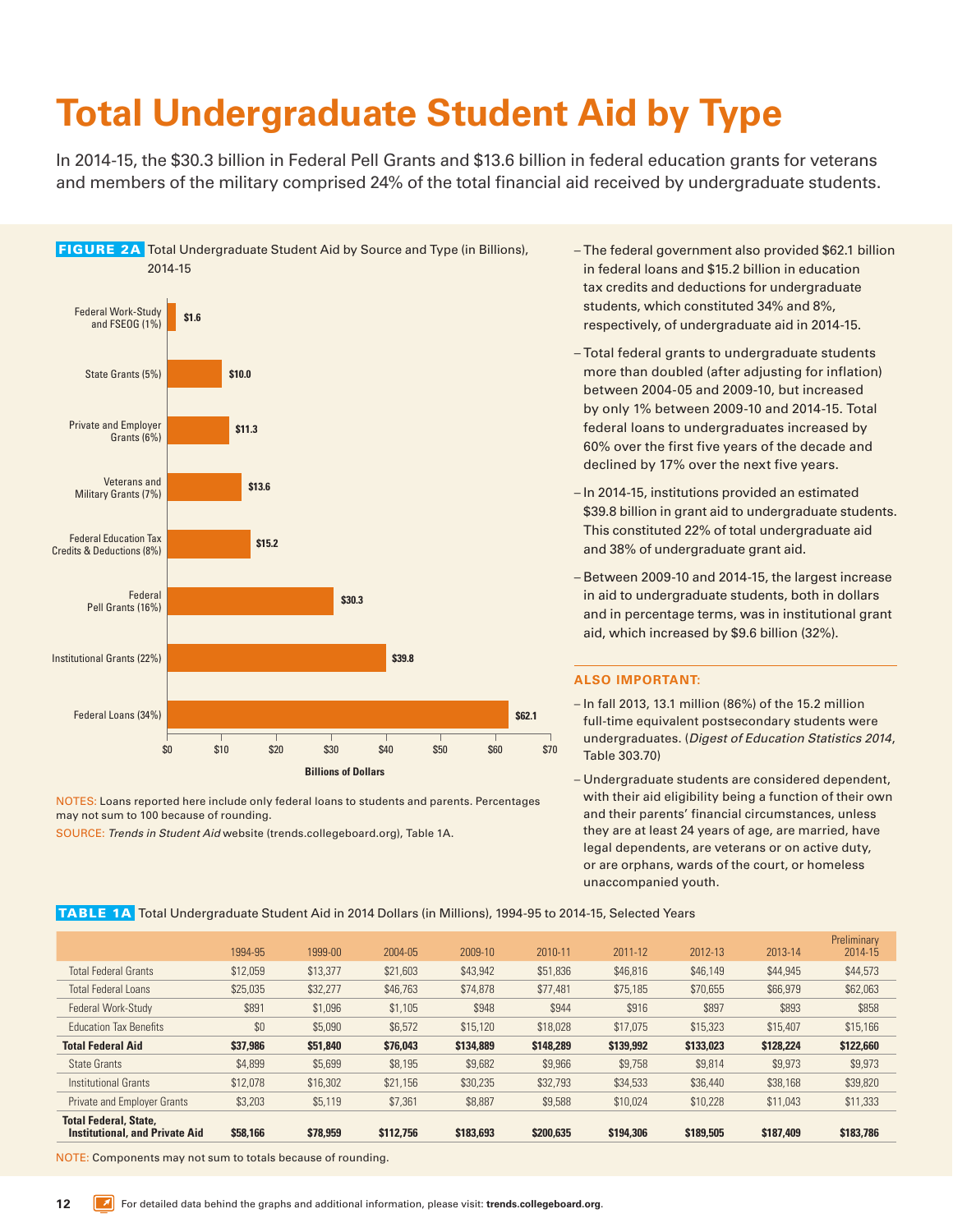# <span id="page-12-0"></span>**Total Graduate Student Aid by Type**

In 2014-15, graduate students borrowed \$33.9 billion in federal loans, which accounted for 61% of all the financial aid they received.

<span id="page-12-1"></span>

NOTES: Loans reported here include only federal loans to students. Percentages may not sum to 100 because of rounding.

SOURCE: *Trends in Student Aid* website ([trends.collegeboard.org\)](http://trends.collegeboard.org), Table 1B.

- Graduate student borrowing increased from \$22.0 billion in 2004-05 (in 2014 dollars) to \$38.6 billion in 2010-11, but fell to \$33.9 billion in 2014-15.
- Some graduate students rely on assistantships provided by their universities, which were not included in the \$10.8 billion of institutional grant aid they received in 2014-15.
- Although federal grants accounted for only 3% of the aid received by graduate students in 2014-15, this funding increased from \$414 million (in 2014 dollars) in 2004-05 to \$1.6 billion a decade later as a result of the implementation of the Post-9/11 GI Bill.
- The estimated \$5.5 billion in employer and private grants constituted 30% of the grant aid supporting graduate students in 2014-15.

### **ALSO IMPORTANT:**

- In fall 2013, 2.1 million (14%) of the 15.2 million full-time equivalent postsecondary students were graduate students. (*Digest of Education Statistics 2014*, Table 303.80)
- In 2004-05, 43% of federal loans to graduate students were subsidized Stafford Loans and 54% were unsubsidized Stafford Loans. A decade later, 76% of federal loans to graduate students were unsubsidized Stafford Loans and 23% were Grad PLUS loans.
- All graduate students are considered independent for federal financial aid purposes, so their eligibility for need-based aid depends only on their own income and assets (and those of their spouses if married). However, the elimination of subsidized Stafford Loans for graduate students in 2012-13 eliminated virtually all need-based federal aid for these students.

### TABLE 1B Total Graduate Student Aid in 2014 Dollars (in Millions), 1994-95 to 2014-15, Selected Years

| 1994-95  | 1999-00  | 2004-05  | 2009-10  | 2010-11  | 2011-12  | 2012-13  | 2013-14  | Preliminary<br>2014-15 |
|----------|----------|----------|----------|----------|----------|----------|----------|------------------------|
| \$169    | \$209    | \$414    | \$993    | \$1,243  | \$1.271  | \$1,434  | \$1,437  | \$1,607                |
| \$10,951 | \$14,518 | \$22,027 | \$35,802 | \$38,578 | \$37,692 | \$36,177 | \$36,374 | \$33,896               |
| \$97     | \$119    | \$145    | \$127    | \$120    | \$109    | \$107    | \$107    | \$103                  |
| \$0      | \$836    | \$1,139  | \$3,040  | \$3,625  | \$3,433  | \$3,081  | \$3,098  | \$3,049                |
| \$11,218 | \$15,683 | \$23,725 | \$39,963 | \$43,566 | \$42,506 | \$40,799 | \$41,016 | \$38,655               |
| \$164    | \$146    | \$213    | \$136    | \$134    | \$154    | \$160    | \$163    | \$163                  |
| \$3,447  | \$5,580  | \$6,053  | \$8,542  | \$9,095  | \$9,401  | \$9,920  | \$10,390 | \$10,840               |
| \$1,340  | \$2,499  | \$3,356  | \$4,876  | \$4,936  | \$4,835  | \$4,934  | \$5,327  | \$5,467                |
| \$16,168 | \$23,907 | \$33,347 | \$53,517 | \$57,731 | \$56,896 | \$55,813 | \$56,896 | \$55,125               |
|          |          |          |          |          |          |          |          |                        |

NOTE: Components may not sum to totals because of rounding.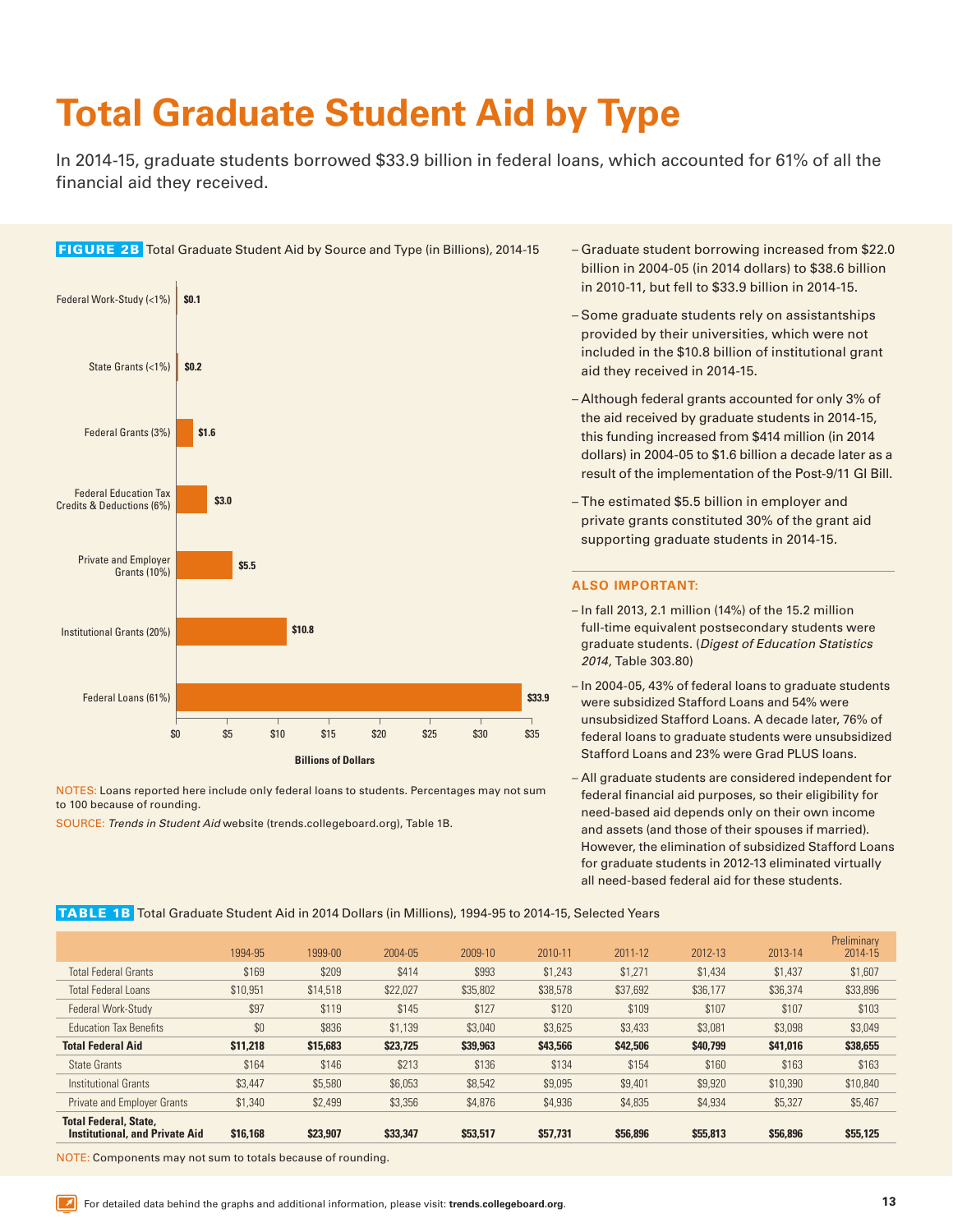## <span id="page-13-1"></span><span id="page-13-0"></span>**Composition of Grants, Loans, and Other Aid**

In 2014-15, grants constituted 55% of the funds used by undergraduates to supplement student and family resources. This percentage was 55% in 1994-95, but had fallen to 46% in 2004-05.

<span id="page-13-2"></span>

NOTES: Nonfederal loans are included as an indication of the total amounts that students and parents borrow through education loans. "Other Aid" includes Federal Work-Study (FWS) and federal education tax credits and deductions.

SOURCE: *Trends in Student Aid* website ([trends.collegeboard.org](http://trends.collegeboard.org)), Table 4.

- In 2014-15, grants constituted 32% of the funds used by graduate students to supplement personal resources. This percentage was 32% in 1994-95 and 27% in 2004-05.
- Loans from federal and nonfederal sources combined declined from a peak of 50% of funding for undergraduates in 2007-08 to 37% in 2014-15.
- Loans from federal and nonfederal sources combined declined from 69% of funding for graduate students in 2007-08 to 63% in 2014-15.
- In 2014-15, the combination of federal tax credits and deductions and Federal Work-Study constituted 8% of all student aid and nonfederal funds for undergraduate students and 6% for graduate students.

- Grant aid often fails to increase rapidly enough to close the growing gap between the cost of attending college or graduate school and the ability of students and families to pay those costs.
- For undergraduate students, the increase in the share of funds from grant aid between 2007-08 and 2014-15 was the result of a 63% increase in total grant aid. After adjusting for inflation, total undergraduate loan volume was 2% lower in 2014-15 than in 2007-08.
- For graduate students, total grant aid increased by 38% and total loan volume increased by 11% between 2007-08 and 2014-15.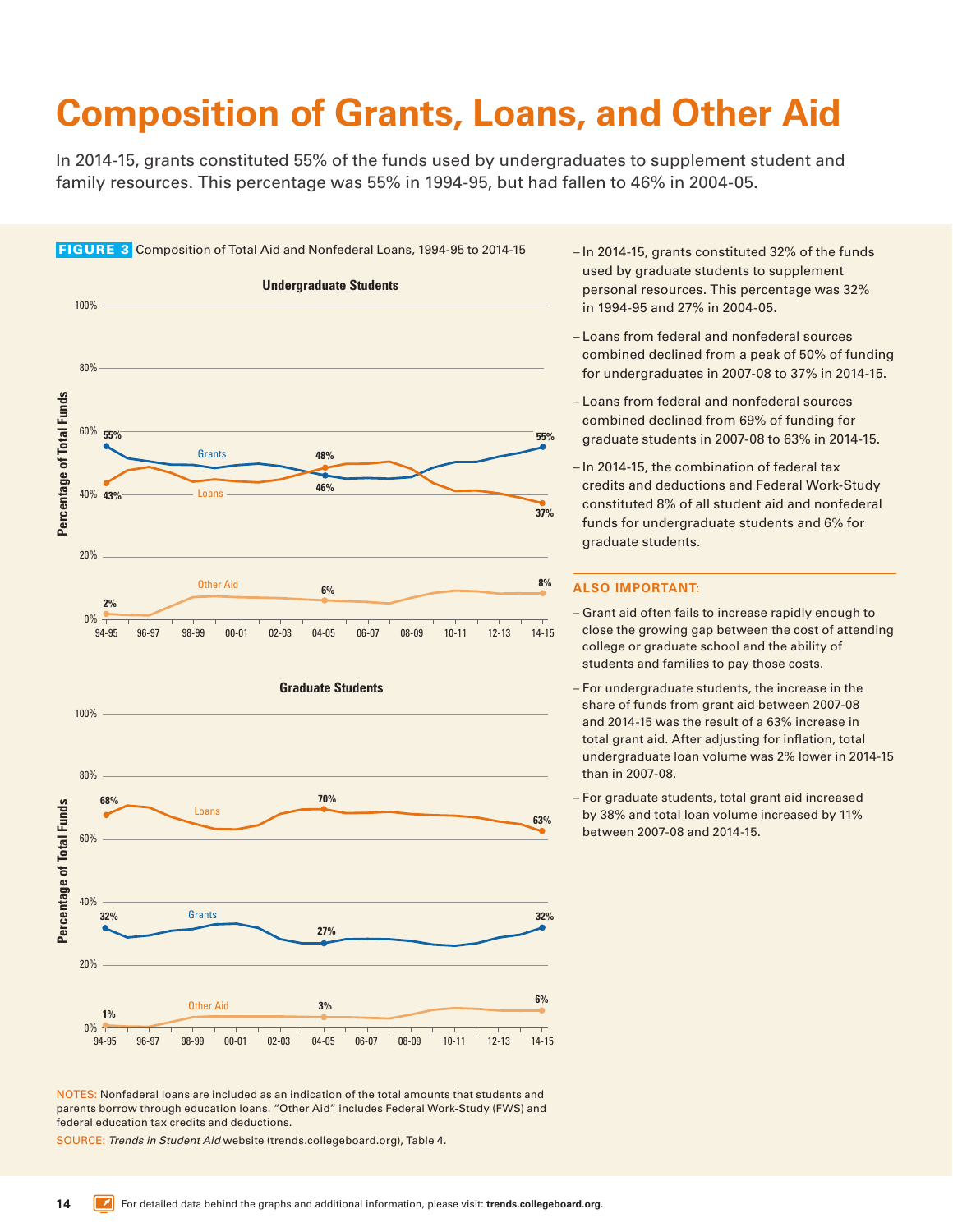## <span id="page-14-1"></span><span id="page-14-0"></span>**Sources of Grant Aid**

In 2014-15, when postsecondary students received \$123.8 billion in grant aid, 41% of this aid — the largest portion from any source — came from the colleges and universities in which the students were enrolled.



<span id="page-14-2"></span>FIGURE 4 Total Grant Aid in 2014 Dollars by Source, 1994-95 to 2014-15

NOTE: Percentages may not sum to 100 because of rounding. SOURCES: See page 42 for a list of sources for grants included in Figure 4.

- The total amount of grant aid supporting postsecondary students increased by 83% between 1994-95 and 2004-05 (after adjusting for inflation) and by another 81% between 2004-05 and 2014-15.
- The federal government provided 33% of all grant aid in 1994-95, 32% in 2004-05, 42% in 2009-10, and 37% in 2014-15.
- State governments provided 14% of all grant aid in 1994-95, 12% in 2004-05, 9% in 2009-10, and 8% in 2014-15.

- Pell Grants declined from 75% of total federal grant aid in 2008-09 to 66% in 2014-15. Veterans and military aid increased from 20% to 33%. (Table 1)
- The composition of grant aid for graduate students is quite different from that for undergraduate students — and from the totals in Figure 4. In 2014-15, 9% of graduate student grant aid came from the federal government, 60% from institutions, 30% from employers and other private sources, and 1% from states. (Figure 2B)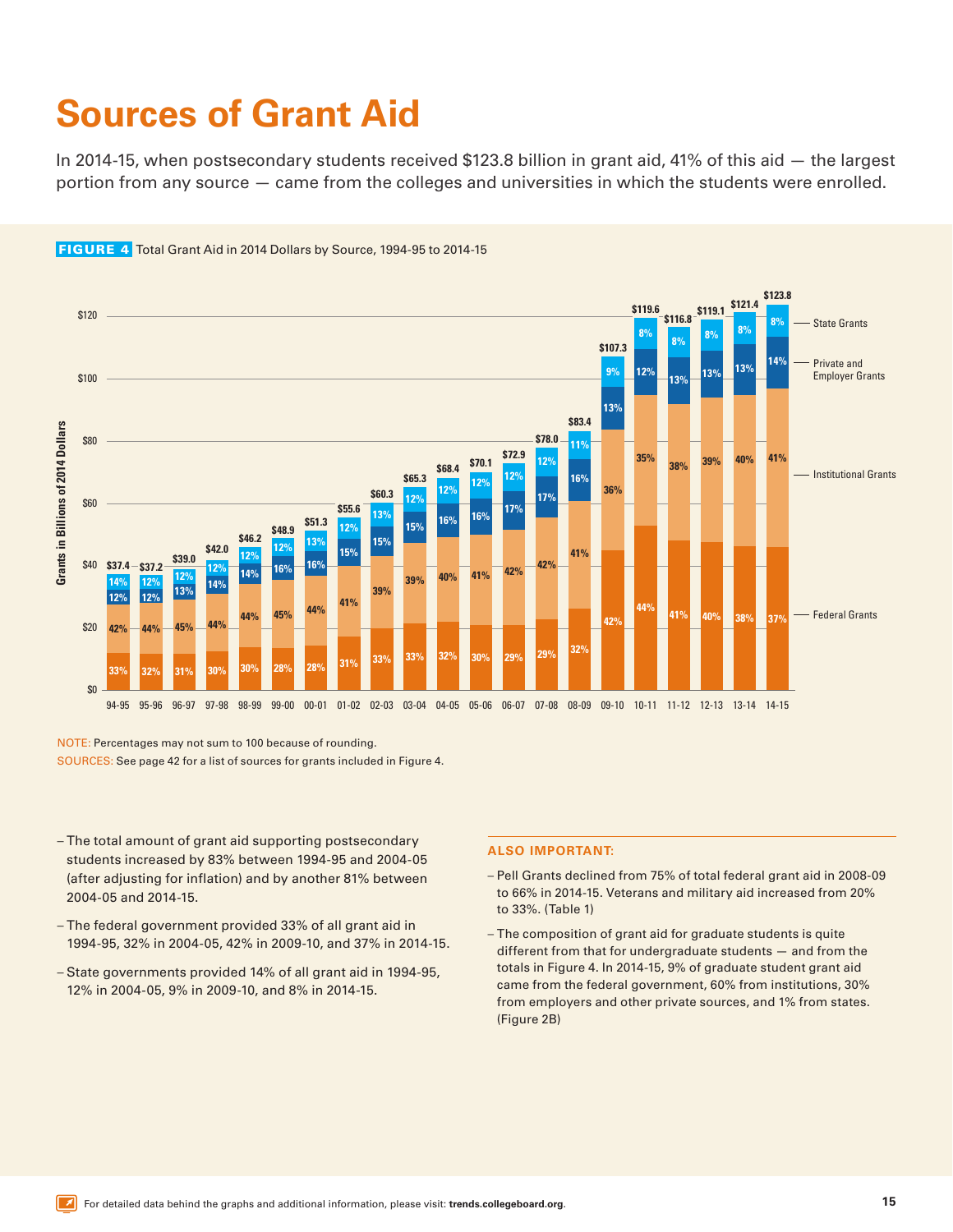## <span id="page-15-0"></span>**Types of Loans**

Students and parents borrowed \$106.1 billion in education loans in 2014-15, down from a peak of \$124.0 billion (in 2014 dollars) in 2010-11.



#### <span id="page-15-1"></span>FIGURE 5 Total Federal and Nonfederal Loans in 2014 Dollars by Type, 1994-95 to 2014-15

NOTES: Nonfederal loans include loans to students from states and institutions in addition to private loans issued by banks, credit unions, and Sallie Mae. Values for all types of nonfederal loans are best estimates and are less precise than federal loan amounts. SOURCES: See page 42 for a list of sources for loans included in Figure 5.

- In 1994-95, 69% of Stafford Loans were subsidized, with the government paying the interest while students were in school. This percentage declined to 52% in 2004-05 and to 46% in 2011-12. With graduate students no longer eligible for the program, subsidized loans fell to 33% of the total Stafford Loans in 2012-13 and to 32% in 2014-15.
- Federal student loan borrowing from the subsidized and unsubsidized Stafford Loan Programs, the Perkins Loan Program, and the Grad PLUS Program grew from \$33.4 billion (in 2014 dollars) in 1994-95 to \$59.5 billion in 2004-05, and to a peak of \$104.5 billion in 2010-11. In 2014-15, students borrowed \$85.4 billion from these programs and parents of dependent students borrowed \$10.6 billion in Parent PLUS Loans.
- The largest decline in loan volume between 2010-11 and 2014-15 was in the subsidized loan program, where borrowing fell by 44%, from \$44.4 billion (in 2014 dollars) to \$24.7 billion.
- In 2014-15, graduate students borrowed \$7.8 billion from the Grad PLUS Program.

### **ALSO IMPORTANT:**

– Congress has allowed the Perkins Loan program to lapse. No new loans will be made to new borrowers after October 1, 2015.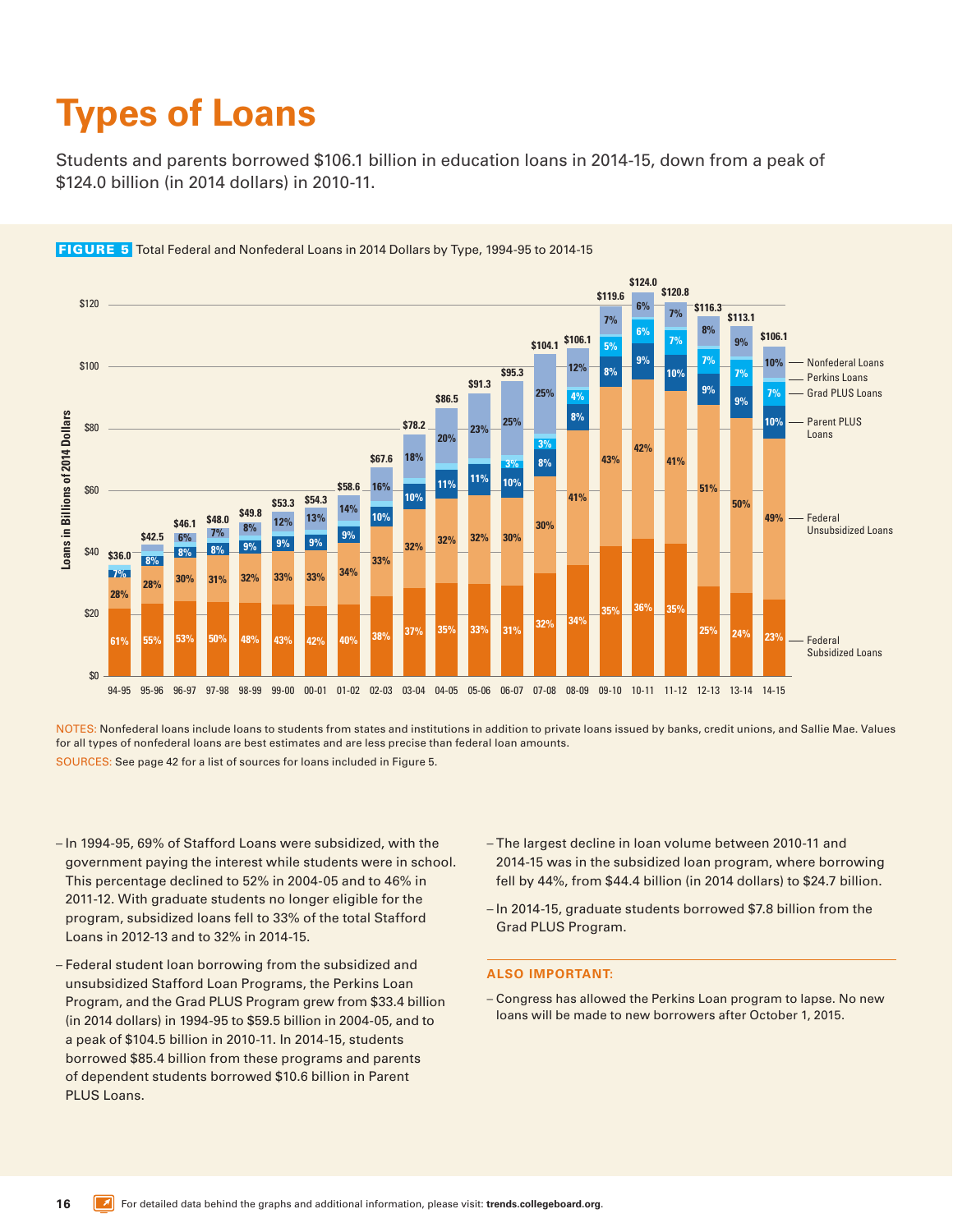## <span id="page-16-1"></span><span id="page-16-0"></span>**Federal Aid**

Total federal aid per full-time equivalent (FTE) postsecondary student increased by about \$3,000 (in 2014 dollars) between 1994-95 and 2004-05 and by another \$3,000 between 2004-05 and 2014-15.

<span id="page-16-2"></span>

SOURCES: See page 42 for a list of sources for federal aid programs; NCES, IPEDS enrollment data.



<span id="page-16-3"></span>

NOTES: Data on tax benefits are for 2013-14. Federal Supplemental Educational Opportunity Grant (FSEOG) and Federal Work-Study (FWS) amounts in Figures 6 and 7 represent federal funds only. Institutions provide matching funds so the awards that students receive under these programs are larger than these federal aid amounts. Perkins Loans are made from revolving funds on campus. No new federal outlays were provided in 2014-15, but originally the funds partly came partly from federal and partly from institutional sources.

SOURCES: See page 42 for a list of sources for federal aid programs; NCES, IPEDS enrollment data.

- Pell Grants (for which only undergraduate students are eligible) per FTE student increased by \$420 (in 2014 dollars) between 1994-95 and 2004-05 and by \$880 between 2004-05 and 2009-10. In 2014-15, Pell Grants per student were \$150 lower than five years earlier.
- Federal loans per FTE student, including Stafford, PLUS, and Perkins, increased by \$1,820 (in 2014 dollars) between 1994-95 and 2004-05 and by \$1,880 between 2004-05 and 2009-10. In 2014-15, federal loans per student were \$840 less than five years earlier.
- An estimated 14 million students benefited from federal education tax credits and deductions in 2013-14. Pell Grants were awarded to 8.2 million students in 2014-15.

- The 8.2 million students receiving Pell Grants in 2014-15 compares to 5.3 million a decade earlier. (Figure 25)
- The number of students receiving Federal Work-Study (FWS) declined from 811,000 in 2004-05 to 733,000 in 2009-10 and to 638,000 in 2014-15. On average, FWS recipients earned \$1,734 in 2014-15, including both federal allocations and institutional matching funds. (Online Table 5)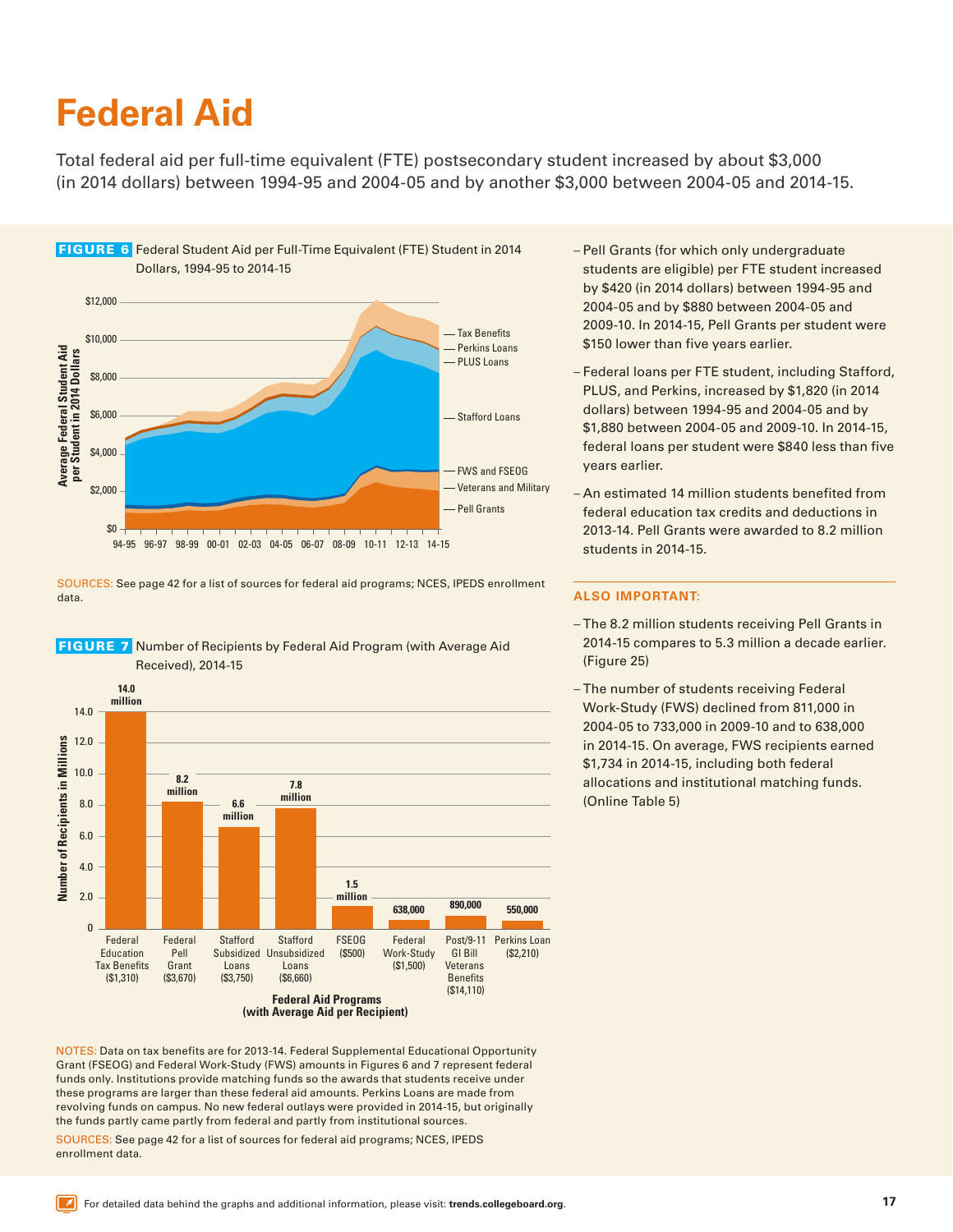## <span id="page-17-1"></span><span id="page-17-0"></span>**Federal Loans**

After increasing by more than 60% in inflation-adjusted dollars between 2006-07 and 2010-11, total federal borrowing declined by 20% among undergraduates and by 12% among graduate students between 2010-11 and 2014-15.

<span id="page-17-2"></span>

<span id="page-17-3"></span> FIGURE 8B Average Annual Amount Borrowed per Borrower in Federal Subsidized, Unsubsidized, and PLUS Loans in 2014 Dollars, 2002-03 to 2014-15, Selected Years



SOURCE: *Trends in Student Aid* website ([trends.collegeboard.org\)](http://trends.collegeboard.org), Table 6.

- Between 2002-03 and 2014-15, when total annual federal undergraduate borrowing increased by 64% in inflation-adjusted dollars, total graduate student federal borrowing increased by 91%, from \$17.6 billion to \$33.6 billion.
- After adjusting for inflation, the average amounts borrowed by undergraduate borrowers in both the subsidized and the unsubsidized federal student loan programs were lower in 2014-15 than in 2002-03.
- Parents of 716,000 dependent undergraduate students borrowed through the Parent PLUS program in 2014-15, down from 888,000 in 2010-11, but 27% higher than the 563,000 who borrowed in 2002-03.

### **ALSO IMPORTANT:**

- The total number of subsidized and unsubsidized borrowers is smaller than the sum of the number of borrowers in each program because some students participate in both programs.
- In 2014-15, 6.6 million undergraduates borrowed subsidized Stafford Loans and 6.3 million borrowed unsubsidized Stafford Loans. Overall, 8.3 million participated in at least one of the programs, with 24% borrowing only subsidized loans, 21% borrowing only unsubsidized loans, and 55% borrowing both.
- In 2014-15, 1.47 million graduate students borrowed unsubsidized Stafford Loans and 355,000 borrowed Grad PLUS loans. Overall, about 1.5 million graduate students participated in at least one of the programs, with 76% borrowing only unsubsidized loans, 2% borrowing only Grad PLUS, and 23% borrowing both. (U.S. Department of Education, Federal Student Aid Data Center, Award Year Aid Recipients Summary)

#### Number of Borrowers (in Thousands), 2002-03 to 2014-15, Selected Years

|             |                            | 2002-03  | 2006-07 | 2010-11 | 2014-15 |
|-------------|----------------------------|----------|---------|---------|---------|
| Subsidized  | Undergraduate              | 4.154    | 5.126   | 7.665   | 6.584   |
|             | Graduate                   | 803      | 1.069   | 1.500   | 0       |
|             | <b>TOTAL</b>               | 4.957    | 6,195   | 9,165   | 6,584   |
|             | Unsubsidized Undergraduate | 2.836    | 3.732   | 7.219   | 6,269   |
|             | Graduate                   | 704      | 986     | 1.361   | 1.467   |
|             | <b>TOTAL</b>               | 3.540    | 4.718   | 8.580   | 7.736   |
| <b>PLUS</b> | Undergraduate              | 563      | 722     | 888     | 716     |
|             | Graduate                   | $\Omega$ | 127     | 348     | 355     |
|             | <b>TOTAL</b>               | 563      | 849     | 1.236   | 1.071   |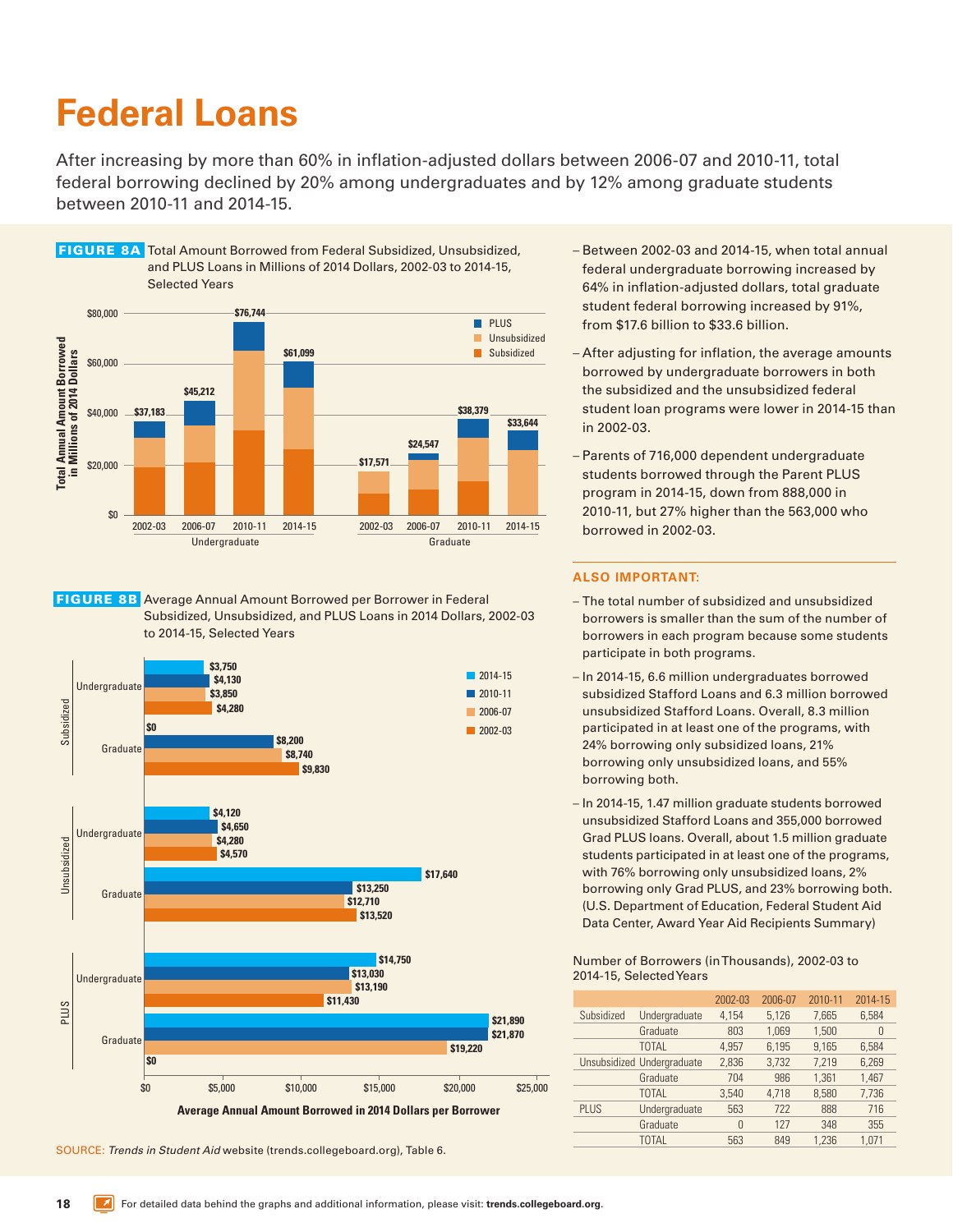## <span id="page-18-0"></span>**Federal Aid by Sector**

In 2013-14, public two-year college students, constituting 34% of full-time equivalent (FTE) undergraduate enrollments, received 36% of Pell Grant funds. Students in this sector received less than their proportionate share of funds from all other federal student aid programs.

<span id="page-18-1"></span>

NOTES: Four-year institution categories include only those institutions where more than 50% of degrees/certificates awarded are bachelor's degrees or higher. The breakdown between the public four-year and public two-year sectors is not available for Post-9/11 GI Bill benefits. Distribution of Post-9/11 GI Bill benefits is based on FY11 data. Excludes aid to students enrolled in public less-than-two-year colleges and to students enrolled in foreign institutions. Percentages may not sum to 100 because of rounding.

SOURCES: U.S. Department of Education, Federal Student Aid Data Center, Title IV Program Volume by School; U.S. Government Accountability Office, VA Education Benefits: Student Characteristics and Outcomes Vary Across Schools, 2013; calculations by the authors.

### Distribution of Fall 2013 Enrollment by Sector

|                             | <b>FTE Undergraduate Students</b> | <b>All FTE Students</b> |
|-----------------------------|-----------------------------------|-------------------------|
| Public Two-Year             | 34%                               | 29%                     |
| Public Four-Year            | 40%                               | 41%                     |
| Private Nonprofit Four-Year | 18%                               | 22%                     |
| For-Profit                  | 9%                                | 9%                      |

NOTE: Percentages may not sum to 100 because of rounding.

SOURCES: NCES, IPEDS fall 2013 enrollment data; calculations by the authors.

- undergraduate enrollment and 9% of total postsecondary FTE enrollment in 2013-14. Students in this sector received 42% of Post-9/11 GI Bill benefits and about 20% of Pell Grants and subsidized and unsubsidized Federal Direct Student Loans.
- The private nonprofit sector accounted for 18% of FTE undergraduate enrollment and 22% of total postsecondary FTE enrollment in 2013-14. Students in this sector received 68% of Grad PLUS Loans, 51% of Perkins Loans, and 41% of Federal Work-Study funds.
- In 2013-14, students in the public four-year and for-profit sectors took about the same shares of all Subsidized Stafford Loans as of Unsubsidized Stafford Loans. In contrast, public two-year college students borrowed 16% of subsidized loans, but only 7% of unsubsidized loans in 2013-14. Students in private nonprofit institutions borrowed 23% of subsidized and 34% of unsubsidized loans.

- Pell Grants, FSEOG, and Direct Subsidized Loans are available only to undergraduate students. Grad PLUS Loans are available only to graduate students. Parent PLUS Loans are for parents of undergraduate students. Federal Work-Study, Perkins Loans, Direct Unsubsidized Loans, and Post-9/11 GI Bill benefits are available to both undergraduate and graduate students.
- In Figure 9, institutions are categorized as fouryear if at least 50% of the degrees awarded are bachelor's degrees or higher. The NCES definition, counting any institution awarding bachelor's degrees as a four-year institution, would increase the share of both enrollments and financial aid in public four-year institutions, and reduce the share in public two-year institutions.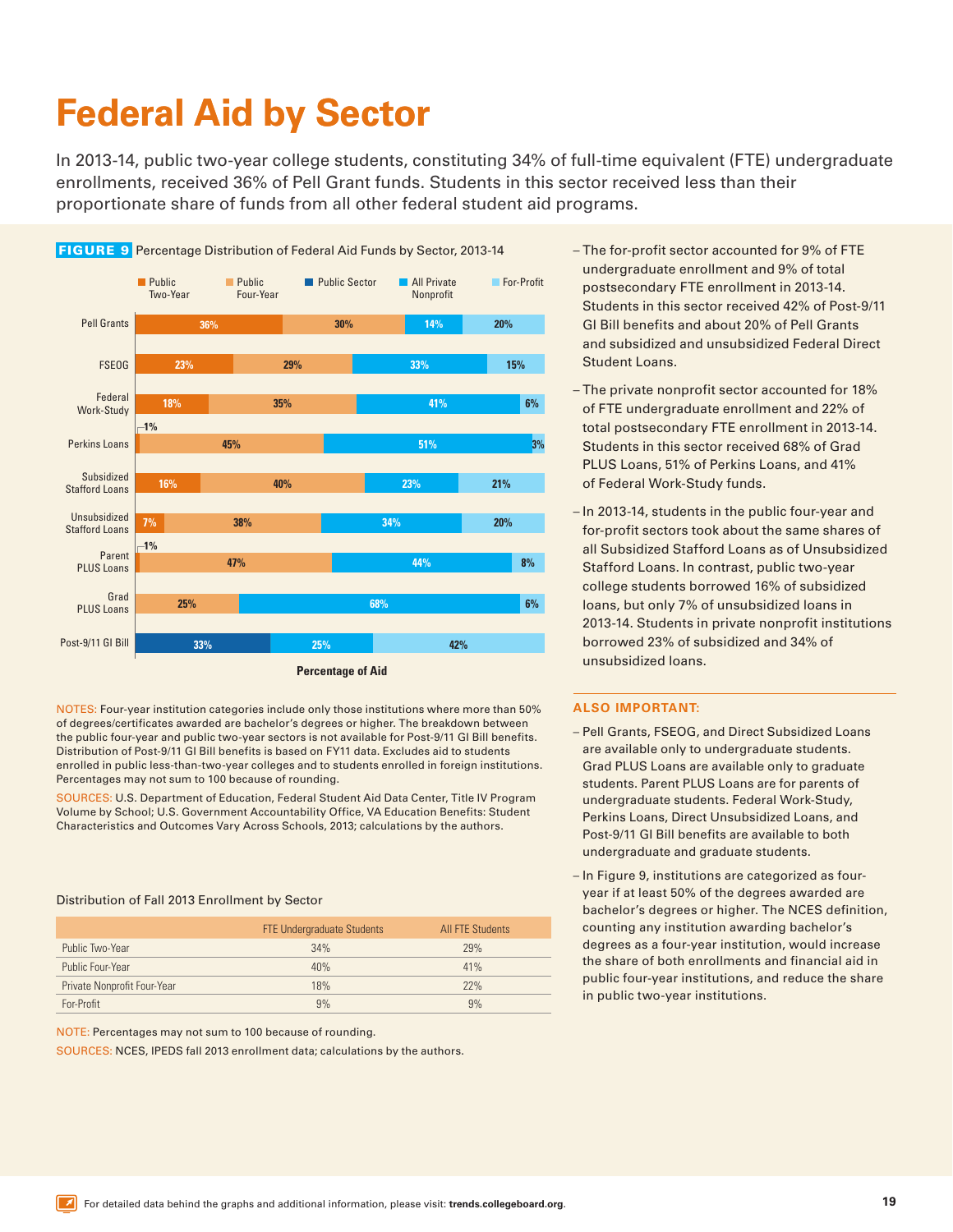# <span id="page-19-0"></span>**Federal Aid by Sector**

The percentage of both Pell Grants and Stafford Loans going to students in the for-profit sector declined from 25% in 2010-11 to 20% in 2013-14.

<span id="page-19-1"></span>

<span id="page-19-2"></span>FIGURE 10B Distribution of Federal Subsidized and Unsubsidized Student Loan Funds by Sector, 2004-05 to 2013-14, Selected Years



**Percentage of Stafford Loans** 

NOTES: Four-year institution categories include only those institutions where more than 50% of degrees/certificates awarded are bachelor's degrees or higher. Excludes less-than-two-year institutions and foreign institutions. Percentages may not sum to 100 because of rounding.

SOURCES: U.S. Department of Education, Federal Student Aid Data Center, Title IV Program Volume by School; Federal Pell Grant Program 2004-05 End-of-Year Report, Table 18; calculations by the authors.

- The percentage of Stafford Loan dollars borrowed by public two-year college students increased from 6% in 2004-05 to 10% in 2010-11 and 2013-14. This sector accounted for 29% of the total and 34% of undergraduate FTE enrollments in 2013-14.
- In 2013-14, students in the for-profit sector received similar percentages of Pell Grant and Stafford Loan funds. Students in public two-year colleges received a larger share of Pell Grants (36% in 2013-14) than of Stafford Loan funds (10% in 2013-14). Students in private nonprofit institutions received a smaller share of Pell Grants (14% in 2013-14) than of Stafford Loan funds (31% in 2013-14).

### **ALSO IMPORTANT:**

- Pell Grants to students in public and private nonprofit four-year institutions increased by 67% in inflation-adjusted dollars between 2004-05 and 2013-14. Pell Grants to students in for-profit and public two-year institutions increased by more than 110% over these years.
- Increases in Stafford Loan dollars between 2004-05 and 2013-14 ranged from 26% (from \$19.8 billion in 2014 dollars to \$25.0 billion) in the private nonprofit sector to 113% (from \$3.9 billion to \$8.3 billion) in the public two-year sector.

Distribution of Fall Full-Time Equivalent (FTE) Enrollment by Sector, 2004-05 to 2013-14, Selected Years

|                   |         | <b>Total FTE Enrollment</b> |         |         |         |         |         |         |
|-------------------|---------|-----------------------------|---------|---------|---------|---------|---------|---------|
|                   | 2004-05 | 2007-08                     | 2010-11 | 2013-14 | 2004-05 | 2007-08 | 2010-11 | 2013-14 |
| Public Four-Year  | 42%     | 40%                         | 38%     | 40%     | 43%     | 41%     | 38%     | 41%     |
| Public Two-Year   | 33%     | 34%                         | 35%     | 34%     | 29%     | 30%     | 31%     | 29%     |
| Private Nonprofit | 19%     | 19%                         | 17%     | 18%     | 22%     | 22%     | 21%     | 22%     |
| For-Profit        | 6%      | 7%                          | 10%     | 9%      | 6%      | 7%      | 10%     | 9%      |

NOTE: Percentages may not sum to 100 because of rounding.

SOURCES: NCES, IPEDS fall enrollment data; calculations by the authors.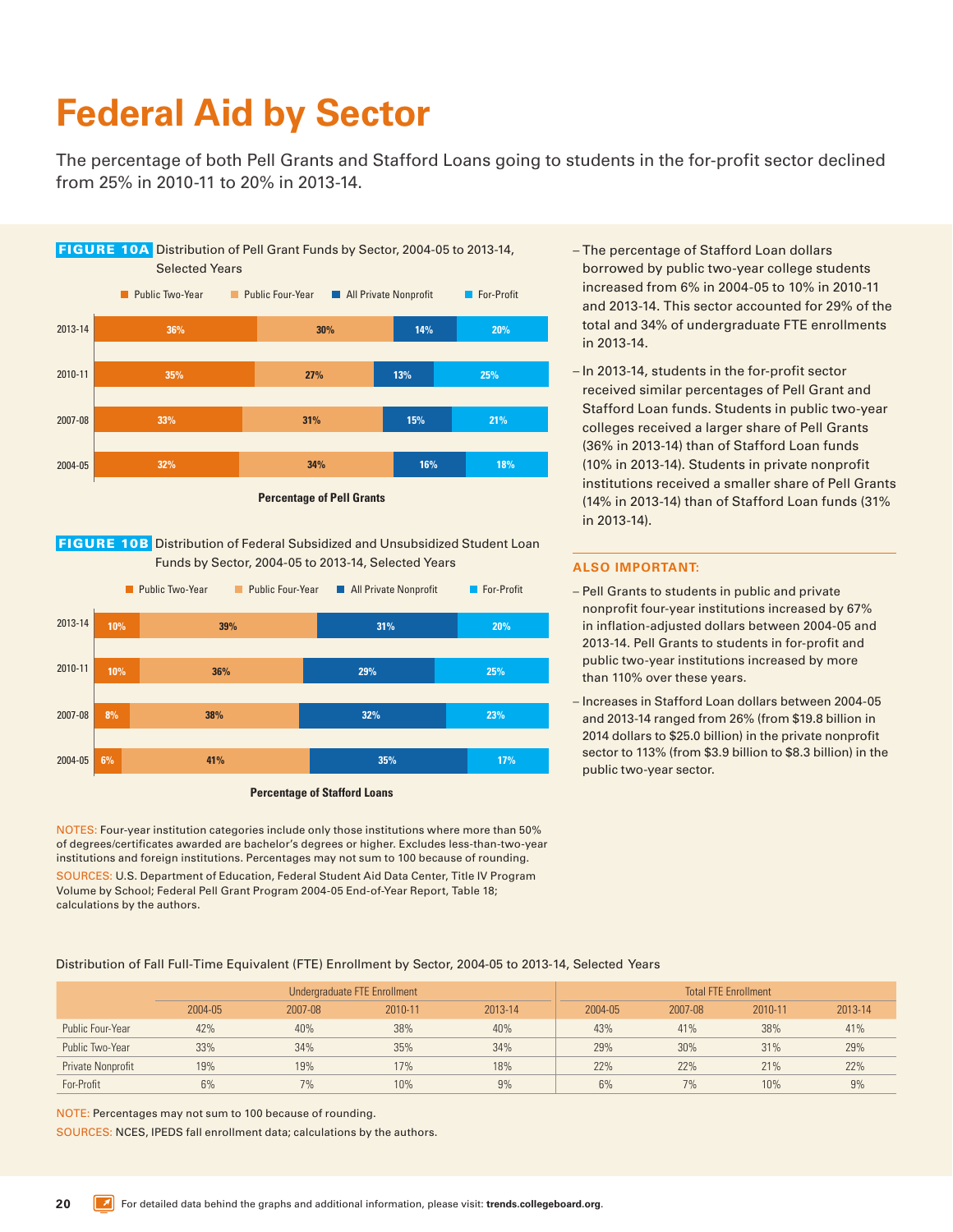## <span id="page-20-1"></span><span id="page-20-0"></span>**Outstanding Federal Loans**

In 2015, 50% of borrowers with outstanding federal education loans (and 53% of the dollars owed) were in repayment, 14% of borrowers were in default, and about 35% of borrowers were in school or another status not requiring payments.

<span id="page-20-2"></span>

NOTE: Includes both loans made under the Federal Direct Loan Program and loans made under the Federal Family Education Loan Program, which ended in 2009-10. SOURCE: U.S. Department of Education, Federal Student Aid Data Center, Federal Student Loan Portfolio.

<span id="page-20-3"></span>



NOTES: Includes Direct Loan borrowers in repayment, deferment, and forbearance categories. Because some borrowers have multiple loans, recipients may be counted multiple times across varying loan statuses. Income-driven plans include Pay As You Earn and Income-Contingent Repayment in addition to Income-Based Repayment. Level payment plans require monthly payments that are the same over 10 years or a different period of time. Under the graduated payment plan, monthly payments increase over time. Percentages may not sum to 100 because of rounding.

SOURCE: U.S. Department of Education, Federal Student Aid Data Center, Federal Student Loan Portfolio.

- The 14% of recipients in default was higher than the 9% of dollars in default because the defaulters had lower average balances than other borrowers. In the third quarter of 2015, those in default owed an average of \$14,900, compared to \$24,100 for those in repayment (values not shown in Figure 11A).
- The percentage of loan dollars currently in repayment held by students participating in income-driven repayment plans increased from 23% in 2013 to 37% in 2015. The percentage of borrowers participating in these plans increased from 11% to 20% over these two years.
- In 2015, borrowers holding 37% of outstanding federal education loan debt currently in repayment were enrolled in income-driven repayment plans where their required payments were limited to a specified manageable percentage of their incomes.

- The Income-Based Repayment plan limits payments to 15% of income above 150% of the poverty level and forgives the remaining debt after 25 years. The Pay As You Earn plan limits payments to 10% of income above 150% of the poverty level and forgives the remaining debt after 20 years.
- In the third quarter of 2015, 68% of the outstanding federal loan dollars and 63% of the borrowers were in the Direct Loan program. Thirty-two percent of the dollars and 37% of the borrowers were in the Federal Family Education Loan Program, which ended in 2009. (Federal Student Aid Data Center, Federal Student Loan Portfolio)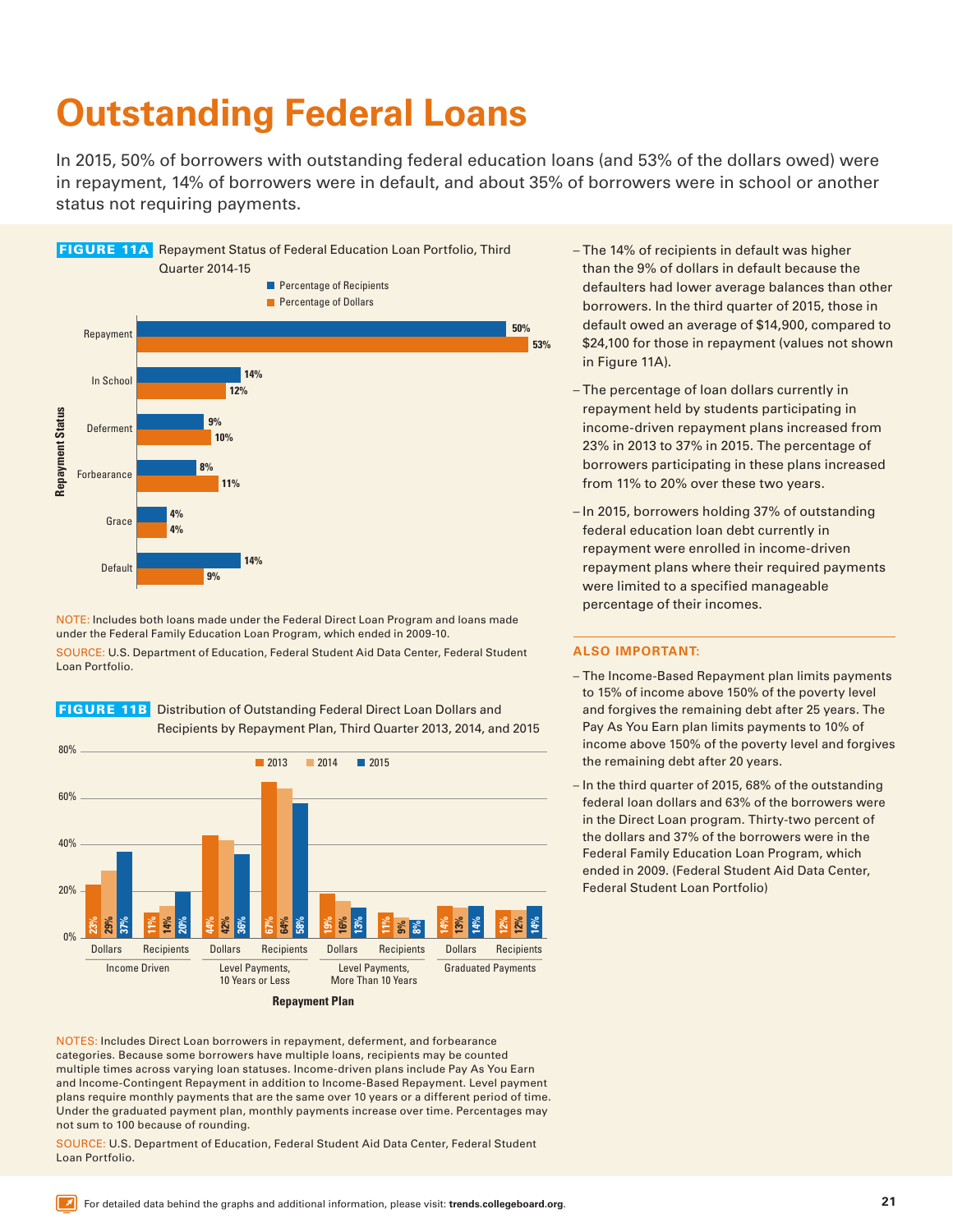## <span id="page-21-0"></span>**Student Loans: Borrowing and Default**

Student loan default rates are consistently two to three times as high for borrowers who attend for-profit and public two-year institutions as for those who attend private nonprofit and public four-year institutions.

<span id="page-21-1"></span>

NOTES: Default rates are based on defaults occurring within two calendar years of the date of entering repayment and do not correspond exactly to official two-year cohort default rates, which are based on defaults before the end of the fiscal year following the year in which the borrower enters repayment. Based on sector in which students were enrolled at the time the first federal student loan was issued. Does not include Perkins or Parent PLUS Loan balances. SOURCE: U.S. Department of Treasury calculations based on sample data from the National Student Loan Data System.

<span id="page-21-2"></span>



NOTES: IPEDS headcount enrollments are adjusted for the difference between total and unduplicated headcounts reported by the National Student Clearinghouse (NSC). Twelvemonth undergraduate headcount for 2014-15 is estimated from NSC data. The count does not adjust for students who may be counted twice because they transfer from one institution to another during the academic year.

SOURCES: NCES, *Postsecondary Institutions and Cost of Attendance in 2014-15; Degrees and Other Awards Conferred, 2013-14*, and *12-Month Enrollment, 2013-14: First Look (Preliminary Data)* and earlier editions; National Student Clearinghouse, *Current Term Enrollment Estimates: Spring 2015*; Federal Student Aid Data Center, Title IV Program Volume Reports; calculations by the authors.

- Two-year default rates were lower in all sectors for borrowers entering repayment in 2011-12 than for those entering repayment the preceding year, but remained higher than they were in the late 1990s and early 2000s.
- The percentage of undergraduate students who did not borrow federal subsidized or unsubsidized student loans declined from 72% in 2004-05 to 64% in 2014-15.
- In 2014-15, more than half of the undergraduates borrowing federal student loans took both subsidized and unsubsidized loans.

- The similar default rates among borrowers in the for-profit and public two-year sectors represent very different proportions of the students attending these institutions because a relatively small percentage of public two-year college students borrow, while most for-profit students take federal loans.
- In 2011-12, 17% of public two-year students borrowed, compared to 71% of those enrolled in for-profit institutions. (NCES, NPSAS, 2012)
- The percentage of full-time students who do not borrow federal student loans is much lower than the percentage of all undergraduates reported in Figure 13 as not borrowing. In 2011-12, 52% of full-time students borrowed federal student loans. (NCES, NPSAS, 2012)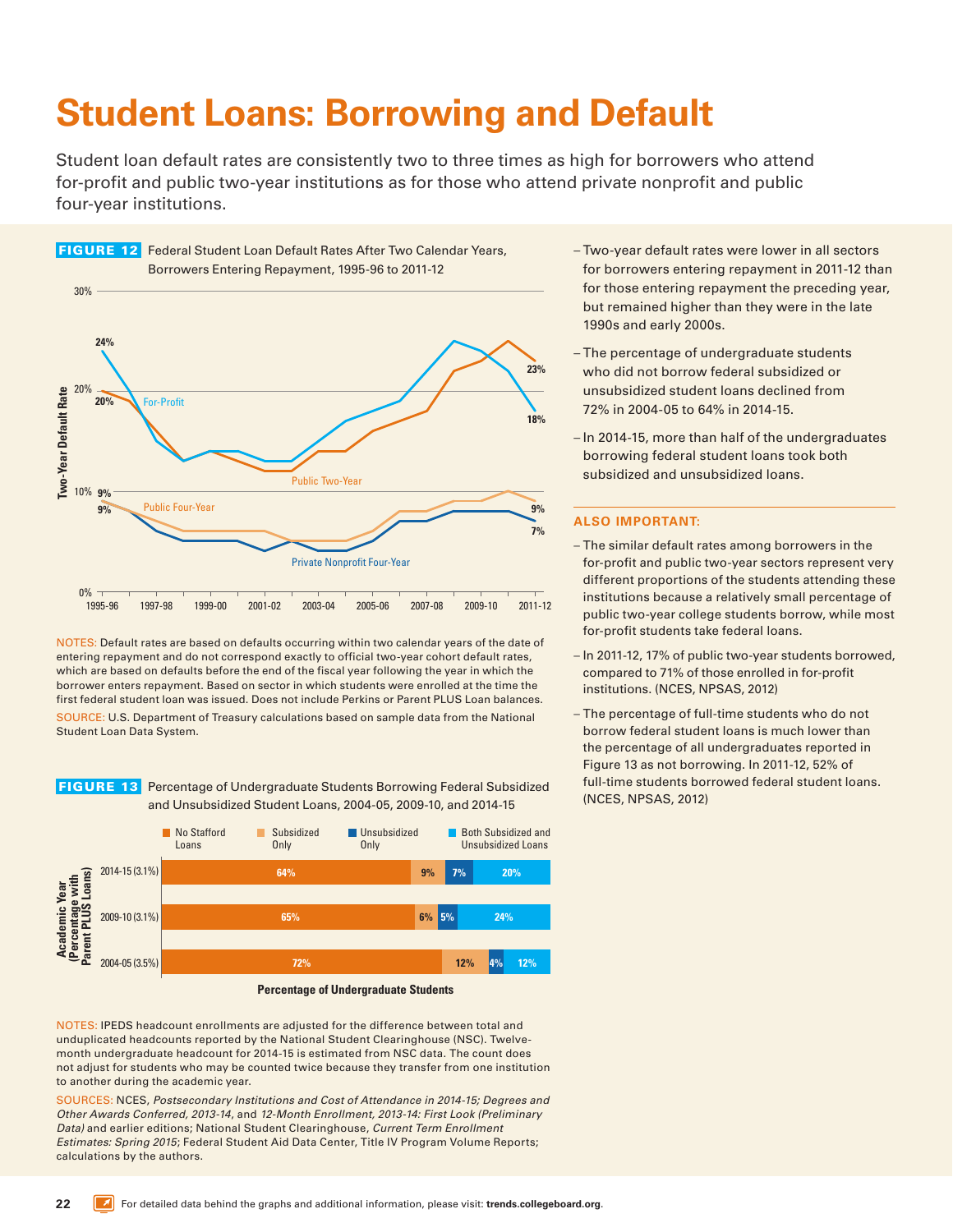## <span id="page-22-1"></span><span id="page-22-0"></span>**Federal Student Loans: Balances and Default**

Among borrowers who entered repayment in 2011-12, 9% of those who completed their programs and 24% of those who did not graduate defaulted on their student loans within two years of entering repayment.

<span id="page-22-2"></span>

#### Two-Year Cohort Default Rates, Borrowers Entering Repayment in 2011-12

|                                | Public.<br>Two-Year | <b>Public</b><br>Four-Year | <b>Private Nonprofit</b><br>Four-Year | For-Profit | All |
|--------------------------------|---------------------|----------------------------|---------------------------------------|------------|-----|
| All Borrowers                  | 23%                 | 9%                         | 7%                                    | 18%        | 14% |
| Borrowers Who Graduated        | 17%                 | 6%                         | 5%                                    | 14%        | 9%  |
| Borrowers Who Did Not Graduate | 29%                 | 18%                        | 15%                                   | 28%        | 24% |

NOTES: Default rates are based on defaults occurring within two calendar years of the date of entering repayment and do not correspond exactly to official two-year cohort default rates, which are based on defaults before the end of the fiscal year following the year in which the borrower enters repayment. Based on sector in which students were enrolled at the time the first federal student loan was issued. Does not include Perkins Loan or Parent PLUS Loan balances. Individual graduation outcomes are as reported by institutions.

SOURCE: U.S. Department of Treasury calculations based on sample data from the National Student Loan Data System.

<span id="page-22-3"></span>FIGURE 14B Aggregate Outstanding Federal Student Loan Balances by Sector, 1993-94 to 2013-14, Selected Years



**Percentage of Federal Loan Balances** 

NOTES: Based on sector in which students were enrolled at the time the first federal student loan was issued. Does not include Perkins or Parent PLUS Loan balances. Percentages may not sum to 100 because of rounding.

SOURCE: U.S. Department of Treasury calculations based on National Student Loan Data System.

- The default rates of borrowers in the 2011-12 repayment cohort who first borrowed at public and private nonprofit four-year institutions and completed degrees were 6% and 5%, respectively. For those who left school with no credential, the default rates were 18% and 15%, respectively.
- The default rates of borrowers who first borrowed at for-profit and public two-year institutions and completed their programs were 14% and 17%, respectively. For those who did not graduate, the default rates were 28% and 29%, respectively.
- The largest gap between the default rates of graduates and nongraduates was 22 percentage points in the 2009-10 repayment cohort, among whom 8% of graduates and 30% of nongraduates defaulted within two years. The smallest gap was 6 percentage points in 1998-99, when 5% of graduates and 11% of nongraduates defaulted.
- Loans issued to students enrolled in for-profit institutions increased from 13% of total outstanding student loan balances in 2003-04 to 21% in 2013-14.

- The number of borrowers entering repayment increased from 1.1 million in 1995-96 to 1.5 million in 2003-04 and to 3.7 million in 2013-14. (U.S. Department of Treasury data)
- The percentage of borrowers entering repayment who first borrowed at a for-profit institution increased from 20% in 1995-96 to 23% in 2003-04 and to 29% in 2011-12, but was 25% in 2013-14. The percentage of borrowers entering repayment from public two-year colleges increased from 11% in 1995-96 and 2003-04 to 17% in 2011-12 and to 19% in 2013-14. (U.S. Department of Treasury data)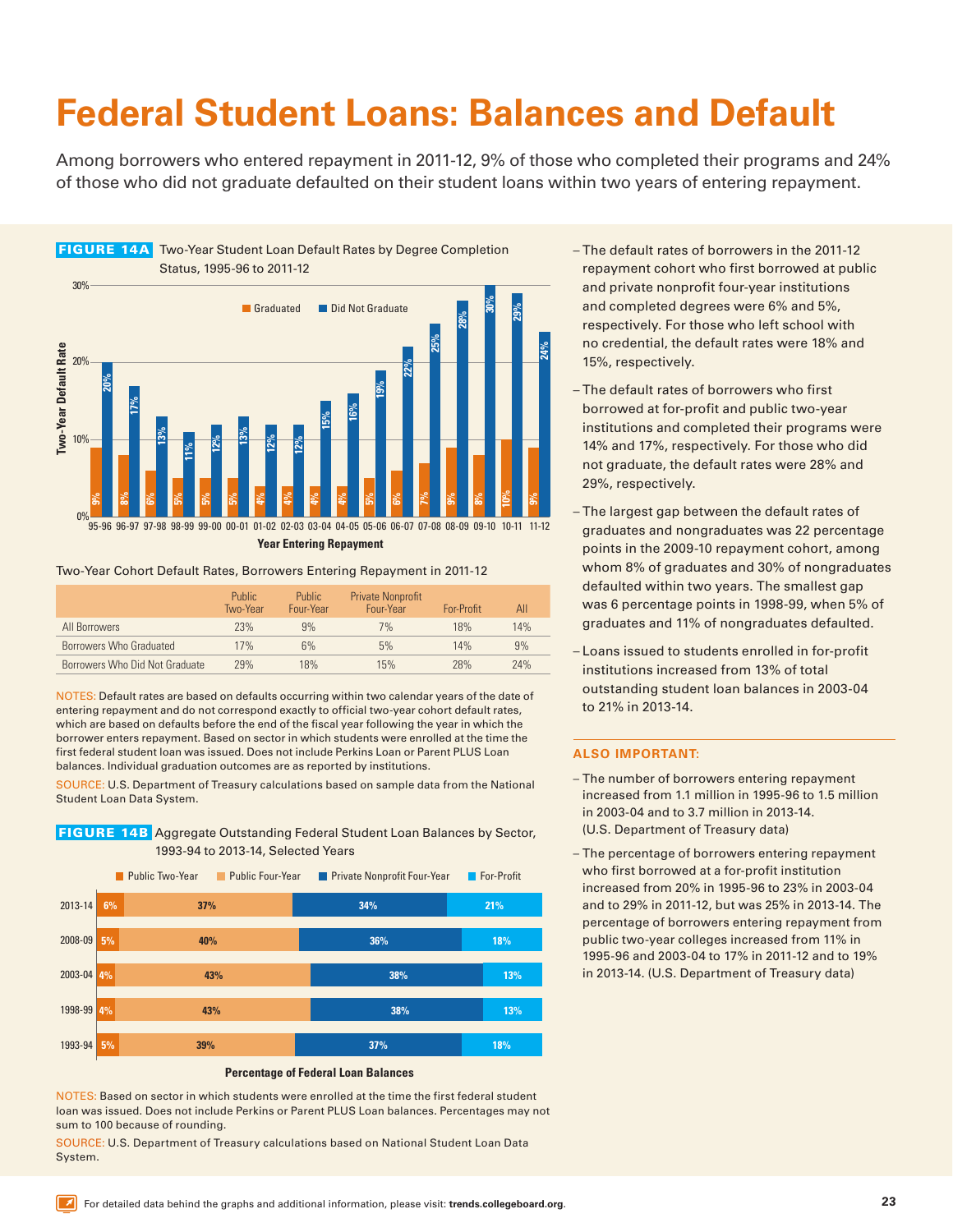## <span id="page-23-0"></span>**Cumulative Debt: Bachelor's Degree Recipients**

Debt levels of public four-year college graduates grew much more rapidly between 2008-09 and 2013-14 than between 2003-04 and 2008-09, but debt levels of private nonprofit four-year college graduates grew more rapidly over the first half of the decade.

<span id="page-23-1"></span>



### **Private Nonprofit Four-Year**

NOTES: Figures include federal and nonfederal loans taken by students who began their studies at the institution from which they graduated. The orange bars represent the average cumulative debt levels of bachelor's degree recipients who took student loans. The blue bars represent the average debt per bachelor's degree recipient, including those who graduated without student debt. Calculations are based on the number of bachelor's degrees awarded, which may exceed the number of students receiving degrees. Reported amounts are estimates and should be interpreted with caution. The available data are not adequate to allow comparable calculations for for-profit institutions.

SOURCES: The College Board, Annual Survey of Colleges, 2001 to 2015; calculations by the authors.

- Between 2003-04 and 2008-09, the percentage of bachelor's degree recipients from public fouryear colleges who graduated with debt increased from 54% to 55%; by 2013-14, it was 60%. Average debt per borrower increased from \$21,200 (in 2014 dollars) in 2003-04 to \$22,400 in 2008-09 and to \$25,500 in 2013-14.
- The percentage of bachelor's degree recipients from private nonprofit colleges graduating with debt fluctuated between 64% and 66% over the decade from 2003-04 to 2013-14. Average debt per borrower increased from \$26,100 (in 2014 dollars) in 2003-04 to \$29,500 in 2008-09 and to \$30,200 in 2013-14.
- Average debt per public four-year college graduate, including those who did not borrow, increased by 8% (from \$11,500 to \$12,400 in 2014 dollars) between 2003-04 and 2008-09, and by 23% (from \$12,400 to \$15,200) over the next five years.
- Average debt per private nonprofit four-year college graduate, including those who did not borrow, increased by 15% (from \$16,600 to \$19,100 in 2014 dollars) between 2003-04 and 2008-09 but by only 1% (from \$19,100 to \$19,300) over the next five years.

## **ALSO IMPORTANT:**

– Students who earn their bachelor's degrees at for-profit institutions are more likely to borrow and tend to accumulate higher average levels of debt than those who graduate from public and private nonprofit colleges.

Average Cumulative Debt in 2014 Dollars: Bachelor's Degree Recipients at Public and Private Nonprofit Four-Year Institutions, 2003-04, 2008-09, and 2013-14

|         | Percentage<br>with Debt | <b>Average Debt</b><br>per Borrower | <b>Average Debt</b><br>per Graduate |
|---------|-------------------------|-------------------------------------|-------------------------------------|
| 2003-04 | 57%                     | \$22,900                            | \$13,100                            |
| 2008-09 | 58%                     | \$24,700                            | \$14,400                            |
| 2013-14 | 61%                     | \$26,900                            | \$16,300                            |

<sup>(</sup>Percentage of Graduates Who Borrowed)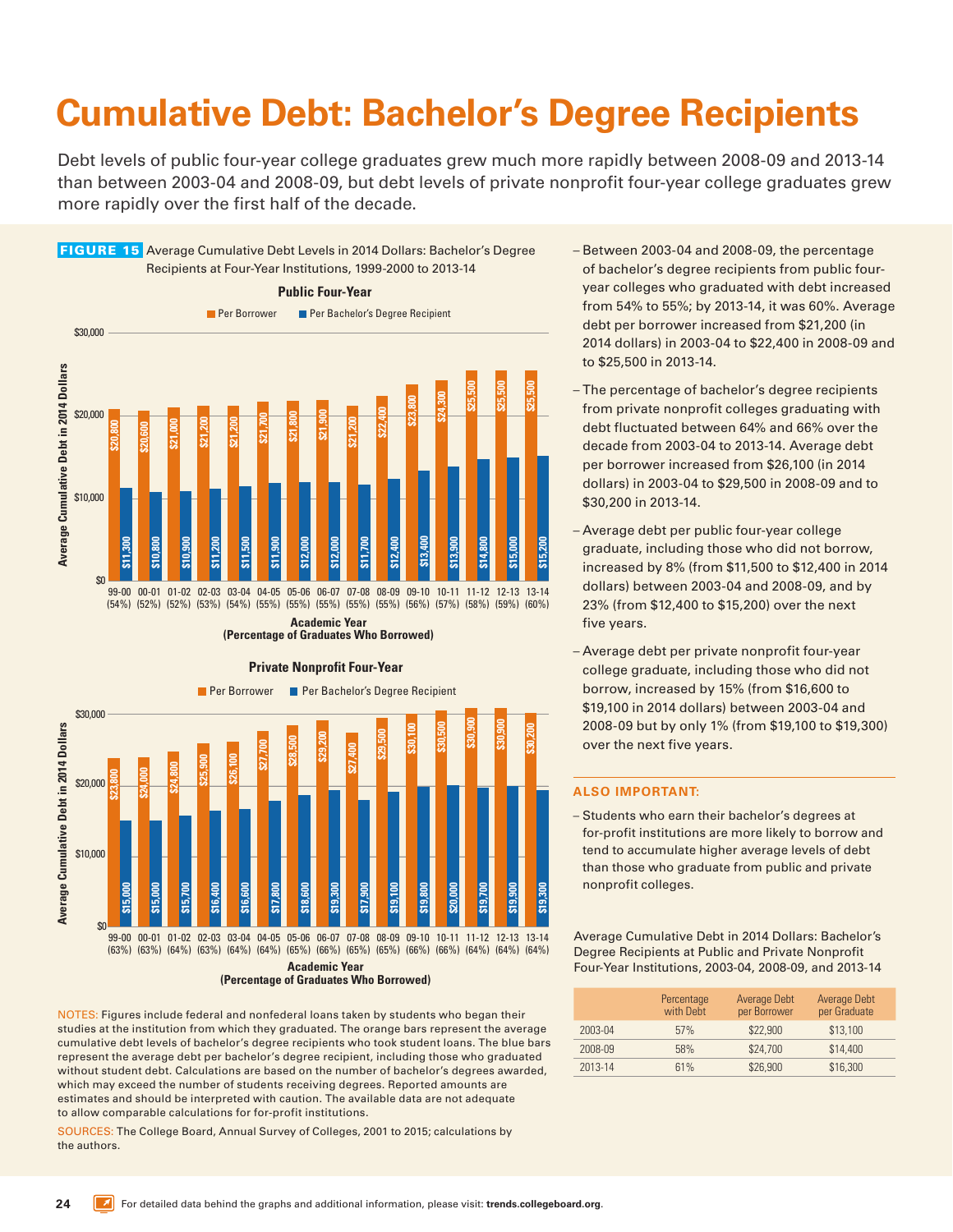# <span id="page-24-1"></span><span id="page-24-0"></span>**Cumulative Debt by Age and Dependency Status**

Students who earn their bachelor's degrees when they are age 24 or older are more likely to borrow and to have higher levels of debt than those who complete college at a younger age.

<span id="page-24-2"></span>

**Percentage of Bachelor's Degree Recipients** 

NOTES: Percentages on the vertical axis are percentages of bachelor's degree recipients in each age group. Age was as of December 2011. Includes: 1) 2011-12 bachelor's degree recipients regardless of when they first enrolled, 2) students who were U.S. citizens or permanent residents, and 3) both federal and nonfederal borrowing. Percentages may not sum to 100 because of rounding.

SOURCES: NCES, National Postsecondary Student Aid Study, 2012; PowerStats calculations by the authors.



### <span id="page-24-3"></span> FIGURE 16B Cumulative Debt of 2011-12 Bachelor's Degree Recipients by Dependency Status

#### **Percentage of Bachelor's Degree Recipients**

NOTES: Percentages on the vertical axis are percentages of bachelor's degree recipients in each dependency category for the 2011-12 academic year. Includes: 1) 2011-12 bachelor's degree recipients regardless of when they first enrolled, 2) students who were U.S. citizens or permanent residents, and 3) both federal and nonfederal borrowing. Percentages may not sum to 100 because of rounding.

SOURCES: NCES, National Postsecondary Student Aid Study, 2012; PowerStats calculations by the authors.

- Among the 60% of 2011-12 bachelor's degree recipients who were age 23 or younger, 34% did not have education debt; 11% borrowed \$40,000 or more.
- About 21% of those who graduated between the ages of 24 and 39 did not borrow. Twenty-five percent of those who were between the ages of 24 and 29 and 33% of those who were ages 30 to 39 borrowed \$40,000 or more.
- The 9% of bachelor's degree recipients who were age 40 or older graduated with less debt than those between the ages of 24 and 39.
- Only 11% of dependent 2011-12 bachelor's degree recipients borrowed \$40,000 or more, compared to 25% of independent students without dependents and 29% of independent students with dependents.

- Among bachelor's degree recipients age 23 or younger, 60% earned their degrees at public institutions, 29% at private nonprofit institutions, and 2% at for-profit institutions. (NCES, NPSAS, 2012)
- Among bachelor's degree recipients ages 24 to 39, 55% earned their degrees at public institutions, 19% at private nonprofit institutions, and 17% at for-profit institutions. (NCES, NPSAS, 2012)
- Dependent students can borrow a lifetime maximum of \$31,000 in Direct Loans for undergraduate study. Independent students (and undergraduate students whose parents are not eligible for PLUS Loans) can borrow up to \$57,500. (NCES, NPSAS, 2012)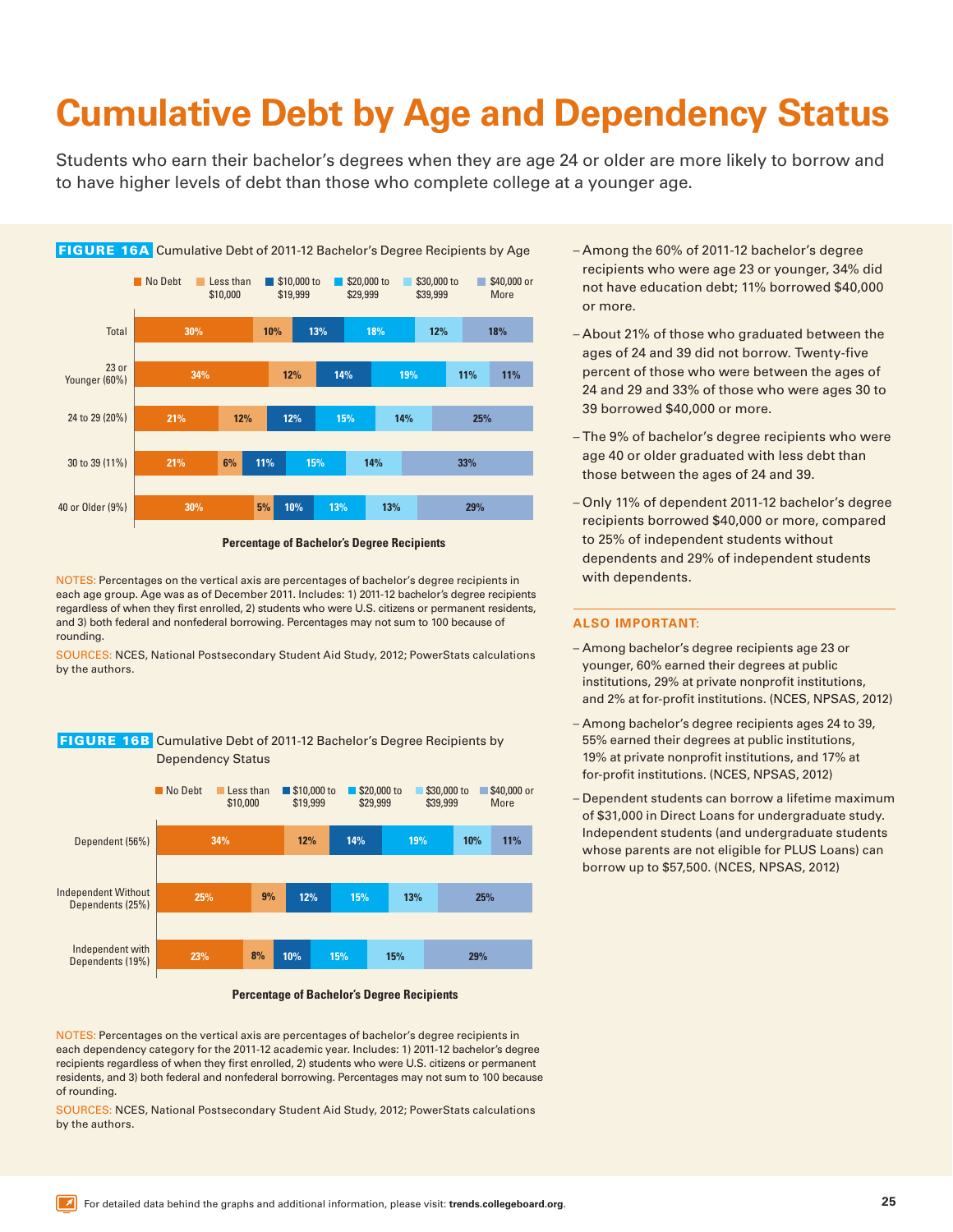## <span id="page-25-1"></span><span id="page-25-0"></span>**Cumulative Debt by Time in School and Sector**

The amount of time students spend earning a bachelor's degree is highly correlated with cumulative debt levels.

<span id="page-25-2"></span>

**Percentage of Bachelor's Degree Recipients** 

NOTES: Percentages on the vertical axis are percentages of bachelor's degree recipients in each category. Includes: 1) 2011-12 bachelor's degree recipients regardless of when they first enrolled, 2) students who were U.S. citizens or permanent residents, and 3) both federal and nonfederal borrowing. Percentages may not sum to 100 because of rounding.

SOURCES: NCES, National Postsecondary Student Aid Study, 2012; PowerStats calculations by the authors.

<span id="page-25-3"></span>**FIGURE 17B** Cumulative Debt of 2011-12 Bachelor's Degree Recipients by Sector



**Percentage of Bachelor's Degree Recipients** 

NOTES: Percentages on the vertical axis are percentages of bachelor's degree recipients in each sector. The "Other" category includes students who attended other sectors and those who attended more than one institution in 2011-12. Includes: 1) 2011-12 bachelor's degree recipients regardless of when they first enrolled, 2) students who were U.S. citizens or permanent residents, and 3) both federal and nonfederal borrowing. Percentages may not sum to 100 because of rounding.

SOURCES: NCES, National Postsecondary Student Aid Study, 2012; PowerStats calculations by the authors.

- Among students who earned bachelor's degrees in 2011-12, 19% of those who completed their degrees within four years borrowed \$30,000 or more.
- In contrast, 33% of those who completed their degrees six years after first enrolling and more than 40% of those who completed their degrees seven or more years after first enrolling borrowed at this level.
- Among the 9% of 2011-12 bachelor's degree recipients who earned their degrees from forprofit institutions, 12% did not borrow and 48% accumulated \$40,000 or more in debt.
- Among the 26% who earned their degrees from private nonprofit institutions, 25% did not borrow and 20% accumulated \$40,000 or more in debt.
- Among the 56% of 2011-12 bachelor's degree recipients who earned their degrees from public institutions, 34% did not borrow and 12% accumulated \$40,000 or more in debt.

- Thirty-three percent of 2011-12 bachelor's degree recipients who borrowed \$40,000 or more graduated 10 years or more after beginning college. For 19% of all graduates, 10 years or more elapsed between initial enrollment and degree completion. (NCES, NPSAS, 2012)
- Twenty-one percent of 2011-12 bachelor's degree recipients who borrowed \$40,000 or more graduated within four years of beginning college; 39% of all graduates completed their degrees this quickly. (NCES, NPSAS, 2012)
- Twenty-five percent of 2011-12 bachelor's degree recipients who borrowed \$40,000 or more attended for-profit institutions; 9% of all graduates were from this sector. (NCES, NPSAS, 2012)
- Thirty-seven percent of 2011-12 bachelor's degree recipients who borrowed \$40,000 or more attended public institutions; 56% of all graduates were from this sector. (NCES, NPSAS, 2012)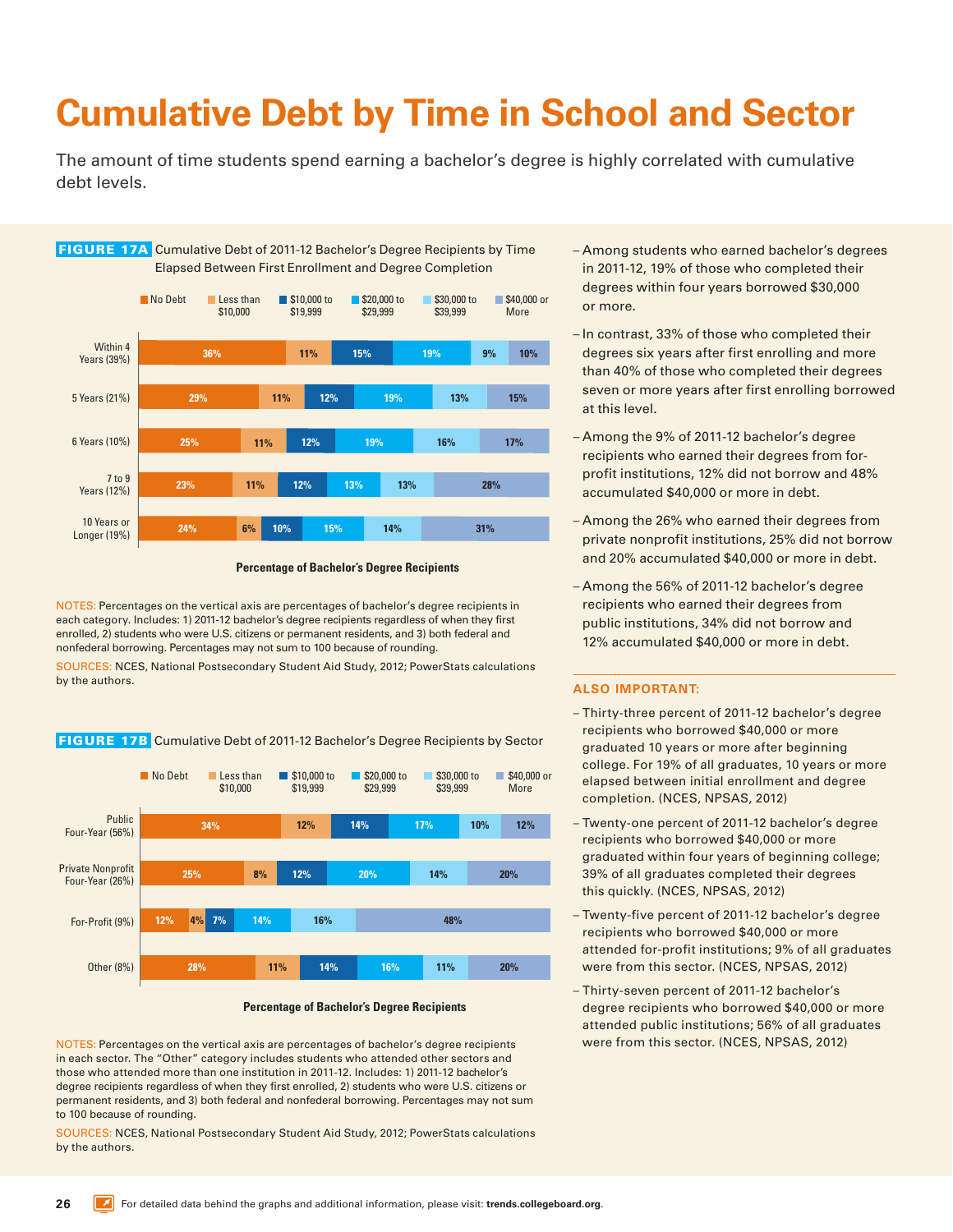## <span id="page-26-1"></span><span id="page-26-0"></span>**Cumulative Debt by Race**

In 2011-12, 32% of black bachelor's degree recipients accrued \$40,000 or more in student debt, compared to 7% of Asian graduates, 16% of whites, and 17% of Hispanics.

<span id="page-26-3"></span><span id="page-26-2"></span>

#### **Percentage of Bachelor's Degree Recipients**

NOTES: Percentages on the vertical axis are percentages of bachelor's degree recipients in each racial/ethnic group. Includes: 1) 2011-12 bachelor's degree recipients regardless of when they first enrolled, 2) students who were U.S. citizens or permanent residents, and 3) both federal and nonfederal borrowing. Percentages may not sum to 100 because of rounding.

SOURCES: NCES, National Postsecondary Student Aid Study, 2012; PowerStats calculations by the authors.

Characteristics of 2011-12 Bachelor's Degree Recipients by Race/Ethnicity

|                                                             | All | Asian | <b>Black</b> | <b>Hispanic</b> | <b>White</b> |  |  |  |
|-------------------------------------------------------------|-----|-------|--------------|-----------------|--------------|--|--|--|
| Sector of Bachelor's Degree                                 |     |       |              |                 |              |  |  |  |
| Public Four-Year                                            | 57% | 63%   | 52%          | 59%             | 56%          |  |  |  |
| Private Nonprofit Four-Year                                 | 26% | 23%   | 21%          | 23%             | 28%          |  |  |  |
| For-Profit                                                  | 9%  | 5%    | 19%          | 11%             | 7%           |  |  |  |
| Others or Attended More Than One School                     | 8%  | 9%    | 8%           | 7%              | 8%           |  |  |  |
| Age in December 2011                                        |     |       |              |                 |              |  |  |  |
| 23 or Younger                                               | 60% | 68%   | 44%          | 53%             | 64%          |  |  |  |
| 24 to 29                                                    | 19% | 21%   | 22%          | 24%             | 18%          |  |  |  |
| 30 to 39                                                    | 11% | 8%    | 17%          | 14%             | 10%          |  |  |  |
| 40 or Older                                                 | 9%  | 2%    | 18%          | 8%              | 8%           |  |  |  |
| <b>Dependency Status</b>                                    |     |       |              |                 |              |  |  |  |
| Dependent                                                   | 56% | 66%   | 39%          | 50%             | 60%          |  |  |  |
| <b>Independent Without Dependents</b>                       | 25% | 21%   | 27%          | 29%             | 24%          |  |  |  |
| Independent with Dependents                                 | 19% | 13%   | 34%          | 21%             | 16%          |  |  |  |
| Parents' Income for Dependent Students                      |     |       |              |                 |              |  |  |  |
| Less than \$30,000                                          | 16% | 27%   | 34%          | 28%             | 11%          |  |  |  |
| \$30,000 to \$64,999                                        | 22% | 28%   | 28%          | 27%             | 19%          |  |  |  |
| \$65,000 to \$105,999                                       | 27% | 19%   | 20%          | 25%             | 29%          |  |  |  |
| \$106,000 or More                                           | 36% | 26%   | 18%          | 21%             | 41%          |  |  |  |
| Time Elapsed Between First Enrollment and Degree Completion |     |       |              |                 |              |  |  |  |
| Within 4 Years                                              | 39% | 46%   | 28%          | 31%             | 42%          |  |  |  |
| 5 Years                                                     | 21% | 19%   | 19%          | 21%             | 22%          |  |  |  |
| 6 Years                                                     | 10% | 11%   | 11%          | 13%             | 9%           |  |  |  |
| 7 to 9 Years                                                | 12% | 11%   | 14%          | 15%             | 10%          |  |  |  |
| 10 Years or Longer                                          | 19% | 14%   | 29%          | 20%             | 17%          |  |  |  |

NOTE: Percentages may not sum to 100 because of rounding.

SOURCES: NCES, National Postsecondary Student Aid Study, 2012; PowerStats calculations by the authors.

- While 30% of all 2011-12 bachelor's degree recipients graduated without education debt, only 14% of black graduates did not borrow.
- The circumstances of black graduates differ from other racial groups in ways that may make them more likely to rely on student debt to fund their education. In 2011-12:
	- Black graduates were disproportionately represented in the for-profit sector, where debt levels were highest, as indicated in Figure 17B. Approximately 19% of black graduates earned their degrees in the for-profit sector, while only 5% of Asian graduates and 7% of white graduates earned their degrees in this sector.
	- On average, black graduates were older than members of other racial and ethnic groups and were more likely to be independent students and to have dependents of their own. Those who were dependent students came disproportionately from lower-income families. In addition, on average, the time between beginning postsecondary study and earning a bachelor's degree was longer for black students than for others. As indicated in Figures 16A, 16B, and 17A, older students, independent students, and students who take longer to obtain a degree tend to accumulate higher debt levels.

- Because of small sample sizes, it is not possible to report separately on American Indian students.
- On average, black and Hispanic households have less wealth than those from other racial and ethnic groups. In 2011, when median net worth was \$110,500 for white households and \$89,339 for Asian households, it was \$7,683 for Hispanic households and \$6,314 for black households. (U.S. Census Bureau, Wealth and Asset Ownership, Survey of Income and Program Participation, [http://www.](http://www.census.gov/people/wealth/data/debttables.html) [census.gov/people/wealth/data/debttables.html](http://www.census.gov/people/wealth/data/debttables.html))
- Differences in borrowing patterns across racial/ethnic groups are larger among dependent students than among independent students. For example, 10% of white and 20% of black 2011-12 dependent bachelor's degree recipients borrowed \$40,000 or more. Among independent graduates, these percentages were 25% and 39%, respectively. (NCES, NPSAS, 2012)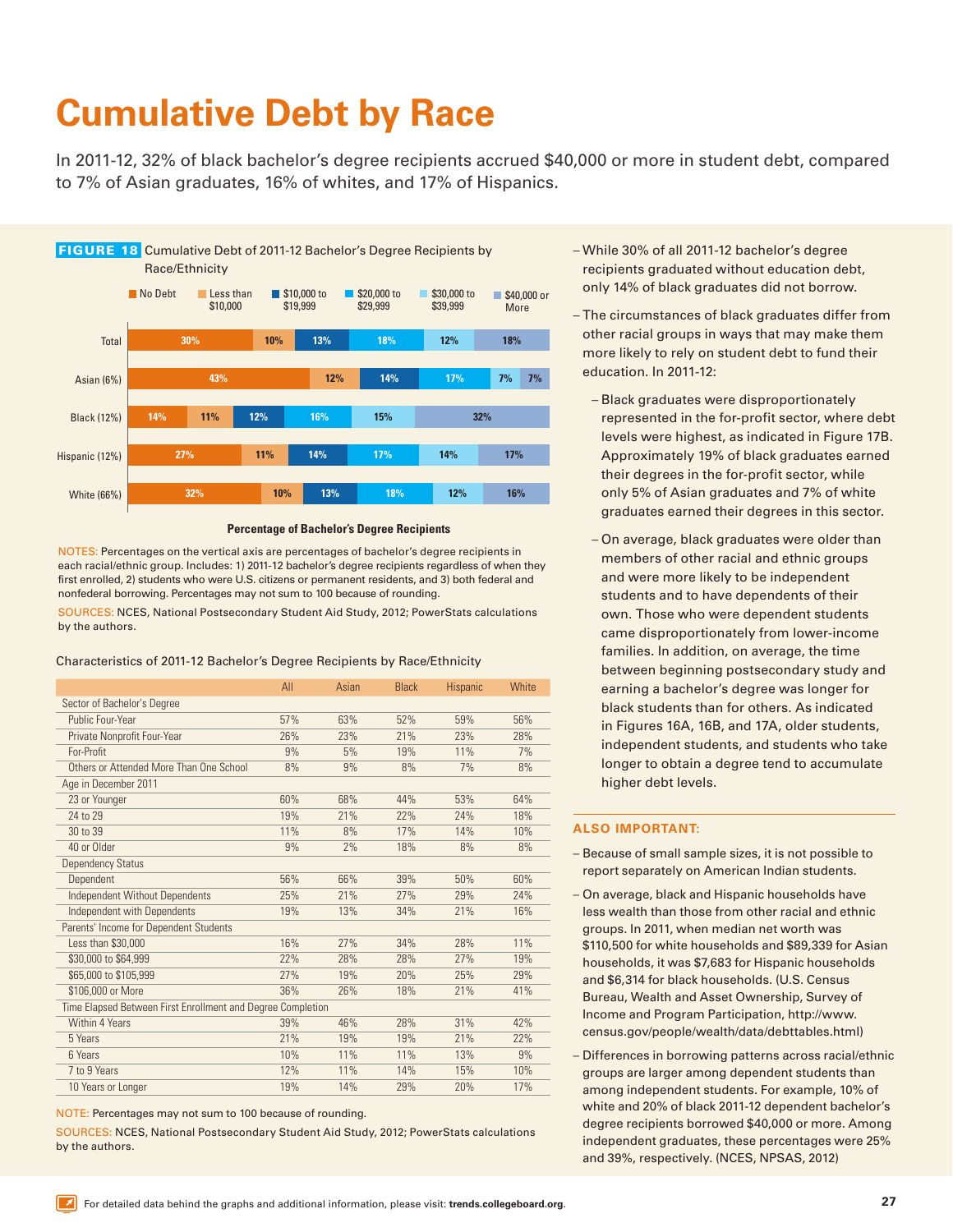## <span id="page-27-1"></span><span id="page-27-0"></span>**Outstanding Education Debt**

Individuals currently living in households in the top quartile of the income distribution hold a disproportionate amount of education debt. Those in low-income households, who are less likely to have gone to college, hold much less education debt.

<span id="page-27-2"></span>

NOTES: Income quartiles are based on 2012 household income. The upper limits for the first three quartiles are: \$25,000, \$48,000, and \$90,000. SOURCES: Federal Reserve Board, Survey of Consumer Finances 2013; calculations by Matthew Chingos, the Urban Institute.

<span id="page-27-4"></span>



Total Outstanding Debt, Number of Borrowers, and Average Debt, 2004, 2009, and 2014

|      | <b>Total Debt</b><br>(Billions of 2014 Dollars) | Number of Borrowers<br>(Millions) | Average Debt<br>(in 2014 Dollars) |
|------|-------------------------------------------------|-----------------------------------|-----------------------------------|
| 2004 | \$435                                           | 22.7                              | \$19,200                          |
| 2009 | \$798                                           | 34.2                              | \$23,100                          |
| 2014 | \$1.157                                         | 43.3                              | \$26,700                          |

NOTES: Each bar in Figure 19C shows the average annual rate of growth over a five-year period. Balances are as of the end of each year. The Federal Reserve Bank of New York (FRBNY) estimates education debt balances from a nationally representative sample of adults with credit reports.

SOURCE: Federal Reserve Bank of New York Consumer Credit Panel/Equifax.

<span id="page-27-3"></span>

NOTES: Balances are as of the end of each year. The Federal Reserve Bank of New York (FRBNY) estimates education debt balances from a nationally representative sample of adults with credit reports. Percentages may not sum to 100 because of rounding.

SOURCE: Federal Reserve Bank of New York Consumer Credit Panel/Equifax.

- In 2013, households in the top quartile of the income distribution held 47% of outstanding education debt and those in the lowest income quartile held 11%.
- In 2014, 39% of borrowers with education debt owed less than \$10,000 for undergraduate and graduate study combined, while 14% owed \$50,000 or more.
- Total outstanding debt grew at an average rate of 8% per year, from \$798 billion (in 2014 dollars) in 2009 to \$1.16 trillion in 2014. It had grown at a more rapid rate of 13% per year between 2004 and 2009. Growth in the number of borrowers and in the average debt per borrower also slowed over the second half of the decade. The average outstanding debt per borrower increased by 4% per year from 2004 to 2009, and by 3% per year from 2009 to 2014, when it reached \$26,700.

#### **ALSO IMPORTANT:**

– Outstanding education debt includes loans taken by students, parents, and others. The balance decreases as borrowers repay their loans and increases as more debt is incurred or interest and other charges accrue.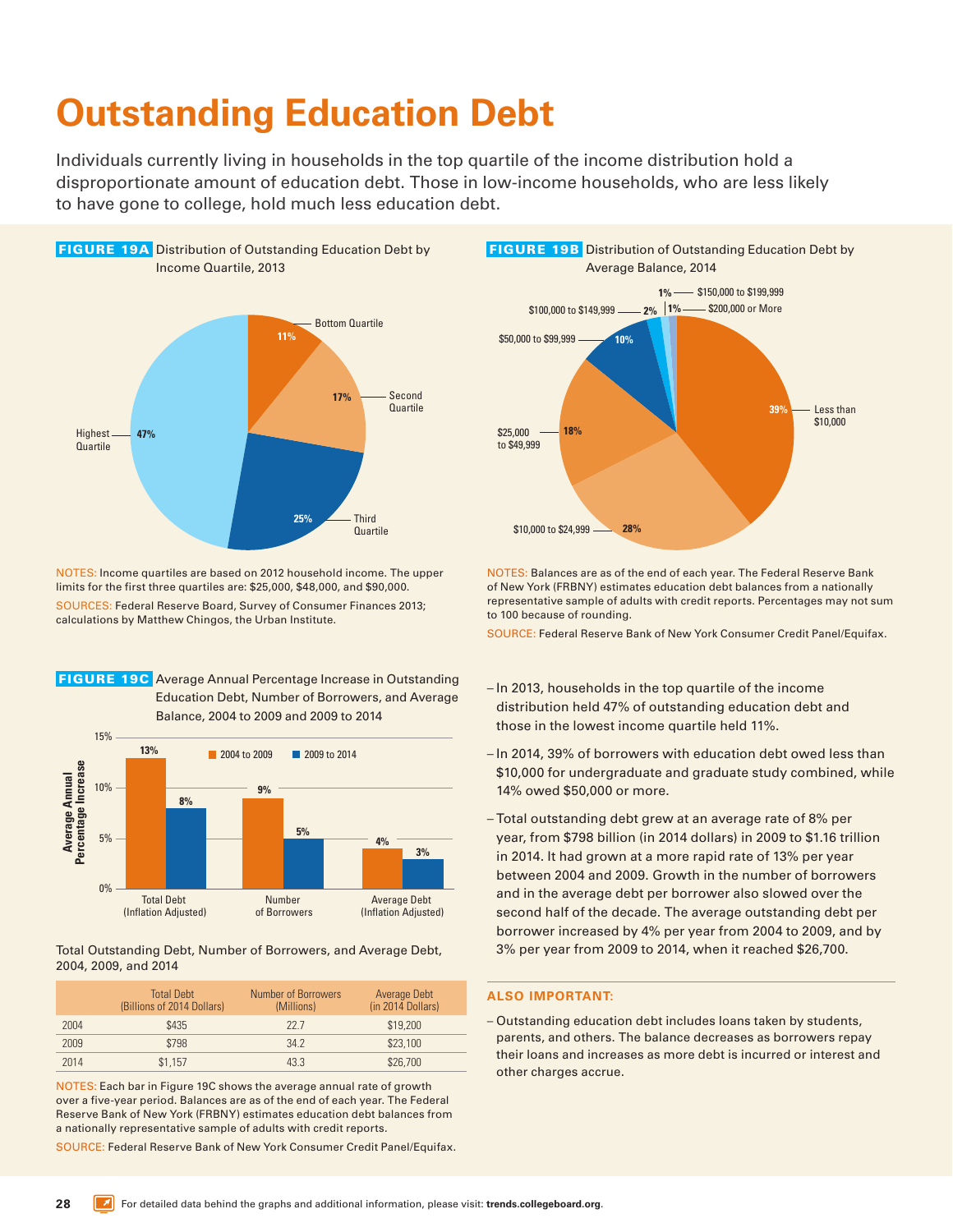# <span id="page-28-1"></span><span id="page-28-0"></span>**Grant Aid: Meeting Need**

Some grant aid from nonfederal sources is allocated without regard to financial need. In 2011-12, most of this non-need-based aid helped to meet students' financial need.

<span id="page-28-2"></span>

Percentages of Full-Time Full-Year Students Receiving Grants and Grant Aid Exceeding Need

|                                     | <b>Public Four-Year</b> |                                 |        | Private Nonprofit Four-Year     |
|-------------------------------------|-------------------------|---------------------------------|--------|---------------------------------|
|                                     | Grants                  | Grants<br><b>Exceeding Need</b> | Grants | Grants<br><b>Exceeding Need</b> |
| All                                 | 69%                     | 9%                              | 87%    | 12%                             |
| <b>Independent Students</b>         | 80%                     | 0%                              | 83%    | $1\%$                           |
| <b>Dependent Students</b>           | 67%                     | 11%                             | 87%    | 14%                             |
| Dependent Students: Parents' Income |                         |                                 |        |                                 |
| Less than \$30,000                  | 97%                     | 0%                              | 96%    | $0\%$                           |
| \$30,000 to \$64,999                | 84%                     | 2%                              | 97%    | $1\%$                           |
| \$65,000 to \$105,999               | 53%                     | 11%                             | 87%    | 6%                              |
| \$106,000 to \$154,999              | 44%                     | 23%                             | 80%    | 23%                             |
| \$155,000 or Higher                 | 41%                     | 32%                             | 76%    | 45%                             |

- In 2011-12, full-time dependent students from families with incomes between \$106,000 and \$155,000 enrolled in private nonprofit four-year institutions received an average of \$2,050 per student in grant aid exceeding their federal financial need. Those from families with higher incomes received an average of \$5,800 in grant aid exceeding need.
- Full-time dependent students from families with incomes between \$106,000 and \$155,000 enrolled in public four-year institutions received an average of \$1,130 per student in grant aid exceeding their federal financial need. Those from families with higher incomes received an average of \$1,810 in grant aid exceeding need.
- In 2011-12, 12% of full-time private nonprofit four-year college students received grant aid exceeding their need, including 23% of dependent students from families with incomes between \$106,000 and \$155,000 and 45% of those with higher incomes.
- In 2011-12, 9% of full-time public four-year college students received grant aid exceeding their need, including 23% of dependent students from families with incomes between \$106,000 and \$155,000 and 32% of those with higher incomes.

### **ALSO IMPORTANT:**

– In 2011-12, 71% of the non-need-based grant aid received by private nonprofit four-year college students was from their institutions, compared to 26% from employers and other private sources and 2% from states. At public four-year institutions, 44% of non-need-based grant aid was from institutions, compared to 38% from employers and other private sources and 18% from states. (NCES, NPSAS, 2012)

NOTES: Percentages on the vertical axis are percentages of students in each category. Includes full-time full-year students who were enrolled in one institution and who were U.S. citizens or permanent residents. Excludes veterans and military grant aid. Percentages may not sum to 100 because of rounding.

SOURCES: NCES, National Postsecondary Student Aid Study, 2012; PowerStats calculations by the authors.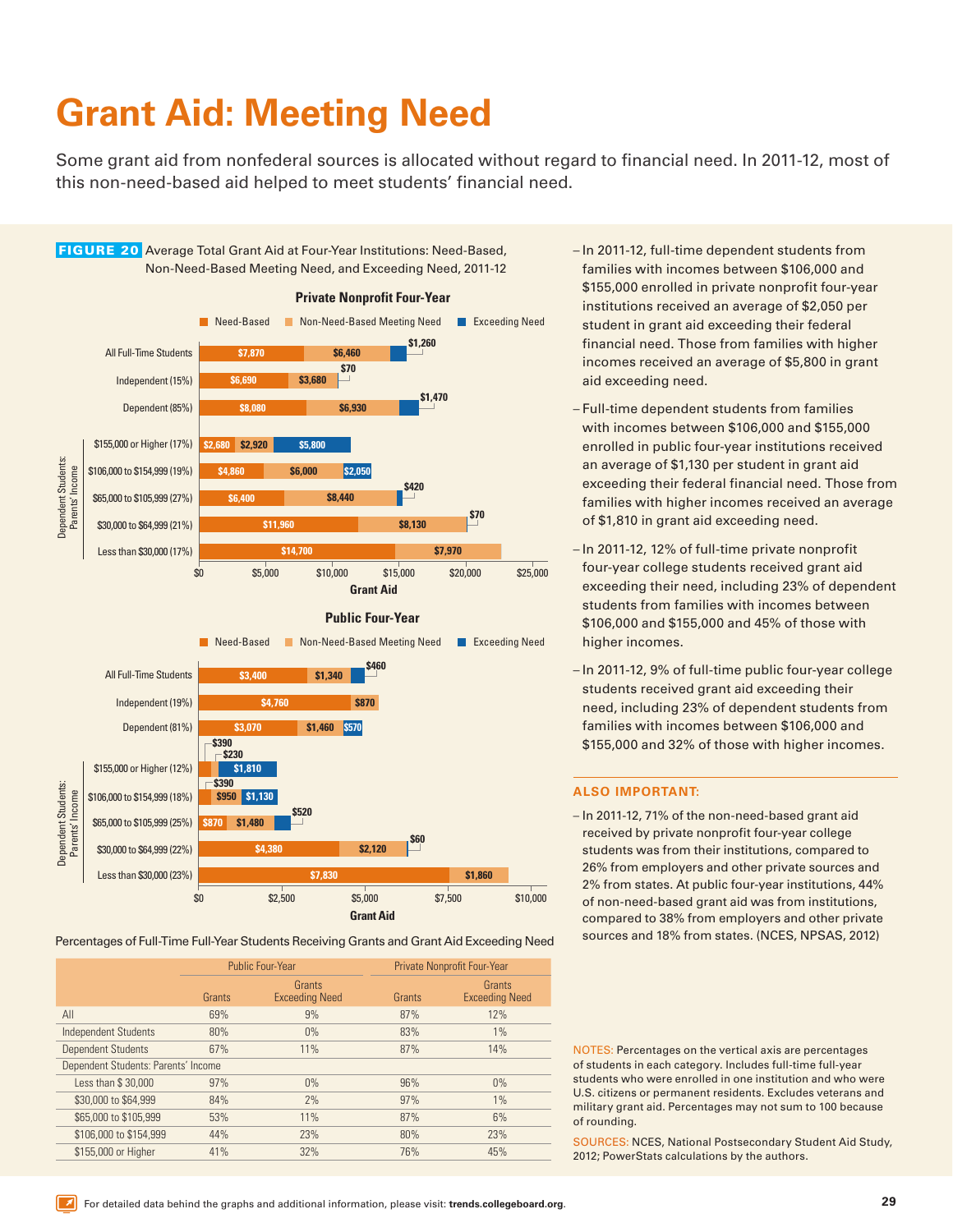# <span id="page-29-0"></span>**Sources of Grant Aid**

Full-time private nonprofit four-year college students receive about two-thirds of their grant aid from their institutions; public four-year students get one-quarter of their grant aid from their institutions.

<span id="page-29-1"></span>

NOTES: Includes full-time students who were U.S. citizens or permanent residents. Percentages may not sum to 100 because of rounding.

SOURCES: NCES, National Postsecondary Student Aid Study, 2012; PowerStats calculations by the authors.

- In 2011-12, 21% of the grant aid received by fulltime students enrolled in for-profit institutions came from federal military and veterans assistance and another 64% came from other federal programs, primarily Pell Grants; 9% came from employers and other outside sources.
- In both the public two-year and the forprofit sectors, average grant aid is higher for independent students than for dependent students. Independent students receive almost all of the military and veterans benefits; they also receive more other federal grant aid than dependent students.
- The relatively small number of dependent students from families with incomes of \$106,000 or higher received an average of about \$820 in grant aid at public two-year colleges in 2011-12; those enrolled at for-profit institutions received an average of \$1,870, including \$1,360 from employers and other outside sources.

<span id="page-29-2"></span>FIGURE 21B Sources of Grant Aid by Dependency Status and Family Income, Public Two-Year and For-Profit Institutions, 2011-12



NOTES: Percentages on the vertical axis in Figure 21B are percentages of students in each group. Income groups represent quartiles of parents' income of all dependent students. Distribution of students by income differs by sector. Includes full-time students who were U.S. citizens or permanent residents. Percentages may not sum to 100 because of rounding.

SOURCES: NCES, National Postsecondary Student Aid Study, 2012; PowerStats calculations by the authors.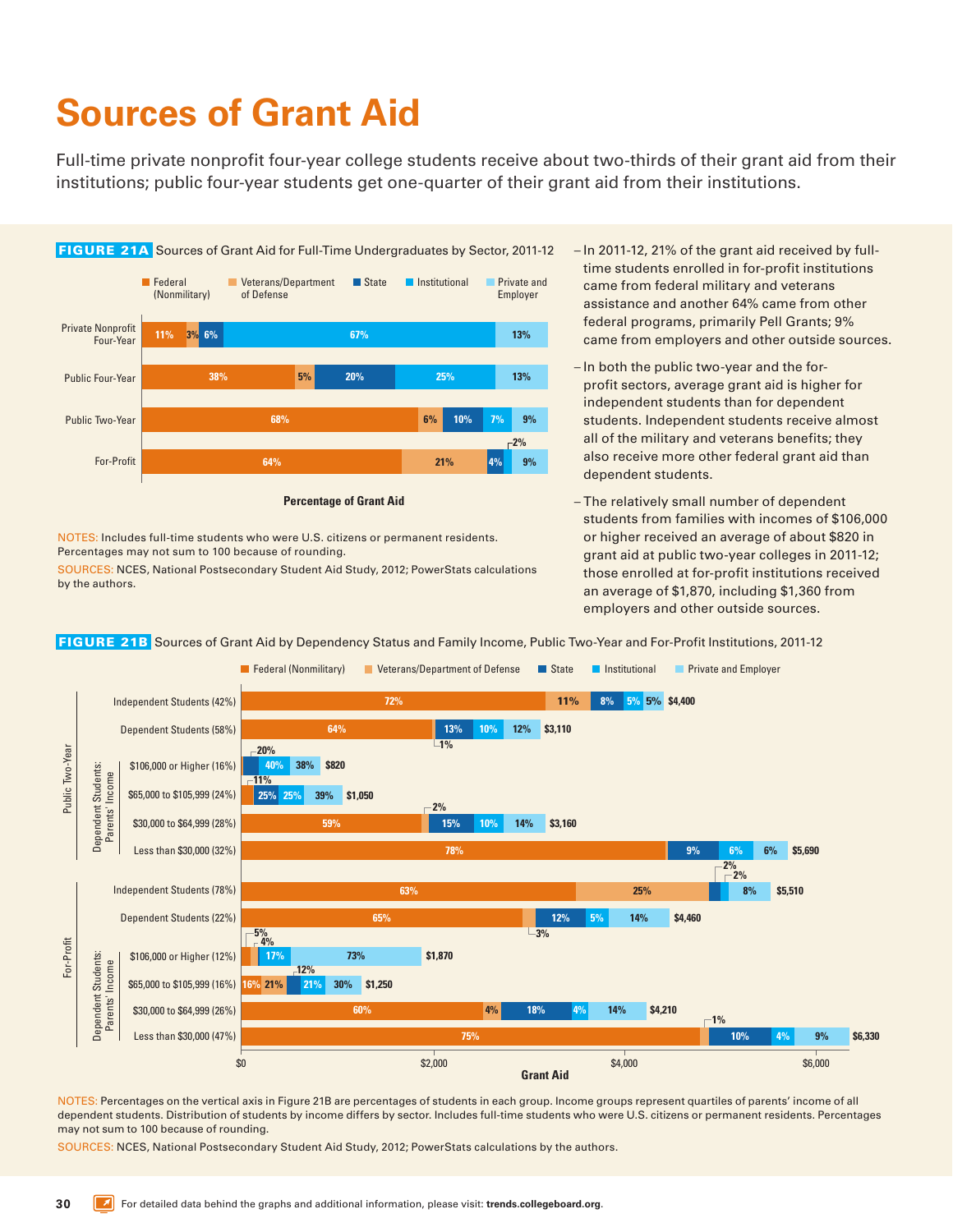## <span id="page-30-0"></span>**Sources of Grant Aid**

Full-time private nonprofit four-year students with family incomes below \$30,000 received an average of \$22,830 in grant aid in 2011-12, with 56% coming from their institutions and 24% from the federal government.

<span id="page-30-1"></span>

<span id="page-30-2"></span>



NOTES: Percentages on the vertical axis are percentages of students in each group. The three lowest income groups represent the three lowest quartiles of parents' income of all dependent students. The top two groups represent the top 10% and the next 15% of family income. Distribution of students by income varies by sector. Includes full-time students who were U.S. citizens or permanent residents. Percentages may not sum to 100 because of rounding.

SOURCES: NCES, National Postsecondary Student Aid Study, 2012; PowerStats calculations by the authors.

- Full-time private nonprofit four-year college students from families with incomes of \$155,000 or higher received an average of \$11,690 in grant aid in 2011-12, with 80% coming from their institutions and 16% from outside private sources, including employers.
- Full-time dependent public four-year college students from families with incomes below \$30,000 received an average of \$9,830 in grant aid in 2011-12, with 52% coming from the federal government, 21% from state governments, and 17% from their institutions.
- Full-time dependent public four-year college students from families with incomes of \$155,000 or higher received an average of \$2,560 in grant aid in 2011-12, with 56% coming from their institutions, 22% from outside private sources including employers, and 17% from state aid.

- These data, averaged across institutions within the sector, do not account for differences among institutions in prices, income levels of the student body, and generosity of grant aid. Higher-income students disproportionately enroll in more expensive institutions with more grant aid.
- In 2011-12, full-time dependent students from families with incomes of \$155,000 or higher at private nonprofit colleges received 72% of the institutional grant aid received by those from families with incomes below \$30,000 (\$9,300 vs. \$12,900). However, at institutions with tuition and fees of \$41,000 or more, the highest-income students received only 32% of the average amount of institutional grant aid awarded to the lowest-income students (\$8,100 vs. \$25,400). (NCES, NPSAS, 2012)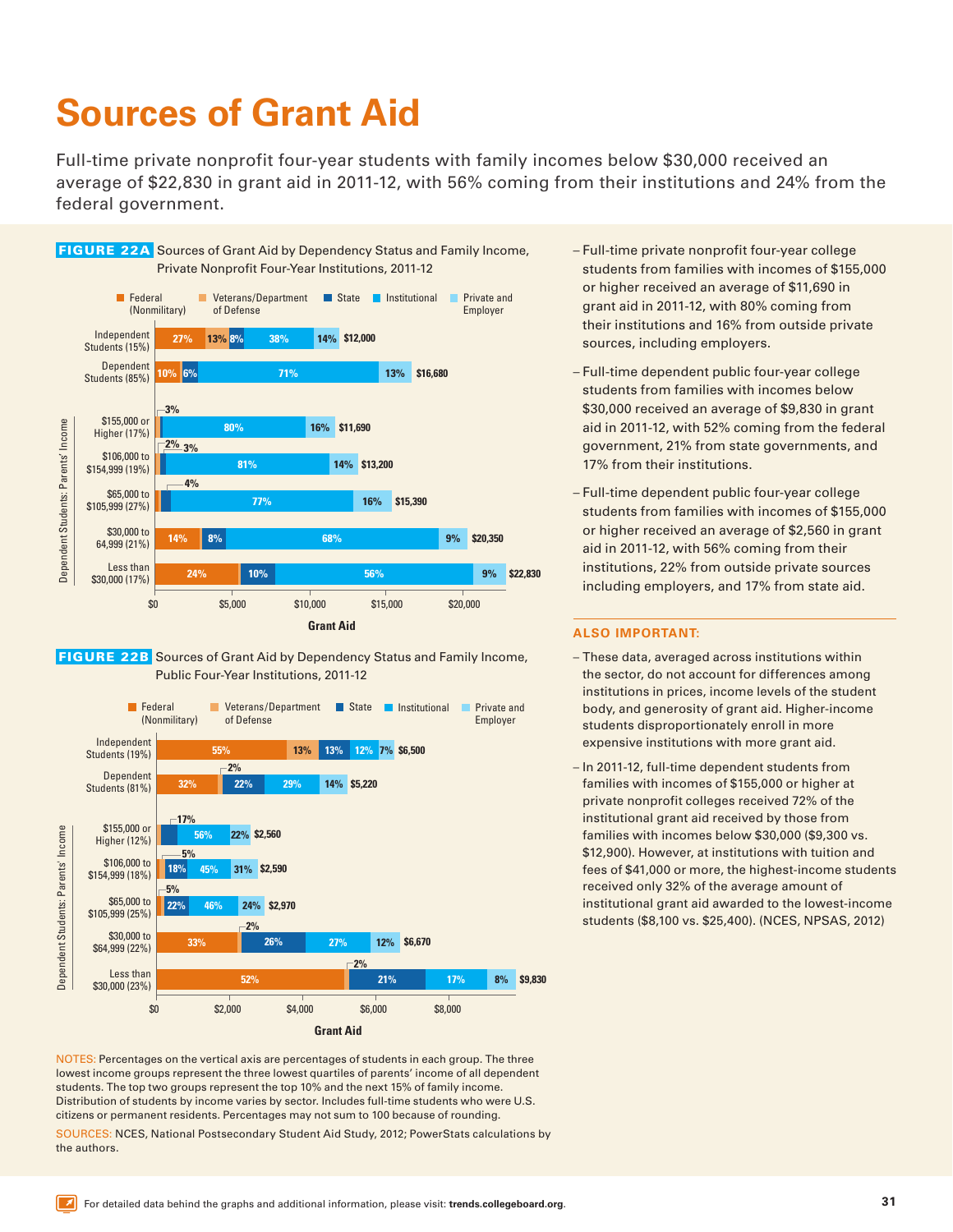<span id="page-31-0"></span>The total number of undergraduate students in the U.S. increased from 20.7 million in 2004-05 to 25.2 million in 2010-11 and was 23.3 million in 2014-15. The percentage of these students receiving Pell Grants increased from 26% in 2004-05 to 37% in 2010-11 and was 35% in 2014-15.

<span id="page-31-1"></span>

NOTES: IPEDS headcount enrollments are adjusted for the difference between total headcount, which counts students more than once if they are enrolled in more than one institution at the same time, and unduplicated headcount reported by the National Student Clearinghouse (NSC). Twelve-month undergraduate headcount for 2014-15 is estimated from NSC data.

SOURCES: NCES, *Postsecondary Institutions and Cost of Attendance in 2014-15; Degrees and Other Awards Conferred, 2013-14*, and *12-Month Enrollment, 2013-14: First Look (Preliminary Data)* and earlier editions; National Student Clearinghouse, *Current Term Enrollment Estimates: Spring 2015; Federal Pell Grant Program End-of-Year Report 2013-14*; Federal Student Aid Data Center, Title IV Program Volume Reports and Aid Recipients Summary; calculations by the authors.

– In 2004-05, 5.3 million students received Pell Grants. The number of recipients peaked at 9.4 million in 2011-12 and was 8.2 million in 2014-15.

– The level of the maximum Pell Grant, which is legislated by Congress, has fluctuated over time. For example, the maximum grant fell by 10% (\$505 in 2014 dollars) between 2003-04 and 2006-07. It increased by 25% (\$1,177 in 2014 dollars) between 2006-07 and 2009-10.

- Between 2010-11 and 2014-15, the maximum Pell Grant fell from a peak of \$6,065 (in 2014 dollars) to \$5,730, a 6% decline over four years.
- The maximum Pell Grant is the most frequently cited measure of the subsidies provided by the program. However, most students receive smaller grants because they are enrolled part time or because their incomes and assets (or those of their parents or spouses) reduce their aid eligibility. In 2014-15, when the maximum Pell Grant was \$5,730, the average grant was \$3,673.



<span id="page-31-2"></span>FIGURE 24 Maximum and Average Pell Grants in 2014 Dollars, 1976-77 to 2014-15

SOURCES: U.S. Department of Education, *Federal Pell Grant Program End-of-Year Report, 1976-77 through 2013-14*; Federal Student Aid Data Center, Title IV Program Volume Reports and Aid Recipients Summary; calculations by the authors.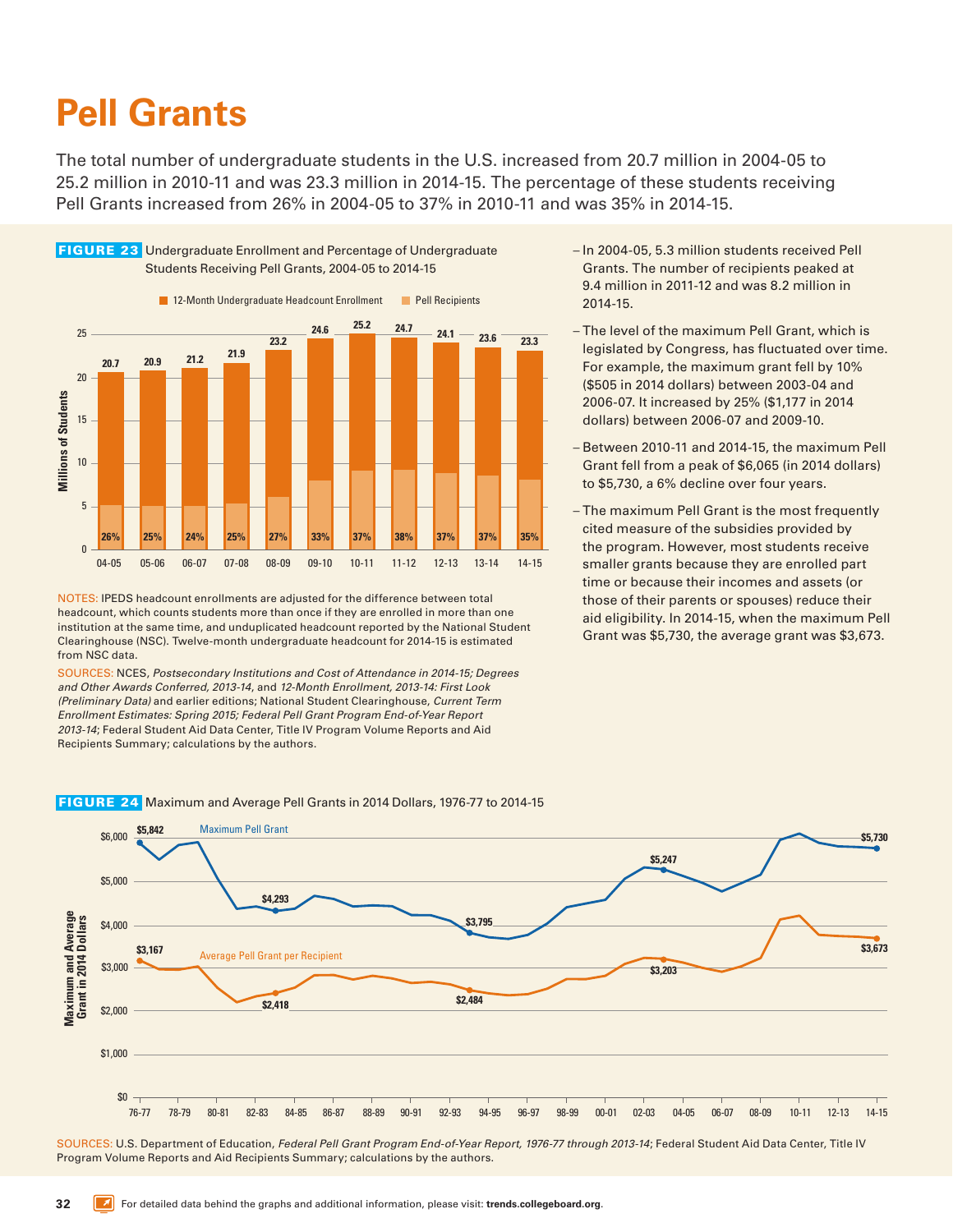<span id="page-32-0"></span>Total Pell Grant expenditures increased from \$16.5 billion (in 2014 dollars) in 2004-05 to a peak of \$39.0 billion in 2010-11. In 2014-15, \$30.3 billion in Pell Grants funded 8.2 million undergraduate students.



<span id="page-32-1"></span>FIGURE 25 Total Pell Grant Expenditures, Maximum and Average Pell Grant in 2014 Dollars, and Number of Recipients, 1979-80 to 2014-15

SOURCES: U.S. Department of Education, *The Federal Pell Grant Program End-of-Year Report, 1979-80 through 2013-14*; Federal Student Aid Data Center, Title IV Program Volume Reports; calculations by the authors.

| Federal Pell Grant Awards in 2014 Dollars, 1979-80 to 2014-15, Selected Years |  |
|-------------------------------------------------------------------------------|--|
|-------------------------------------------------------------------------------|--|

|         | Total<br>Expenditures<br>(in Billions of<br>2014 Dollars) | <b>Maximum</b><br><b>Pell Grant</b><br>(in 2014 Dollars) | Average<br><b>Pell Grant</b><br>(in 2014 Dollars) | Number of<br>Recipients<br>(in Millions) | Percentage<br>of Recipients<br>Who Were<br>Independent |
|---------|-----------------------------------------------------------|----------------------------------------------------------|---------------------------------------------------|------------------------------------------|--------------------------------------------------------|
| 1979-80 | \$7.7                                                     | \$5,867                                                  | \$3,027                                           | 2.5                                      | 34%                                                    |
| 1984-85 | \$7.0                                                     | \$4,348                                                  | \$2,544                                           | 2.7                                      | 49%                                                    |
| 1989-90 | \$9.2                                                     | \$4,405                                                  | \$2,754                                           | 3.3                                      | 59%                                                    |
| 1994-95 | \$8.9                                                     | \$3,693                                                  | \$2,411                                           | 3.7                                      | 59%                                                    |
| 1999-00 | \$10.3                                                    | \$4,466                                                  | \$2,737                                           | 3.8                                      | 56%                                                    |
| 2004-05 | \$16.5                                                    | \$5,095                                                  | \$3,116                                           | 5.3                                      | 58%                                                    |
| 2009-10 | \$33.2                                                    | \$5,919                                                  | \$4,100                                           | 8.1                                      | 61%                                                    |
| 2010-11 | \$39.0                                                    | \$6,065                                                  | \$4,189                                           | 9.3                                      | 60%                                                    |
| 2011-12 | \$35.4                                                    | \$5,853                                                  | \$3,749                                           | 9.4                                      | 59%                                                    |
| 2012-13 | \$33.3                                                    | \$5,772                                                  | \$3,722                                           | 9.0                                      | 58%                                                    |
| 2013-14 | \$32.1                                                    | \$5,757                                                  | \$3,706                                           | 8.7                                      | 56%                                                    |
| 2014-15 | \$30.3                                                    | \$5,730                                                  | \$3,673                                           | 8.2                                      |                                                        |

- Growth in Pell Grant expenditures is driven primarily by growth in the number of recipients.
- Between 2004-05 and 2014-15, the number of students receiving Pell Grants grew by 55%, from 5.3 million to 8.2 million.
- Over that time, the maximum grant increased by 12%, from \$5,095 (in 2014 dollars) to \$5,730.
- The average grant increased by 18%, from \$3,116 (in 2014 dollars) to \$3,673 over the decade.
- The percentage of Pell Grant recipients who are independent students, with eligibility determined by their own financial circumstances rather than those of their parents, declined from 61% in 2009-10 to 56% in 2013-14.

### **ALSO IMPORTANT:**

– Recipients who do not have the resources to contribute at all to their own education and who are enrolled full time for a full year receive the maximum Pell Grant. The percentage of students receiving the maximum grant increased from 22% in 2003-04 to 25% in 2008-09 and to 27% in 2013-14. (*Pell Grant End-of-Year Reports, 2003-04, 2008-09, 2013-14*)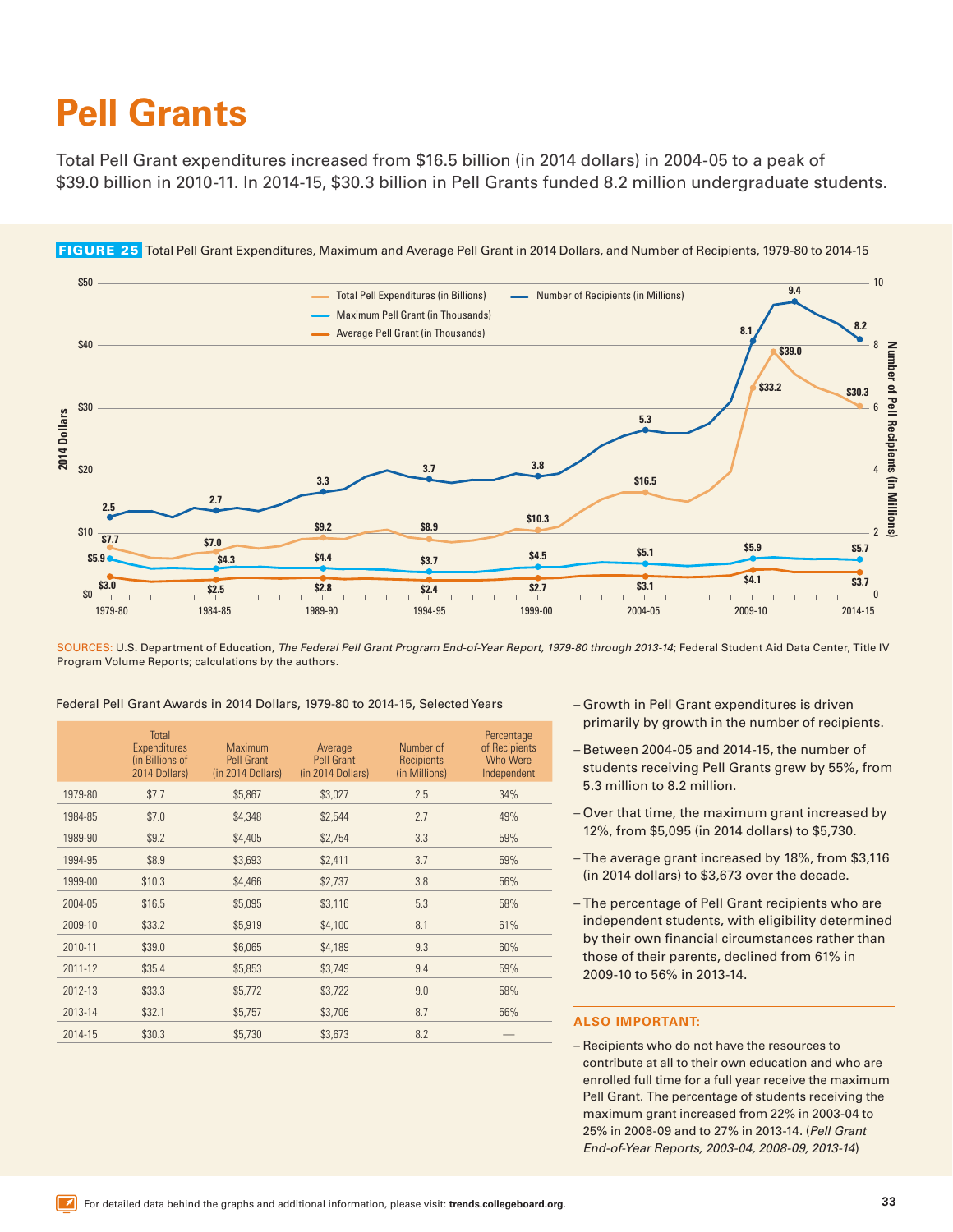<span id="page-33-0"></span>In 2015-16 the maximum Pell Grant covers 61% of the average published tuition and fees of \$9,410 at public four-year colleges and universities and 30% of the average tuition and fees and room and board.

<span id="page-33-1"></span>

NOTE: Published prices, sometimes called "sticker prices," differ from the net prices that students actually pay because they get discounts (grant aid) from their institutions, as well as from federal and state governments and other sources.

SOURCES: *The Federal Pell Grant Program End-of-Year Report, 2013-14* and earlier years; Federal Student Aid Data Center; The College Board, *Trends in College Pricing 2015.*

- In 2001-02, the maximum Pell Grant was \$5,042 (in 2015 dollars) and published tuition and fees at public four-year institutions averaged \$5,063.
- In 2015-16, the maximum Pell Grant covers 18% of the average published tuition and fees of \$32,405 at private nonprofit four-year colleges and universities and 13% of the average tuition and fees and room and board.
- Between 1995-96 and 2015-16, the maximum Pell Grant covered 18% to 22% of the average published tuition and fees at private nonprofit four-year institutions.

### **ALSO IMPORTANT:**

– The increase in published tuition and fees at public four-year colleges and universities between 2005-06 and 2015-16 represented an average annual increase of 3.4% in inflation-adjusted dollars. The real rate of increase at private nonprofit four-year institutions was 2.4% per year. The maximum Pell Grant increased by an average annual rate of 1.6% per year in constant dollars over the decade.

Maximum Pell Grant as a Percentage of Published Prices, 1995-96 to 2015-16, Selected Years

|             | <b>Public Four-Year</b> |                                           | <b>Private Nonprofit Four-Year</b> |                                                  |  |
|-------------|-------------------------|-------------------------------------------|------------------------------------|--------------------------------------------------|--|
|             | <b>Tuition and Fees</b> | Tuition and<br>Fees and Room<br>and Board | <b>Tuition and Fees</b>            | <b>Tuition and</b><br>Fees and Room<br>and Board |  |
| 1995-96     | 83%                     | 35%                                       | 19%                                | 13%                                              |  |
| 2000-01     | 94%                     | 39%                                       | 21%                                | 15%                                              |  |
| $2005 - 06$ | 74%                     | 33%                                       | 19%                                | 14%                                              |  |
| 2010-11     | 73%                     | 34%                                       | 21%                                | 15%                                              |  |
| 2015-16     | 61%                     | 30%                                       | 18%                                | 13%                                              |  |
|             |                         |                                           |                                    |                                                  |  |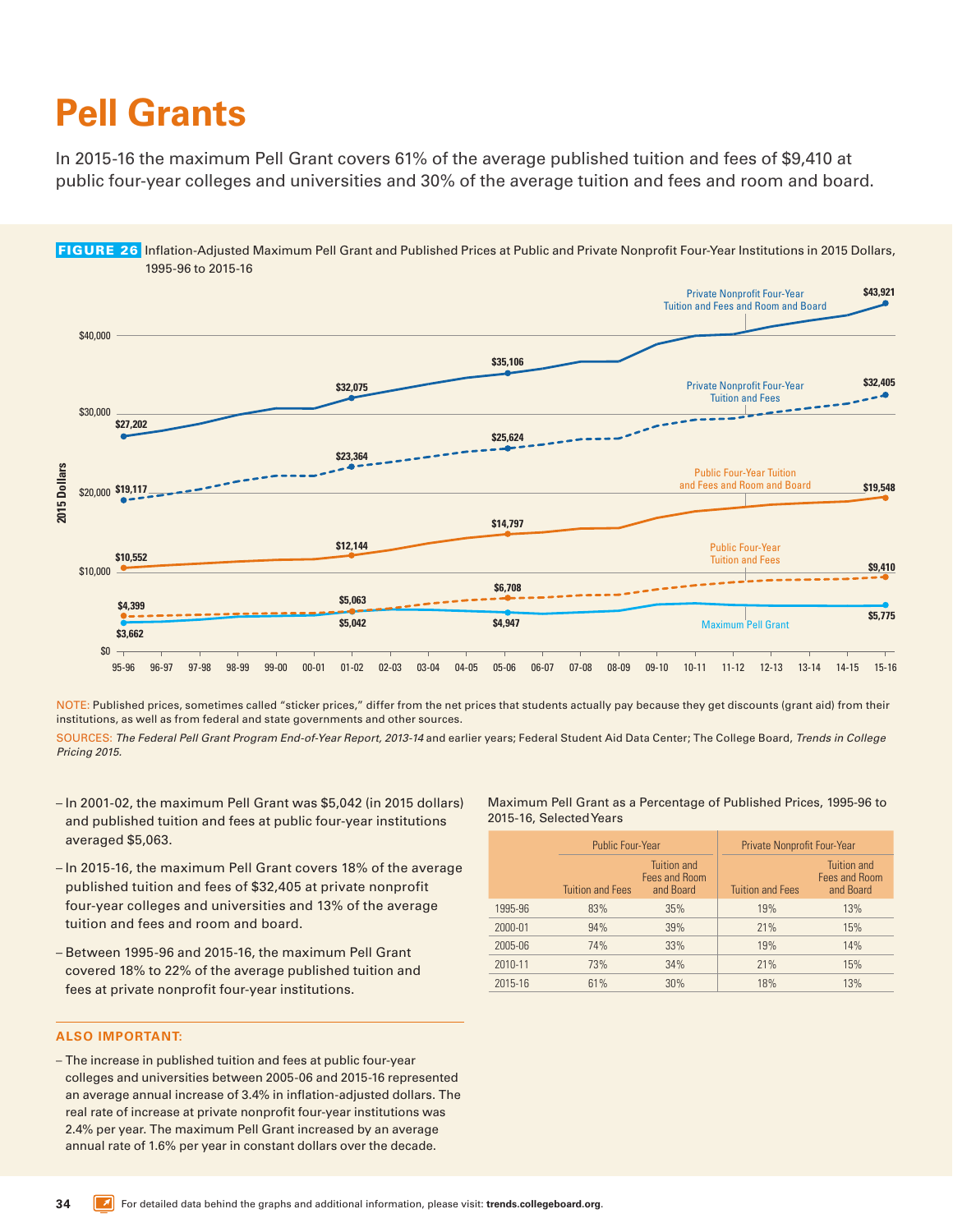<span id="page-34-0"></span>In 2013-14, 53% of Pell Grant recipients were age 23 or younger; 23% were over the age of 30.

<span id="page-34-1"></span>

NOTE: Percentages may not sum to 100 because of rounding. SOURCE: *2013-14 Federal Pell Grant Program End-of-Year Report,* Table 11A.

<span id="page-34-2"></span>



**Percentage of Pell Grant Recipients** 

NOTE: Percentages may not sum to 100 because of rounding. SOURCE: *2013-14 Federal Pell Grant Program End-of-Year Report,* Tables 11B, 11C, and 11D.

- In 2013-14, 44% of Pell Grant recipients were dependent students; three-quarters of these students came from families with incomes of \$40,000 or less, including 30% with family incomes of \$15,000 or less.
- Fifty-six percent of 2013-14 Pell Grant recipients were independent students; 34% had dependents of their own and 22% were independent students without dependents.
- Among independent Pell Grant recipients with dependents, 83% had family incomes of \$40,000 or less, including 42% with incomes of \$15,000 or less.
- Over three-quarters of independent Pell Grant recipients without dependents had incomes of \$15,000 or less and almost all had incomes of \$40,000 or less.

- The percentage of Pell Grant recipients who were over the age of 30 was 22% in 1993-94, 21% in 2003-04, and 23% in 2013-14. (*The Federal Pell Grant Program End-of-Year Reports*)
- In 2013-14, 66% of Pell Grant recipients had zero expected family contribution (EFC). This included 53% of dependent recipients, 65% of independent recipients without dependents, and 84% of independent recipients with dependents. (*2013-14 Federal Pell Grant Program End-of-Year Report*, Table 2)
- Among Pell Grant recipients with zero EFC, 55% were eligible for the Automatic Zero EFC and 45% had calculated zero EFC. (*2013-14 Federal Pell Grant Program End-of-Year Report*, Table 2)
- The size of a recipient's Pell Grant depends on both EFC and enrollment intensity (full-time, ¾ time,  $\frac{1}{2}$  time, or less than  $\frac{1}{2}$  time).
- In 2013-14, 8% of dependent students' Pell Grants were \$1,200 or less and 38% were \$5,100 or more. Among those from families with incomes of \$15,000 or less, 4% were \$1,200 or less and 54% were \$5,100 or more. Among those from families with incomes of \$40,000 or higher, these proportions were 21% and 4%, respectively. (*2013-14 Federal Pell Grant Program End-of-Year Report*, Table 3)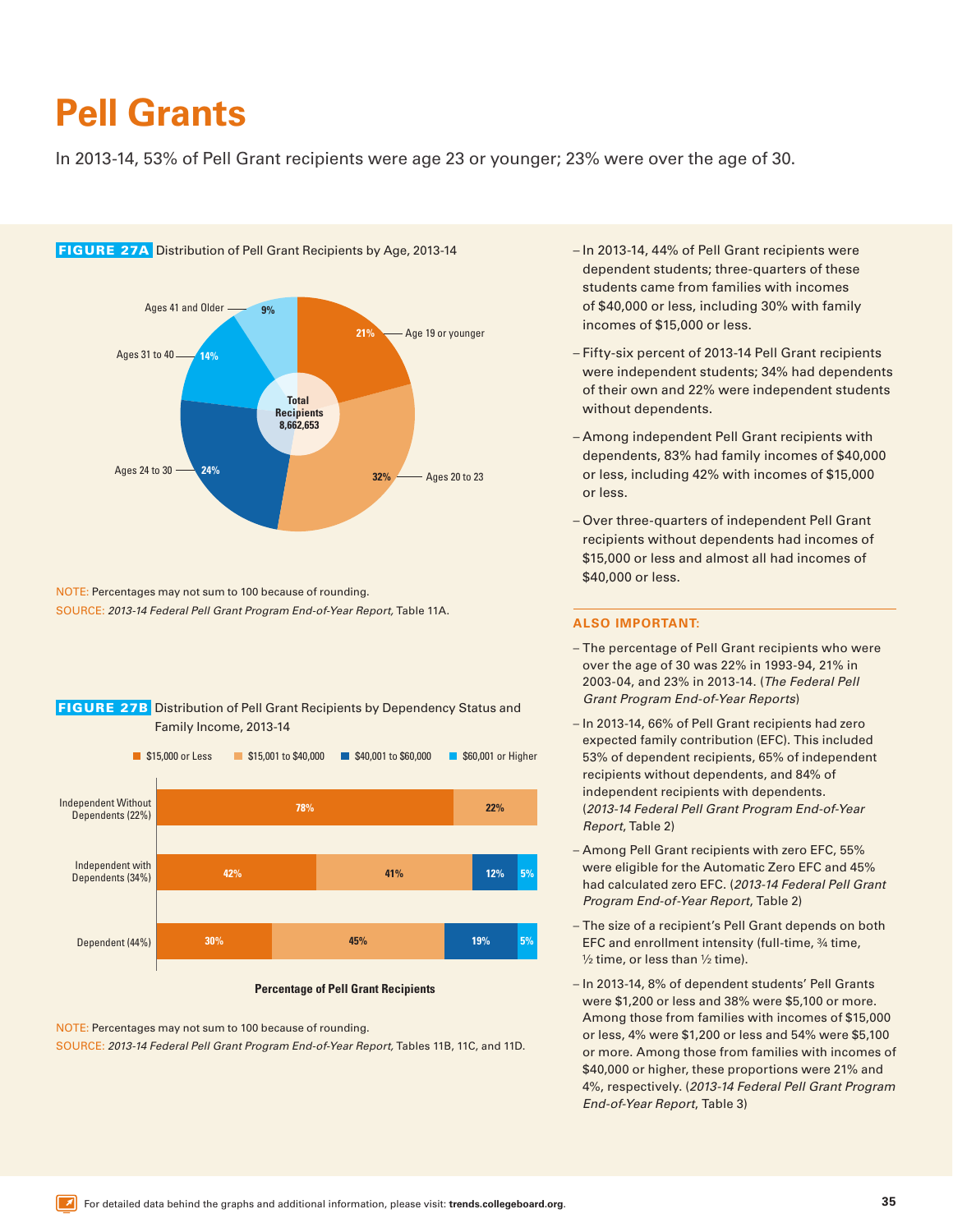## <span id="page-35-0"></span>**State Grants**

State grant aid per full-time equivalent (FTE) student has partially recovered from its decline during the recession, rising to \$710 in 2013-14 from \$680 (in 2013 dollars) in 2011-12, but not yet reaching the 2007-08 peak of \$740.

<span id="page-35-1"></span>

NOTE: Percentages displayed represent percentages of total undergraduate state grant aid for which students' financial circumstances were considered.



<span id="page-35-2"></span>FIGURE 28B Need-Based State Grant Aid as a Percentage of Total Undergraduate State Grant Aid by State, 2013-14

NOTES: Need-based aid includes any grants for which financial circumstances contribute to eligibility. Non-need-based aid refers to grants for which financial circumstances have no influence on eligibility. New Hampshire did not award state grant aid to undergraduate students in 2013-14. SOURCES: National Association of State Student Grant and Aid Programs (NASSGAP) Annual Survey, 1973-74 to 2013-14, Tables 1 and 12.

- In 1981-82 and earlier years, virtually all state grant aid was based on students' financial circumstances. From 2004-05 to 2010-11, only 71% to 73% of state grant aid was need-based. In 2013-14, that percentage was 76%.
- In 2013-14, 25 states considered students' financial circumstances in allocating at least 95% of their state grant aid. Fifteen states considered financial circumstances for less than half of their state grant aid.

### **ALSO IMPORTANT:**

– Total spending on state grant aid increased from \$7.8 billion (in 2013 dollars) in 2003-04 to \$9.0 billion in 2008-09, and to \$9.9 billion in 2013-14. (NASSGAP Annual Survey, 2003-04, 2008-09, and 2013-14)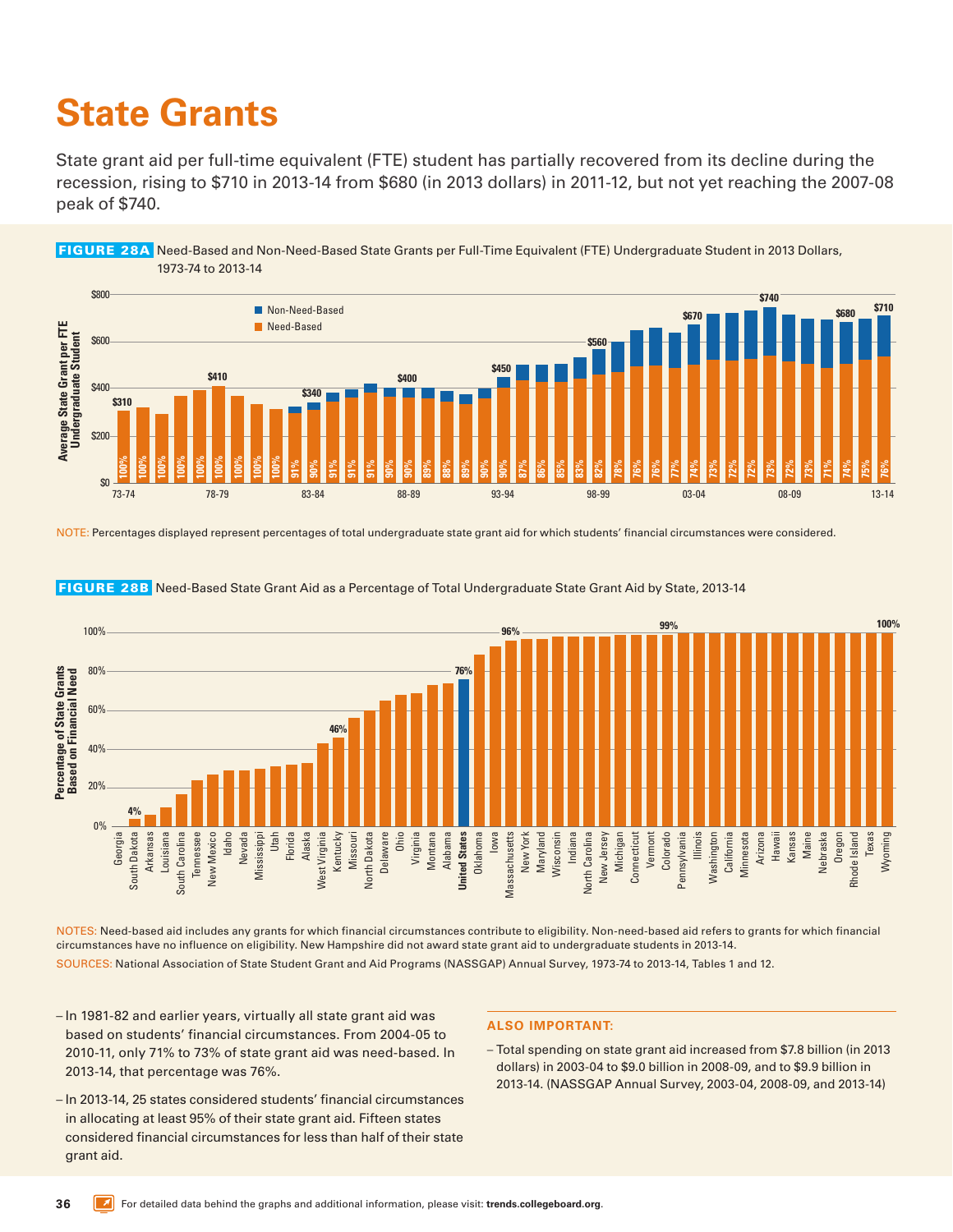## <span id="page-36-0"></span>**State Grants**

In 2013-14, state grant aid per full-time equivalent (FTE) undergraduate student ranged from under \$200 in 11 states to over \$1,000 in 11 states.

<span id="page-36-1"></span>

NOTES: Full-time equivalent students include both state residents and out-of-state students who are not eligible for state grants. State grant aid per FTE student is influenced both by the generosity of state grant programs and by the variation across states in the percentage of students who are residents. SOURCE: NASSGAP Annual Survey, 2013-14, Table 12.



#### <span id="page-36-2"></span>FIGURE 29B State Grant Expenditures as a Percentage of Total State Support for Higher Education by State, 2013-14

NOTE: State grant expenditures include funding for both undergraduate and graduate students. SOURCE: NASSGAP Annual Survey, 2013-14, Table 14.

- South Carolina, with the highest grant aid per FTE undergraduate, considered the financial circumstances of recipients for only 17% of state grant funds in 2013-14. Georgia, the second most generous state, allocates its grant funds without regard to students' financial circumstances.
- Of the 11 states awarding over \$1,000 per FTE undergraduate in grant aid, only New Jersey, New York, and Washington allocated more than half of their state grant dollars based on students' financial circumstances. (Figure 28B)
- Overall, state grant expenditures constituted 13% of total state support for higher education in 2013-14, an increase from 10%

in 2003-04 and 11% in 2008-09. (NASSGAP Annual Survey, 2003-04 and 2008-09, Table 14)

- Six states provided 50% of all state grant dollars in 2013-14, with California contributing 17% and New York 10%.
- Some state-funded grant aid is in the form of "tuition set-aside" programs through which a portion of tuition revenues at public institutions — or of increases in tuition — is dedicated to grant aid. Some of these funds are included in reported state grant aid, but others are not. Tuition remission dollars, not always reported as state grant aid, are sizable in several states.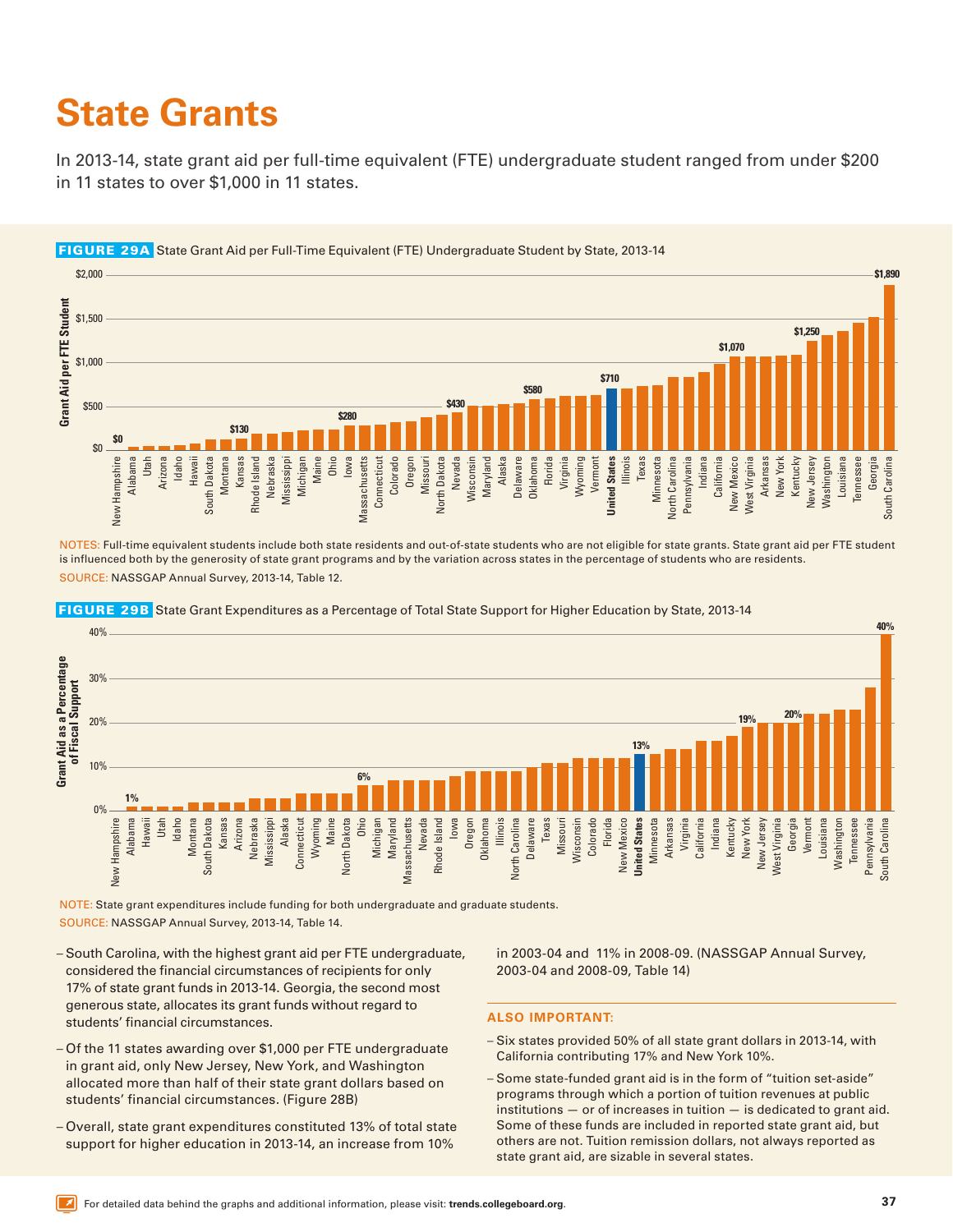## <span id="page-37-1"></span><span id="page-37-0"></span>**Institutional Grants**

Average institutional grant aid per first-time full-time student grew faster than tuition and fees at both public and private nonprofit four-year institutions between 2007-08 and 2012-13.

<span id="page-37-2"></span>

<sup>2002-03 2003-04 2004-05 2005-06 2006-07 2007-08 2008-09 2009-10 2010-11 2011-12 2012-13</sup> 





- At private bachelor's colleges, average tuition and fees rose by 14% between 2007-08 and 2012-13, from \$24,090 (in 2012 dollars) to \$27,530. Average institutional grant aid per first-time full-time student increased by 34%, from \$9,530 to \$12,810. The percentage of these students receiving this aid increased from 78% to 83%.
- In 2012-13, the average published tuition and fee price at public doctoral universities was \$2,000 higher than the average price at public master's universities; the difference between the sectors in average institutional grant aid was \$1,510. In other words, the difference in average grant aid covered 76% of the difference in published tuition and fees.

#### **ALSO IMPORTANT:**

– On average, institutional grant aid for first-time fulltime students is higher than grant aid for students as a whole.

| Aid, 2002-03 to 2012-13, Selected Years |                   |            |         |         |         |  |  |  |
|-----------------------------------------|-------------------|------------|---------|---------|---------|--|--|--|
|                                         |                   |            | 2002-03 | 2007-08 | 2012-13 |  |  |  |
|                                         | Public            | Doctoral   | 36%     | 43%     | 51%     |  |  |  |
|                                         |                   | Master's   | 28%     | 29%     | 39%     |  |  |  |
|                                         |                   | Bachelor's | 23%     | 30%     | 38%     |  |  |  |
|                                         | Private Nonprofit | Doctoral   | 64%     | 66%     | 70%     |  |  |  |
|                                         |                   | Master's   | 78%     | 84%     | 90%     |  |  |  |

Percentage of Students Receiving Institutional Grant Aid, 2002-03 to 2012-13, Selected Years

2002-03 2003-04 2004-05 2005-06 2006-07 2007-08 2008-09 2009-10 2010-11 2011-12 2012-13

SOURCES: NCES, IPEDS student financial aid data, 2002-03 through 2012-13; calculations by the authors.

Bachelor's 76% 78% 83%

### Tuition and Fees at Public and Private Nonprofit Four-Year Institutions by Carnegie Classification, 2007-08 to 2012-13, in 2012 Dollars

|                   |            | 2007-08  | 2008-09  | 2009-10  | 2010-11  | 2011-12  | 2012-13  | 5-Year % Change |
|-------------------|------------|----------|----------|----------|----------|----------|----------|-----------------|
| Public            | Doctoral   | \$7,600  | \$7,800  | \$8,360  | \$8,940  | \$9,310  | \$9,530  | 26%             |
|                   | Master's   | \$5,950  | \$6,090  | \$6,620  | \$6,950  | \$7,360  | \$7,530  | 27%             |
|                   | Bachelor's | \$5,860  | \$5,960  | \$6,300  | \$6,540  | \$6,570  | \$6,730  | 16%             |
| Private Nonprofit | Doctoral   | \$32,590 | \$33,140 | \$34,560 | \$35,480 | \$34,940 | \$35,750 | 10%             |
|                   | Master's   | \$23,700 | \$24,190 | \$24,990 | \$26,000 | \$25,420 | \$25,830 | 10%             |
|                   | Bachelor's | \$24,090 | \$24,560 | \$25,170 | \$26,090 | \$26,970 | \$27,530 | 15%             |
|                   |            |          |          |          |          |          |          |                 |

SOURCE: The College Board, *Trends in College Pricing*, 2008 through 2013.

 $\mathfrak{so}$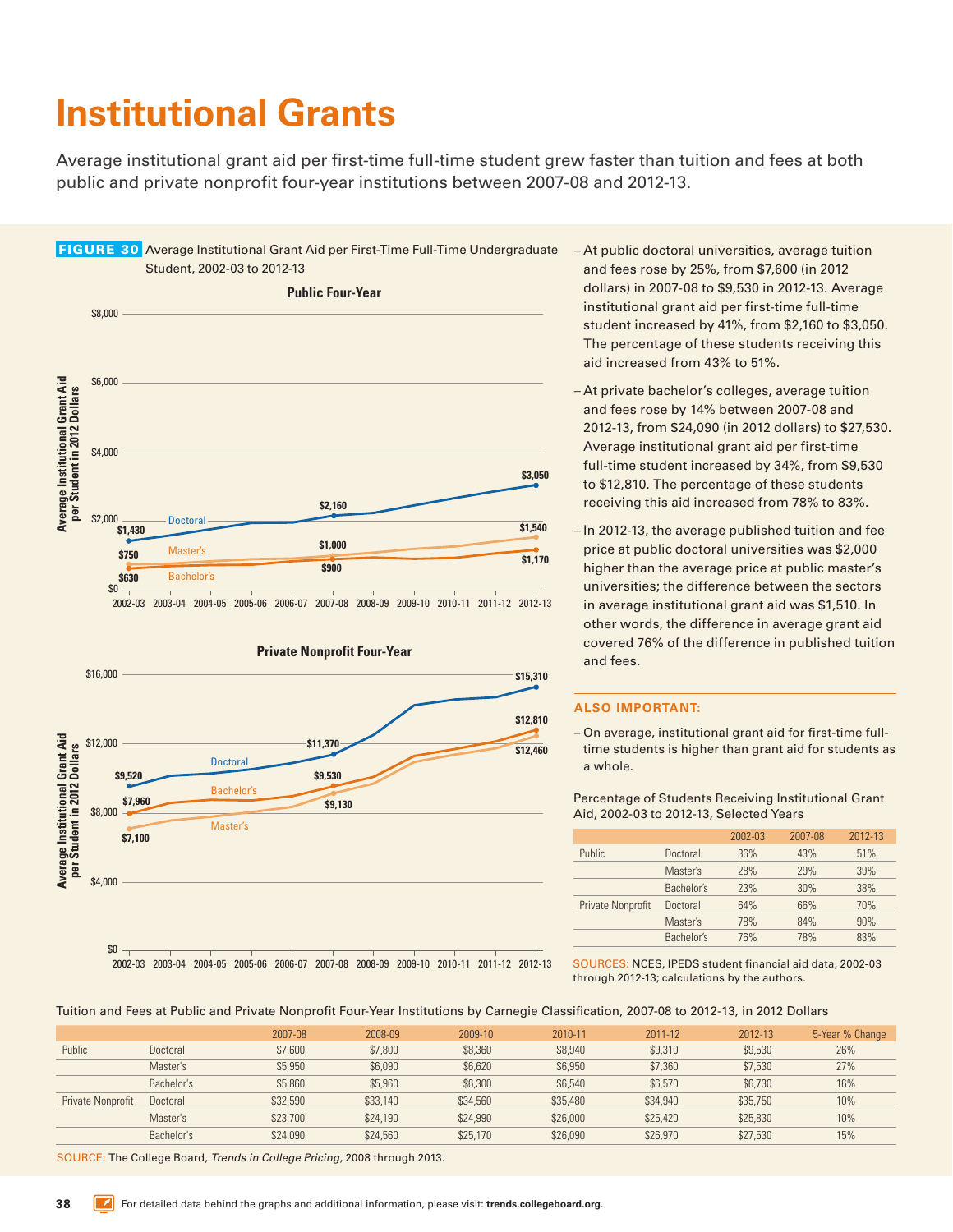## <span id="page-38-1"></span><span id="page-38-0"></span>**Education Tax Credits and Deductions**

In 2013, students and parents saved about \$17.9 billion on their federal income taxes through tax credits and deductions for education expenses.

<span id="page-38-2"></span>

<span id="page-38-3"></span>**FIGURE 31B** Distribution of Education Tax Credits and Savings from Tuition Deductions by Adjusted Gross Income (AGI), 2013



NOTES: The total and average values of tax credits and deductions are best estimates based on data from the Internal Revenue Service. A portion of nonrefundable dollars claimed on nontaxable returns is excluded to account for credits and deductions that do not reduce tax liability. The value of tax deductions is estimated based on applicable marginal tax rates. Percentages may not sum to 100 because of rounding.

SOURCES: Internal Revenue Service, Statistics of Income 1998 to 2014, Tables 1.3, 1.4, 2, 3.3; calculations by the authors.

- Education tax credits and deductions are "tax expenditures." They reduce federal income tax liabilities and federal tax revenues, and have the same impact on the federal budget as direct expenditures.
- Tax savings for students and parents who claimed education tax credits averaged about \$1,460 in 2013.
- In 2013, savings from the tuition tax deductions were only about 3% of the value of the education tax credits. The number of filers benefiting from the deduction was about 10% of the number benefiting from the credit.
- In 2013, about one-quarter of the benefits of the education tax credits and deductions went to tax filers with incomes of \$100,000 or higher. One-quarter went to those with incomes below \$25,000.

- The American Opportunity Tax Credit is available to taxpayers with adjusted gross incomes as high as \$180,000 and accounts for about 86% of the total credits and deductions (Fiscal Year 2016, Analytical Perspectives, Budget of the U.S. Government). The maximum benefit per filer is \$2,500, with up to \$1,000 of that amount available as a refund to filers with no tax liability.
- In 2013, 11.5 million taxpayers deducted \$11.6 billion in student loan interest, generating about \$1.7 billion in tax savings. (Statistics of Income, 2013, Table 1.4; Fiscal Year 2016, Analytical Perspectives, Budget of the U.S. Government)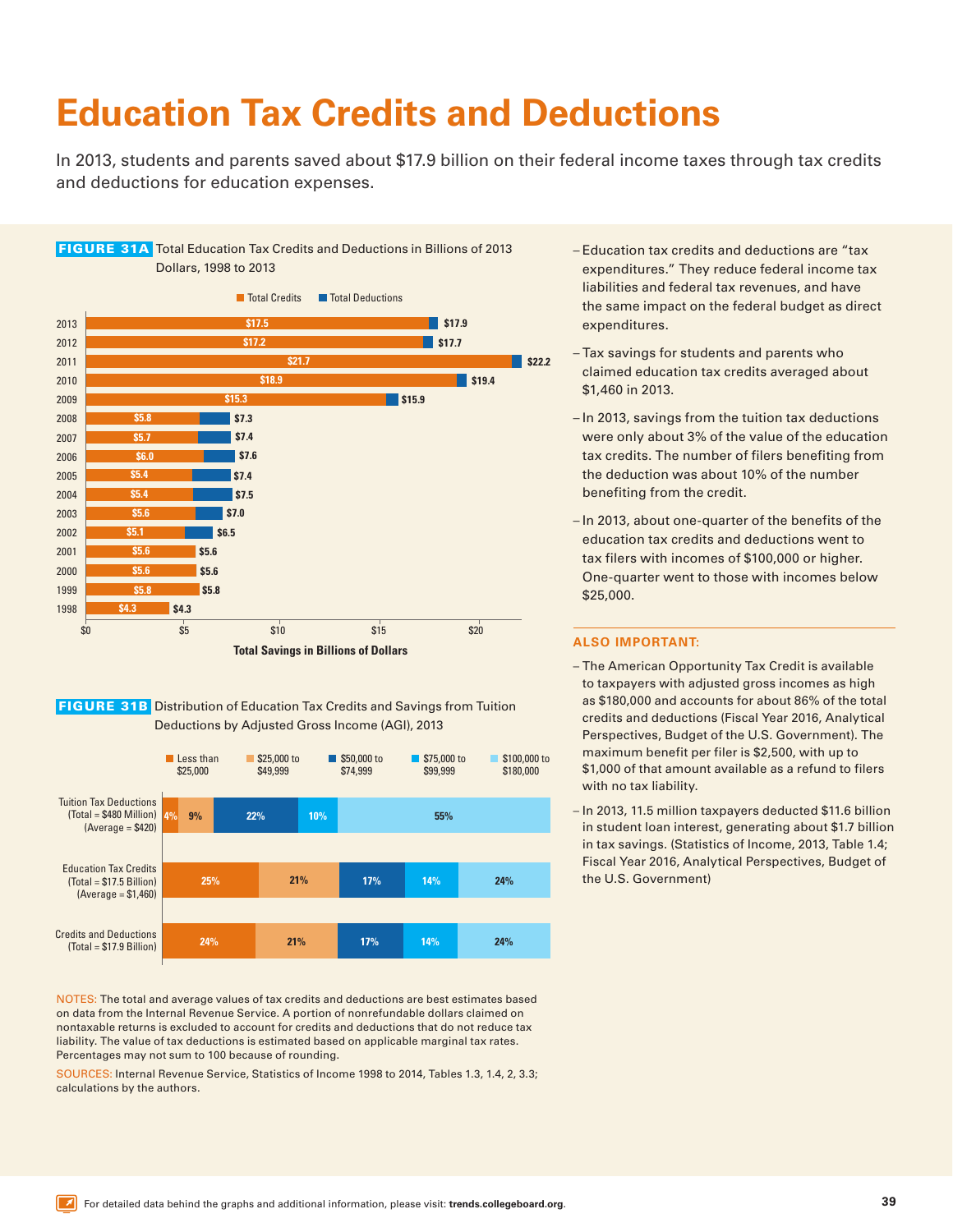# <span id="page-39-1"></span><span id="page-39-0"></span>**College Savings Plans**

Median income for families with children in college in 2010 was \$65,500. Median income was \$142,400 for families with college savings accounts and \$45,100 for families without these accounts.

<span id="page-39-2"></span>

NOTE: Percentages may not sum to 100 because of rounding.

SOURCES: United States Government Accountability Office (GAO), *Higher Education: A Small Percentage of Families Save in 529 Plans*, GAO-13-64, 2012, Figure 4; NCES, National Postsecondary Student Aid Study, 2012; PowerStats calculations by the authors.



### <span id="page-39-3"></span> FIGURE 32B Total Assets in State-Sponsored Section 529 College Savings Plans in 2014 Dollars (in Billions), 1999 to 2014

#### State-Sponsored 529 College Savings Plans, 2014

| Number of       | Average      | Number of            | Average      | Number of    | Average    |
|-----------------|--------------|----------------------|--------------|--------------|------------|
| <b>Accounts</b> | Account Size | <b>Contributions</b> | Contribution | Withdrawals  | Withdrawal |
| 12.1 million    | \$20,500     | 6.42 million         | \$3,802      | 1.45 million | \$10,900   |

SOURCE: College Savings Plan Network [\(collegesavings.org](http://collegesavings.org)).

- While only 11% of families of dependent college students had 2010 incomes over \$150,000, 47% of families with college savings plans had incomes this high.
- Total assets in state-sponsored 529 college savings accounts grew 68% in inflation-adjusted dollars from 2009 to 2014, rising from \$147.6 billion (in 2014 dollars) to \$247.6 billion. The number of accounts increased by 20%, from 10.1 million in 2009 to 12.1 million in 2014.
- In 2014, 1.5 million holders of 529 college savings accounts withdrew an average of \$10,900 to help pay college expenses.
- Funds in state-sponsored 529 accounts grow tax free, and distributions to pay qualified college expenses are exempt from federal taxation. Changes in the value of regular 529 savings plans depend on market performance. The value of prepaid plans is fixed relative to the price of in-state public colleges.

- The value of the federal tax exemption for earnings on assets in 529 college savings accounts was about \$1.9 billion in 2014-15. (Fiscal Year 2015 Analytical Perspectives, Budget of the U.S. Government, https://www.whitehouse.gov/sites/default/files/omb/ budget/fy2015/assets/spec.pdf)
- Although 17 states have prepaid tuition plans, 45% of the total assets in these accounts are in Florida. Virginia has the largest 529 savings plan, with 23% of the total assets. (College Savings Plan Network)
- Thirteen states provide matching grants or other subsidies for some families who contribute to 529 savings accounts. [\(www.savingforcollege.com](http://www.savingforcollege.com))
- More than 270 private colleges and universities have joined a prepaid tuition plan that carries the same tax benefits as the state-sponsored 529 plans. As of December 2014, the assets in the 8,154 accounts in this plan, which are not included in Figure 32B, were \$308.5 million. (College Savings Plan Network)
- Other forms of saving for education that are granted special tax status by the federal government include Series EE and Series I Savings Bonds and Coverdell Education Savings Accounts, as well as IRA withdrawals for education expenses.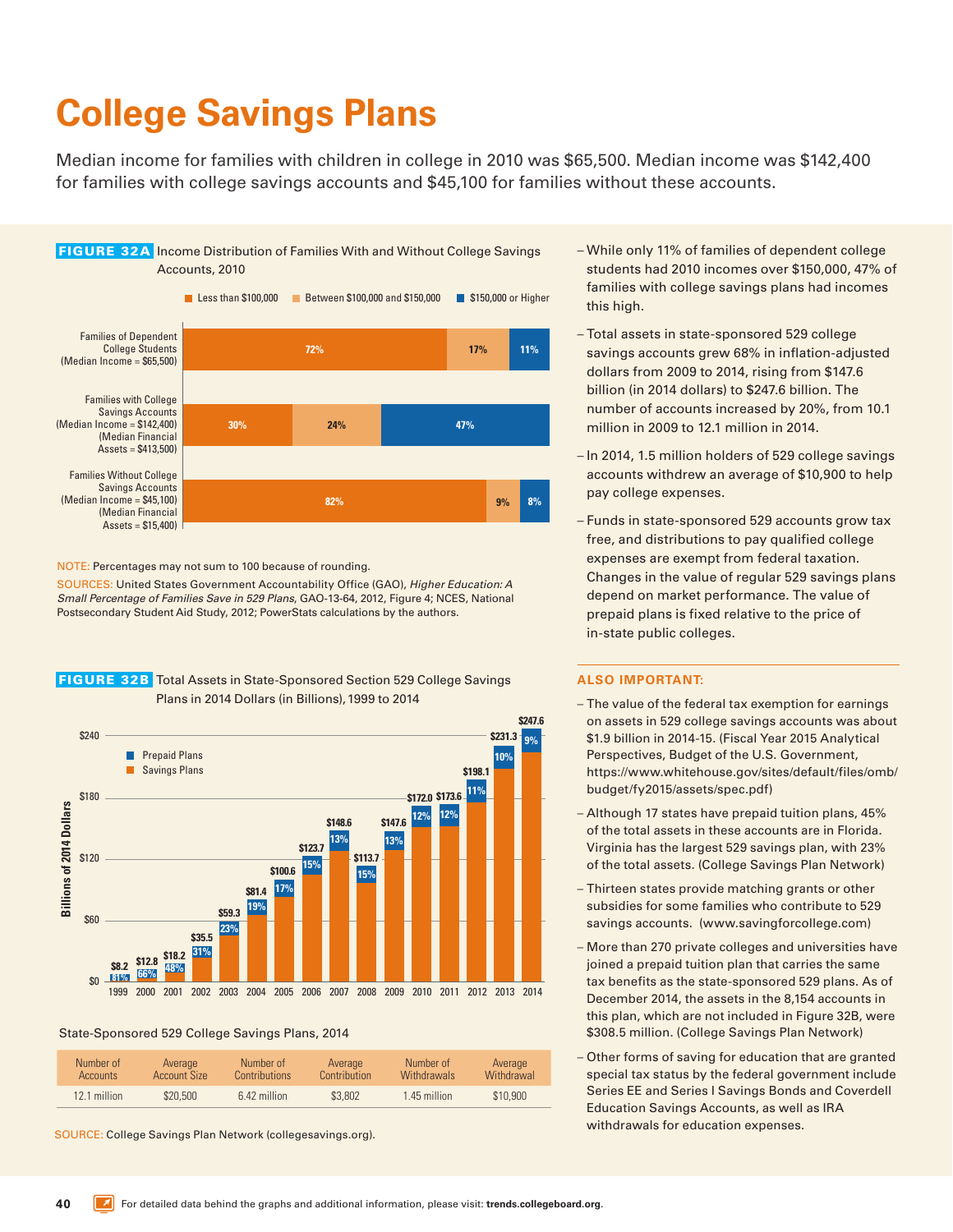## <span id="page-40-1"></span><span id="page-40-0"></span>**Notes and Sources**

### **DATA DEFINITIONS**

### **Federal Aid:**

**FSEOG.** Federal aid amounts include only federal funds allocated for the Federal Supplemental Educational Opportunity Grant (FSEOG) Program. Institutional matching funds required since 1989-90 are reported under institutional grants.

**LEAP.** Formerly known as the State Student Incentive Grant (SSIG) program, the Leveraging Educational Assistance Partnership (LEAP) monies reported under federally supported aid include federal monies only; the state share is included in the state grant category. Funding for the LEAP program ended with the 2010-11 academic year.

**Veterans.** Benefits are payments for postsecondary education and training to veterans and their dependents, including the Post-9/11 Veterans Educational Assistance program established in 2009-10 and all programs established earlier. The Iraq and Afghanistan Service Grants program began in 2010-11. These grants provide non-need-based grants for students whose parent or guardian was a member of the Armed Forces who died in Iraq or Afghanistan as a result of performing military service after Sept. 11, 2001.

**Military.** Includes educational expenditures under the F. Edward Hebert Armed Forces Health Professions Scholarship Program; Reserve Officers' Training Corps (ROTC) programs for the Air Force, Army, and Navy/Marines; and higher education tuition assistance for the active duty Armed Forces.

**Perkins Loans.** Since FY06, no funds have been appropriated for new federal capital contributions. Perkins Loans are funded from past federal and institutional capital contributions as well as collections from borrowers. All Perkins Loans awarded are included as federal loans.

**Subsidized and Unsubsidized Stafford Loans.** Prior to 1993-94, Stafford Loans for students were made by banks and other private lenders and guaranteed by the federal government. From 1994-95 through 2009-10, the guaranteed loan program, known as the Federal Family Education Loan Program (FFELP), continued as part of the Stafford Loan program, alongside the Federal Direct Loan Program (FDLP), which lends federal funds to students. Beginning in 2010-11, all of the loans are Federal Direct Subsidized or Federal Direct Unsubsidized Loans. The term "Stafford Loans" refers to whichever of these programs were in effect at the date in question.

Direct Subsidized Loans are need-based student loans for which the federal government pays the interest while the student is in school and during a six-month grace period thereafter. Prior to June 2012, these loans were available to both undergraduate and graduate students, but the Budget Control Act of 2011 eliminated the program for graduate students, whose federal loans are now all unsubsidized or Grad PLUS loans. Interest accrues on Direct Unsubsidized Loans from the time they are disbursed.

**Tax Benefits.** Data on education tax credits are IRS estimates of the volume of Hope, Lifetime Learning, and American Opportunity credits for tax years 1998 and later. A portion of nonrefundable dollars claimed on nontaxable returns is excluded to account for credits that do not reduce tax liability. Tax deductions are based on IRS Statistics of Income Table 1.4, with associated savings estimated by the authors based on the marginal tax rates applied to the taxable income of the taxpayers in each income bracket claiming the deduction on taxable returns. Calendar year amounts are split between the two associated academic years.

**Full-Time Equivalent (FTE) Students:** Enrollment numbers based on a federal formula that counts each part-time student as equivalent to one-third of a full-time student.

**Graduate and Undergraduate Aid:** The breakdown of aid between undergraduate and graduate students is estimated based on the National Postsecondary Student Aid Study (NPSAS) when not available from other sources.

**Inflation Adjustment:** The Consumer Price Index for all urban dwellers (CPI-U) is used to adjust for inflation. We use the CPI-U in July of the year in which the academic year begins. See the U.S. Department of Labor's Bureau of Labor Statistics Consumer Price Index table for changes in the CPI-U over time.

**Loan Totals:** Nonfederal loans from private lenders, states, and institutions are included in Table 1 and several other figures and tables as an important source of funding for students, but are not considered financial aid because they provide no subsidy to students.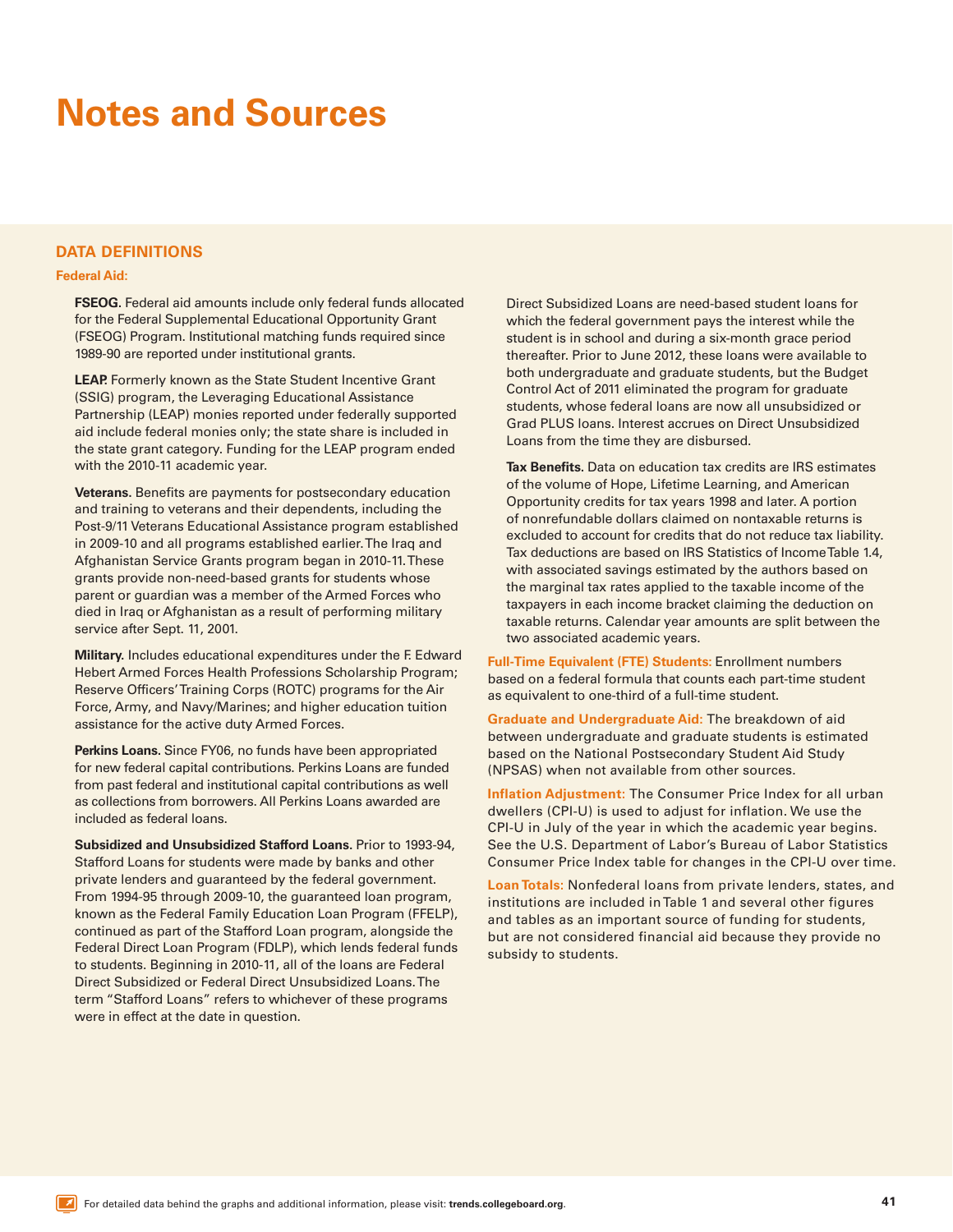### **SOURCES**

**Campus-Based Aid (FWS, Perkins, and FSEOG), Iraq and Afghanistan Service Grants, and ACG/SMART Grants:**  U.S. Department of Education, Annual Federal Program Data Books.

**Education Tax Benefits:** Income Tax Returns, All Returns, Tables 1.3, 1.4, 2, and 3.3, and additional Statistics of Income sources.

**Federal Direct Subsidized and Unsubsidized Student Loans:**  2009-10 and prior: unpublished data from U.S. Department of Education staff and the National Student Loan Data System (NSLDS); 2010-11 and after: Federal Student Aid Data Center, Title IV Volume Reports.

**Full-Time Equivalent (FTE) Enrollment:** Based on authors' computations using Integrated Postsecondary Education Data System (IPEDS) data.

**Institutional Grants:** IPEDS finance survey; estimated for 2013-14 and 2014-15. Estimated figures represent best approximations and are updated each year as additional information becomes available.

**Military:** Estimates based on available data from F. Edward Hebert Armed Forces Health Professions Scholarship Program amounts from the Office of the Assistant Secretary for Defense (Health Affairs). ROTC program data from the Air Force, Army, and Navy/Marines program offices.

**Nonfederal Loans:** Estimates for 2011-12 through 2014-15 provided by the Consumer Bankers Association, MeasureOne, and the Consumer Financial Protection Bureau. Earlier data based on information provided by lenders supplemented by data from annual reports and from NPSAS, 2008. Data on lending also collected from the major credit unions and their associations. Estimates of institutional lending are based on NPSAS, 2008 and 2012, as well as a survey of institutions conducted for the College Board by the National Association of Student Financial Aid Administrators (NASFAA). Data on loans from states are based on information collected from staff of state-sponsored private loan programs or state grant agencies, in addition to NASSGAP.

**Pell Grant Program:** 2013-14 and prior: *The Federal Pell Grant Program End-of-Year Report*; 2014-15: Federal Student Aid Data Center, Title IV Program Volume Reports.

**Private and Employer Grants:** Estimates based on data included in NPSAS and on National Scholarship Providers Association surveys of major private student grant providers, supplemented by information from annual reports of selected scholarship providers, data from institutional financial aid offices, and the College Board's Annual Survey of Colleges.

**State Grant Programs:** 20th through 44th Annual Survey Reports of the National Association of State Student Grant and Aid Programs (NASSGAP) for 1988-89 to 2013-14 and estimated for 2014-15.

**State Savings Plans:** Data on assets in state savings plans and guaranteed tuition plans from the College Savings Plans Network.

**Veterans Benefits:** Benefits Program series (annual publication for each fiscal year), Office of Budget and Finance, U.S. Veterans Administration.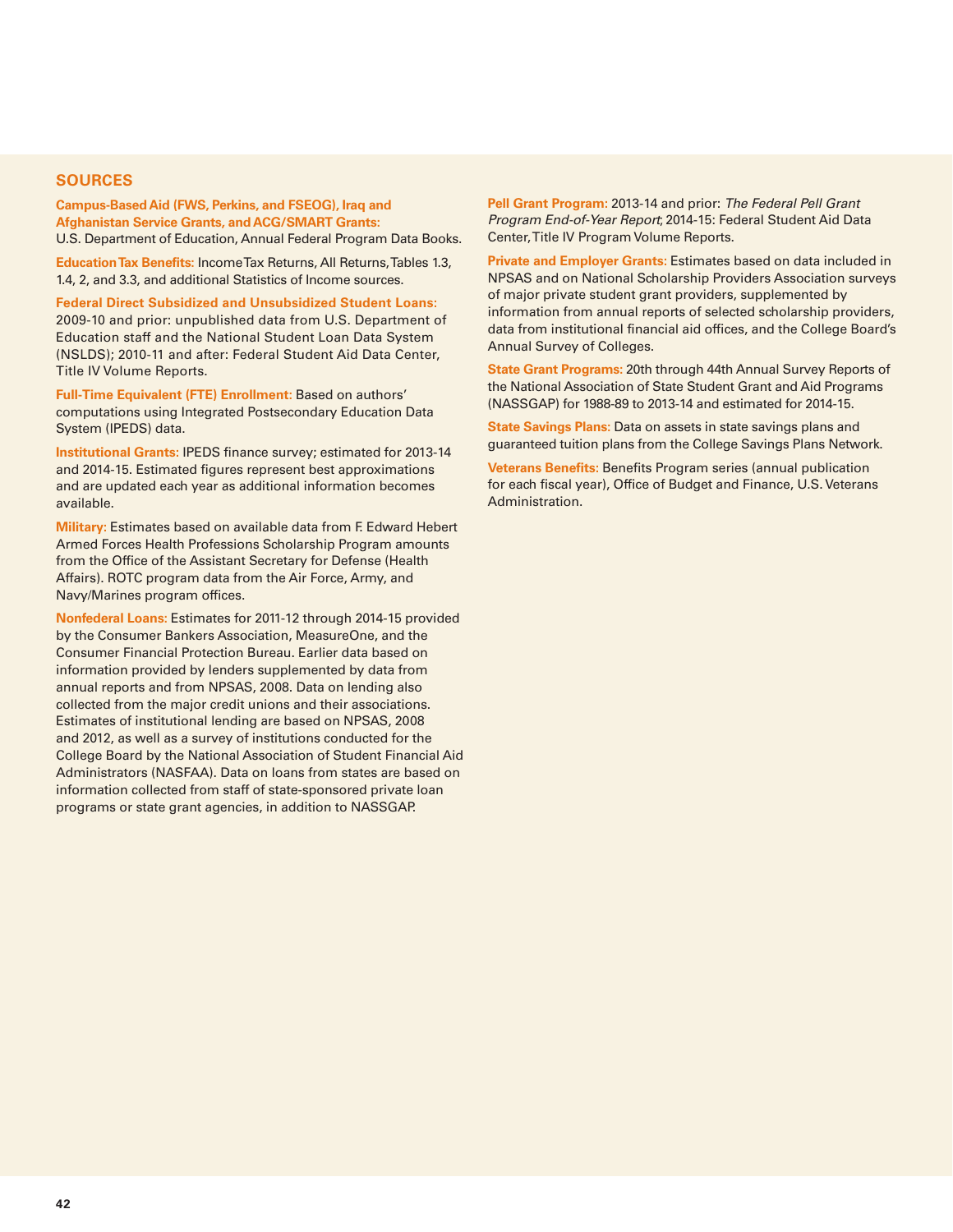*Trends in Student Aid* was authored by Sandy Baum, senior fellow at the Urban Institute; Jennifer Ma, policy research scientist at the College Board; Matea Pender, assistant policy research scientist at the College Board; and D'Wayne Bell, research statistician II at the College Board.

#### **Contact Information for the Authors**

sbaum@urban.org trends@collegeboard.org

*Trends in Student Aid* and its companion report, *Trends in College Pricing*, are supplemented by a website that makes detailed data available for reference and downloading. The PDF versions of these reports, along with PowerPoint slides of all the graphs, are available on the Web: **[trends.collegeboard.org](http://trends.collegeboard.org).**

Hard copies may be requested by contacting trends@collegeboard.org.

Tables, graphs, and data in this report or excerpts thereof may be reproduced or cited, for noncommercial purposes only, provided that the following attribution is included:

Source: *Trends in Student Aid.* © 2015 The College Board. **[www.collegeboard.org](http://www.collegeboard.org)**

### **ACKNOWLEDGMENTS**

Carol Whang, project manager for the Trends reports, provided critical support for this publication. We also benefited from comments from Jack Buckley, Melanie Corrigan, Jessica Howell, Michael Hurwitz, and Anne Sturtevant. Barbara Kridl and Larry Clay at RTI International provided expert graphic design work. The publication would not have been possible without the cooperation and support of many individuals at the College Board, including Jacklyn Bergeron, Chris Hagan, Abby Hexter, Kathryn McGinley, Randy Peery, Matt Walsh, and Jenny Xie.

We thank all of those who contributed to the data collection for this publication, especially to federal and state grant agency contacts; Paul Fielding of MeasureOne, Charlotte Etier of the National Association of Student Financial Aid Administration (NASFAA), and Mike Solomon of the Illinois Student Aid Commission.